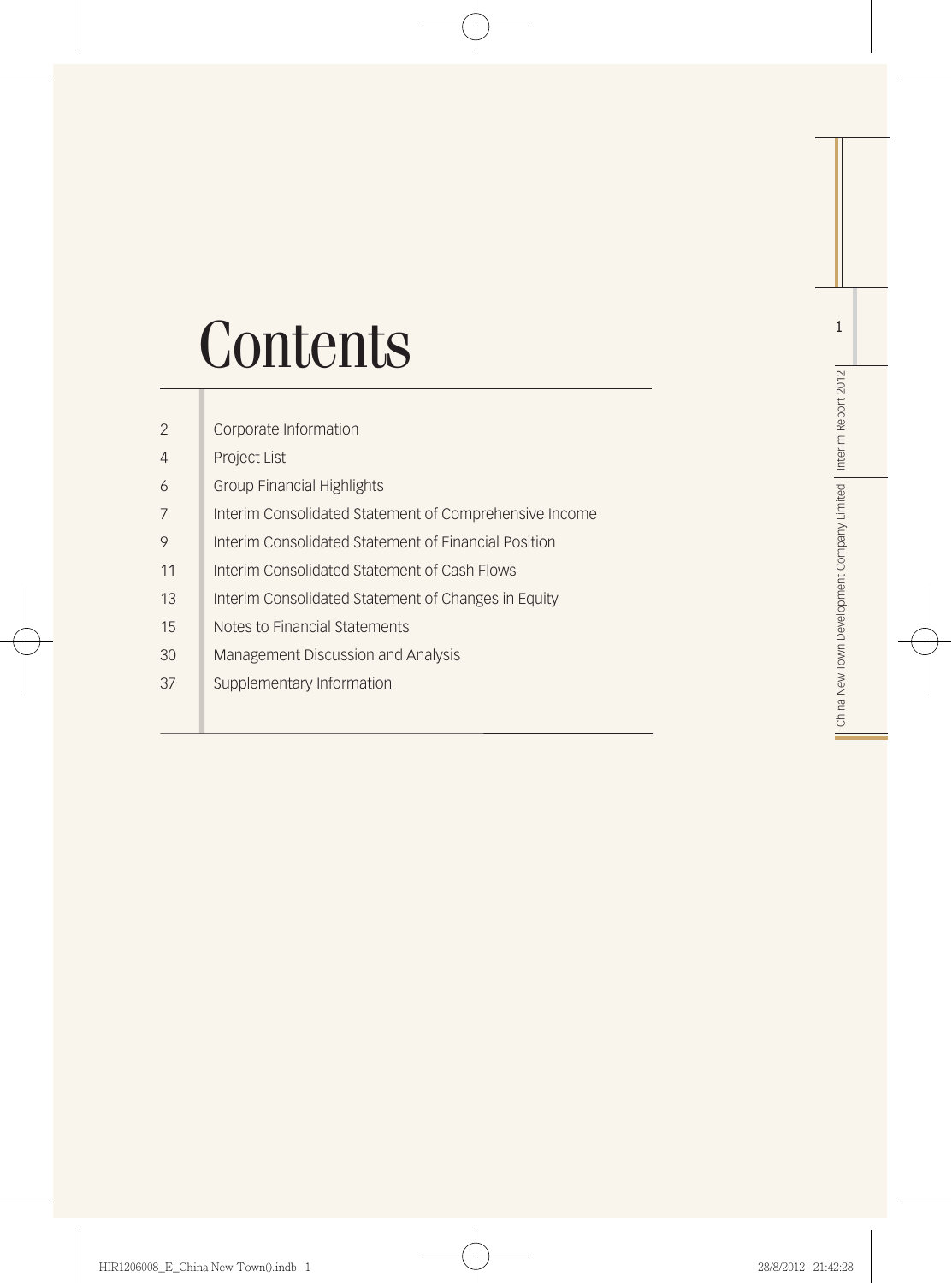## Corporate Information

## BOARD OF DIRECTORS

#### **Executives**

Mr Shi Jian *(Chairman)* Mr Li Yao Min *(Co-Chairman, Chief Executive Officer)* Mr Yue Wai Leung Stan *(Vice Chairman)* Mr Shi Janson Bing *(Co-Chief Executive Officer)* Ms Gu Biya *(Chief Operating Officer)* Mr Mao Yiping *(Executive Director)* Mr Yang Yonggang *(Executive Director)* Ms Song Yiqing *(Executive Director)* Mr Qian Yifeng *(Executive Director)*

#### Non-Executives

Mr Henry Tan Song Kok *(Lead Independent Director)* Mr Lam Bing Lun Philip *(Independent Director)* Mr Kong Siu Chee *(Independent Director)* Mr Zhang Hao *(Independent Director)* Mr E Hock Yap *(Independent Director)*

#### AUDIT COMMITTEE

Mr Henry Tan Song Kok *(Chairman)* Mr Lam Bing Lun Philip Mr Zhang Hao

#### NOMINATING COMMITTEE

Mr E Hock Yap *(Chairman)* Mr Lam Bing Lun Philip Mr Kong Siu Chee

#### REMUNERATION COMMITTEE

Mr Kong Siu Chee *(Chairman)* Mr Henry Tan Song Kok Mr Lam Bing Lun Philip Mr E Hock Yap

#### INVESTMENT COMMITTEE

Mr Lam Bing Lun Philip *(Chairman)* Mr Henry Tan Song Kok Mr Kong Siu Chee Mr Zhang Hao

#### COMPANY SECRETARIES

Ms Low Siew Tian Ms Kwok Yu Ching

#### BUSINESS ADDRESS

2503 Convention Plaza Office Tower No 1 Harbour Road Wanchai, Hong Kong SAR Telephone: (852) 3965 9000 Facsimile: (852) 3965 9111 Website: www.china-newtown.com

#### REGISTERED OFFICE

2/F Palm Grove House P.O. Box 3340 Road Town, Tortola British Virgin Islands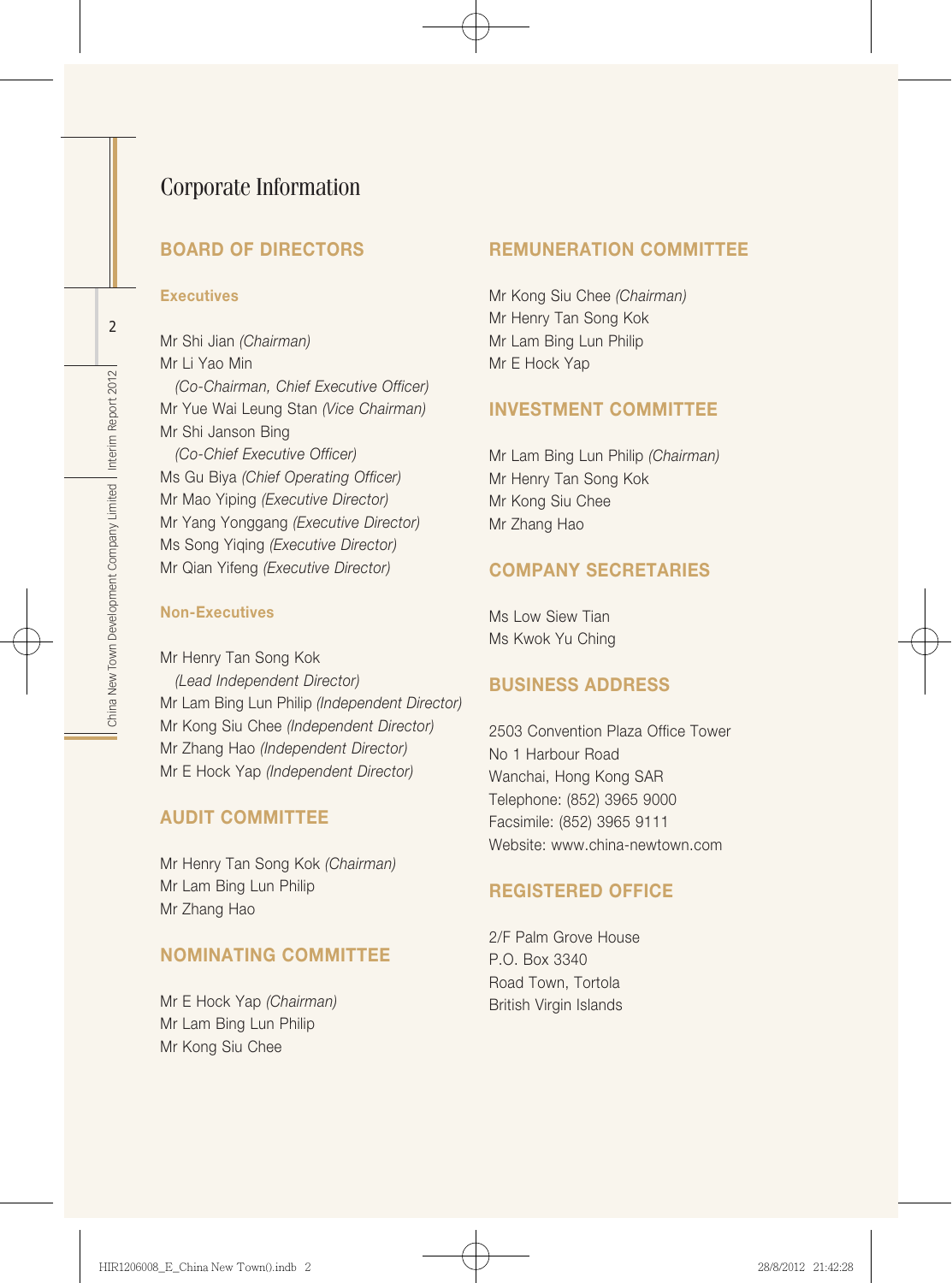# Corporate Information

## BVI PRINCIPAL SHARE REGISTRAR

Tricor Services (BVI) Limited P.O. Box 3340, Road Town Tortola, British Virgin Islands

## SINGAPORE SHARE TRANSFER AGENT

Tricor Barbinder Share Registration Services 80 Robinson Road #02-00, Singapore 068898

## HONG KONG BRANCH SHARE REGISTRAR

Tricor Investor Services Limited 26th Floor, Tesbury Centre 28 Queen's Road East, Wanchai, Hong Kong

## LEGAL ADVISOR

WongPartnership LLP Woo, Kwan, Lee & Lo Jingtian & Gongcheng

## AUDITOR

Ernst & Young 22/F, CITIC Tower, 1 Tim Mei Avenue, Central Hong Kong SAR

## STOCK EXCHANGE LISTED

ISIN Code: VGG2156N1006

Singapore Exchange Securities Trading Limited Stock Name: ChinaNTown Stock Code: D4n.si

The Stock Exchange of Hong Kong Limited Stock Name: ChinaNewTown Stock Code: 1278

#### PRINCIPAL BANKERS

CITIC Bank International Limited The Agricultural Bank of China United Overseas Bank Limited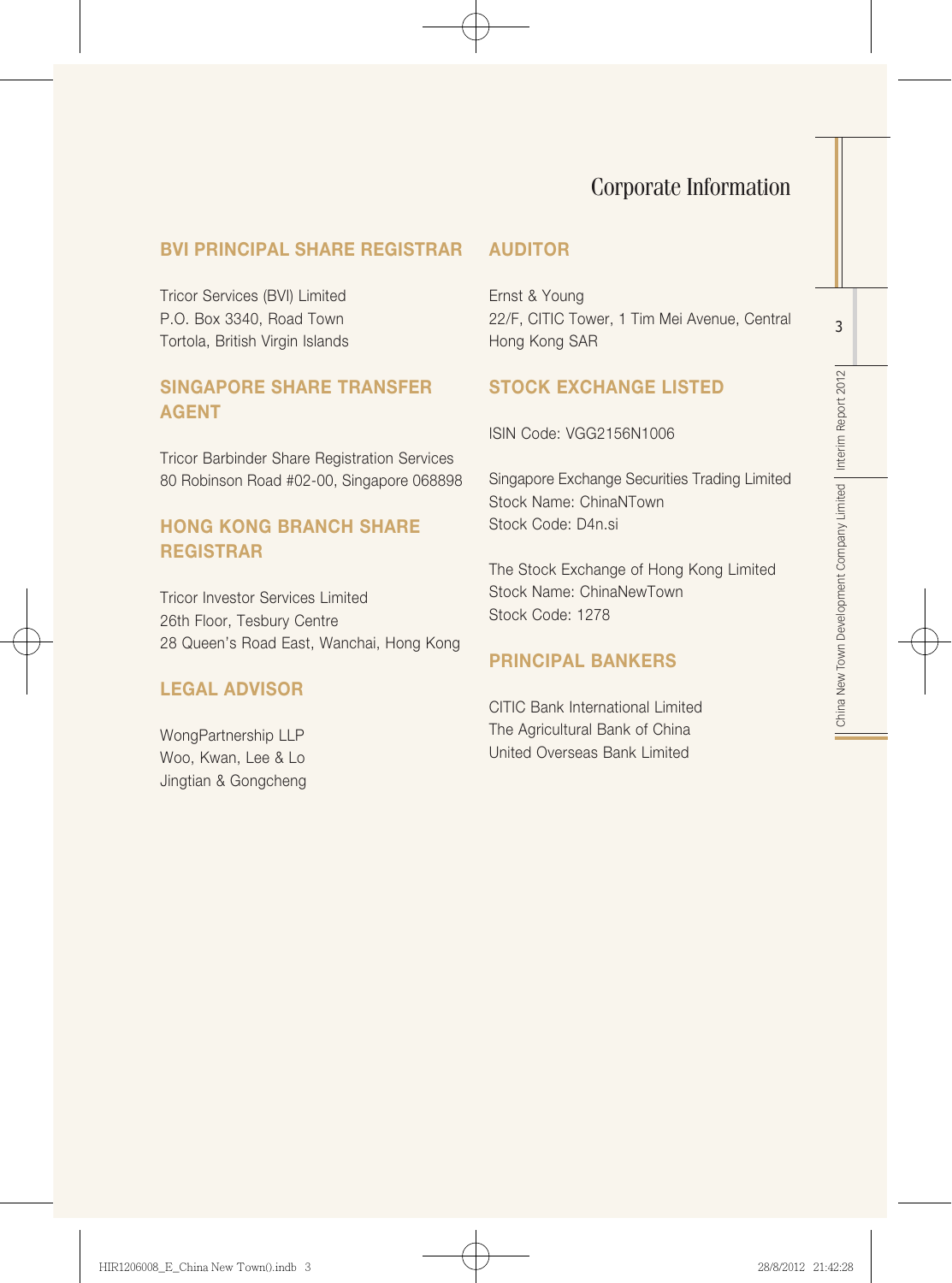# Project List

## LAND DEVELOPMENT PROJECTS

#### Shanghai Luodian New Town

- Total site area of 6.80 sq. km.
- Located at Baoshan District, connected to downtown Shanghai by metroline #7 (with two stops at Luodian), around 30 minutes ride to downtown Shanghai
- Selected as permanent site to co-host the National Urbanization Forum with the National Development and Reform Commission of the People's Republic of China (the "PRC")
- Also features a five-star Crowne Plaza Hotel, two 18-holes PGA standard golf courses (the site of Lake Malaren BMW Masters Tournament), an European-styled retail street with over 72,000 sq.m. of rental space, an international convention centre, and Lake Malaren Maternity Hospital (provisional name)
- Approximately 825,192 sq.m. of remaining land available for sale representing 35% of total. available for sale up to year 2015

#### Wuxi Hongshan New Town

- Total site area of 8.68 sq. km.
- Located in Wuxi New District and adiacent to the high-tech industrial park (over 70 of Fortune 500 businesses operating there), close proximity to the Wuxi city centre and Wuxi Airport
- Features a five-star hot spring hotel, retail street & the Wuxi branch of Shanghai Ruijing **Hospital**
- Approximately 3.17 million sq.m. of remaining land inventory available for sale representing 83% of total, available for sale up to year 2020

#### Shenyang Lixiang New Town

- Site area of 20.55 sq. km.
- Located at Dongling District, close proximity to Shenyang city centre and adjacent to Shenyang Taoxian International Airport
- In the Dahunnan area where is planned to be transformed into "New Centre, New Landmark, new Hub and new Energy" under the Government's strategic plan; host of the 2013 National Games
- Approximately 11.84 million sq.m. of remaining land inventory available for sale representing 96% of total, available for sale up to year 2038

## List of commercial properties currently under cntd's development and/or management

#### Luodian

- Crowne Plaza Hotel
- Lake Malaren Golf Course, two 18-holes PGA standard golf courses
- International Convention Centre
- • European-styled retail street
- Shanghai shopping mall
- Lake Malaren Maternity Hospital

#### Wuxi

- A five-star hot spring hotel
- • Retail street
- Wuxi branch of Shanghai Ruijing Hospital
- Note: CNTD's holding interests in Luodian, Wuxi and Shenyang joint-venture companies are 72.63%, 90% and 90% respectively.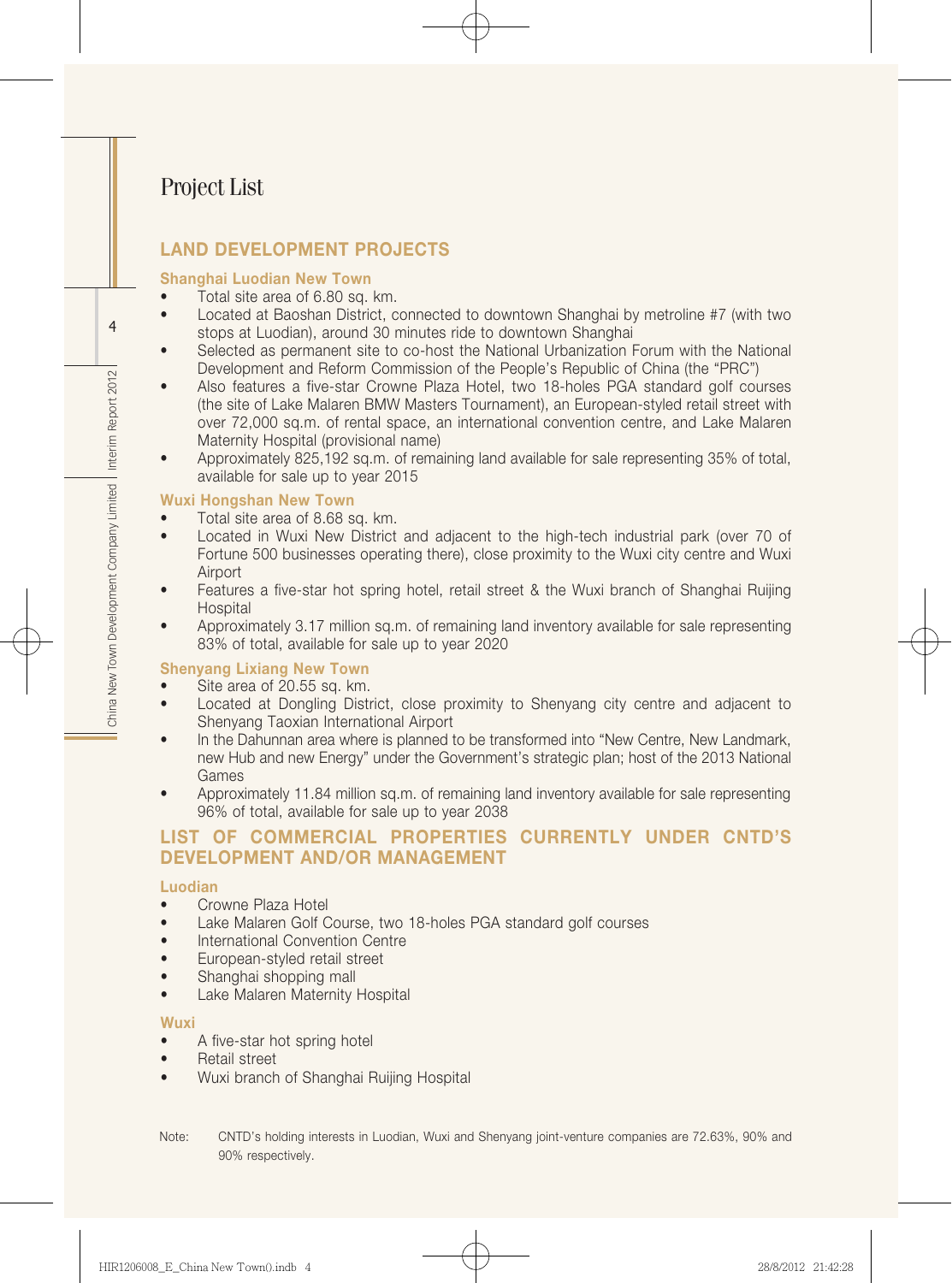## Real Estate Development Projects

#### Lake Malaren UHO Project<sup>1</sup>

| Type:<br>Location: | Commercial<br>Within Luodian New Town, adjacent to the Metroline #7, Lake Malaren Station                                                              |
|--------------------|--------------------------------------------------------------------------------------------------------------------------------------------------------|
| Site area:         | 11,228 sq.m.                                                                                                                                           |
| Total GFA:         | 39,317 sq.m.                                                                                                                                           |
| Descriptions:      | Located right on the top of the Luodian metro Transportation Hub, the Lake                                                                             |
|                    | Malaren UHO project is to be developed into commercial use property. It                                                                                |
|                    | benefits from convenient location, at the junction where the metroline #7<br>connects the new town with downtown Shanghai, as well as a shopping mall. |
| Expected timing:   | Pre-sale started in 2011, delivery through 2012-2013                                                                                                   |

#### Lake Malaren Silicon Valley Project<sup>1</sup>

| Type:            | Commercial                                                                                                                                                   |
|------------------|--------------------------------------------------------------------------------------------------------------------------------------------------------------|
| Location:        | Adjacent to the Crowne Plaza Lake Malaren Hotel and Lake Malaren Golf                                                                                        |
|                  | Course (two 18-holes PGA standard golf courses to co-host an international<br>golf tournament with the BMW ("BMW") in 2012-2014. BMW has the right           |
|                  | to extend the cooperation agreement for a further period of four years. (i.e.                                                                                |
|                  | 2015-2018)                                                                                                                                                   |
| Site area:       | 242,500 sq.m.                                                                                                                                                |
| Total GFA:       | 97,000 sq.m.                                                                                                                                                 |
| Descriptions:    | To be developed into low-density commercial office units and sold for use as<br>corporate headquarters, enjoying full view of the Lake Malaren Golf Courses. |
|                  | The project will have approximately 240 units, with a standard unit ranging<br>from 360 sq.m. to 460 sq.m.                                                   |
| Expected timing: | Pre-sale started in 2011, delivery through 2012-2015                                                                                                         |

#### Jiangnan Richgate II (formerly known as Wuxi Hongqing Project)2

| Type:            | Residential                                           |
|------------------|-------------------------------------------------------|
| Location:        | Within Wuxi Hongshan New Town of CNTD                 |
| Site area:       | 69,212 sq.m.                                          |
| Total GFA:       | 83,055 sq.m.                                          |
| Descriptions:    | To be developed into residential property             |
| Expected timing: | Pre-sale to start in 2012, delivery through 2013-2014 |

## Chengdu Albany Oasis Garden (formerly known as Chengdu Project in Pi County)1

| Residential                                                                                                                                             |
|---------------------------------------------------------------------------------------------------------------------------------------------------------|
| Sanguan Village, Hongguang Town, Pi County, Chengdu, PRC                                                                                                |
| 90,982 sq.m.                                                                                                                                            |
| 215,202 sq.m.                                                                                                                                           |
| Located in one of the six major city ancillary blocks of Chengdu with good<br>location, convenient transportations and excellent development prospects. |
| This project represents the first ever CNTD real estate project outside its                                                                             |
| own new towns.                                                                                                                                          |
| Pre-sale started in 2011, delivery through 2013-2015                                                                                                    |
|                                                                                                                                                         |

Note 1: CNTD has 72.63% effective interest in these projects.

Note 2: CNTD has 90% effective interest in this project.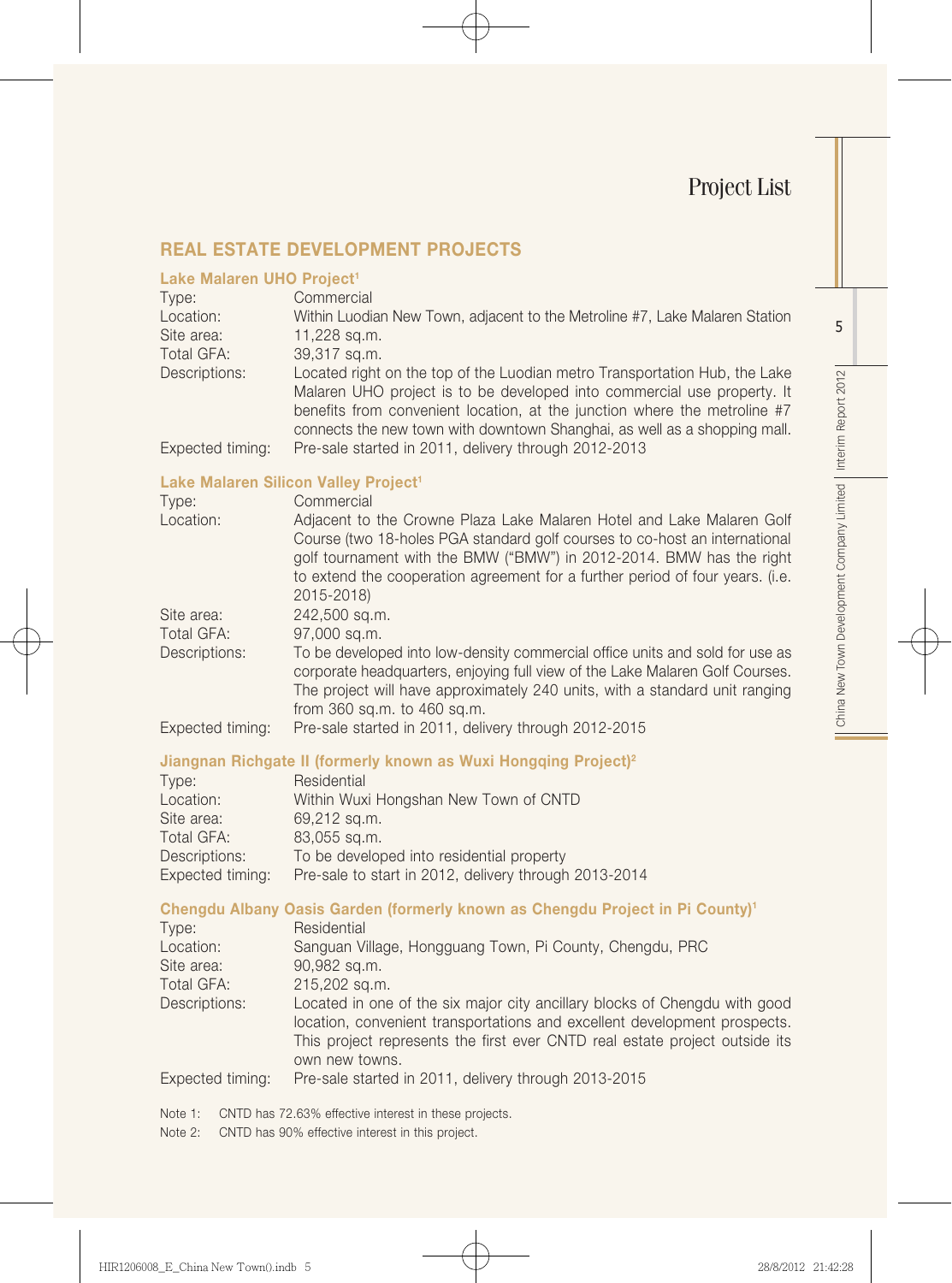# Group Financial Highlights

|                                                              | Six months ended<br>30 June 2012 |
|--------------------------------------------------------------|----------------------------------|
|                                                              | (Unaudited)                      |
| Revenue (RMB'000)                                            | 124,280                          |
| Gross Profit (RMB'000)                                       | 31,770                           |
| Gross Profit Margin (%)                                      | 26%                              |
| Loss attributable to equity holders of the Company (RMB'000) | (30, 690)                        |
| Basic loss per share (RMB)                                   | (0.0079)                         |
| Dividend per share - Interim (RMB)                           |                                  |

## Interim Results

The board of directors (the "Board") of China New Town Development Company Limited (the "Company") is pleased to announce the unaudited interim consolidated financial statements of the Company and its subsidiaries (the "Group") for the six months ended 30 June 2012 (the "Reporting Period") together with comparative figures for the previous corresponding period in 2011. The unaudited interim financial statements for the six months ended 30 June 2012 have been reviewed by the Company's audit committee (the "Audit Committee").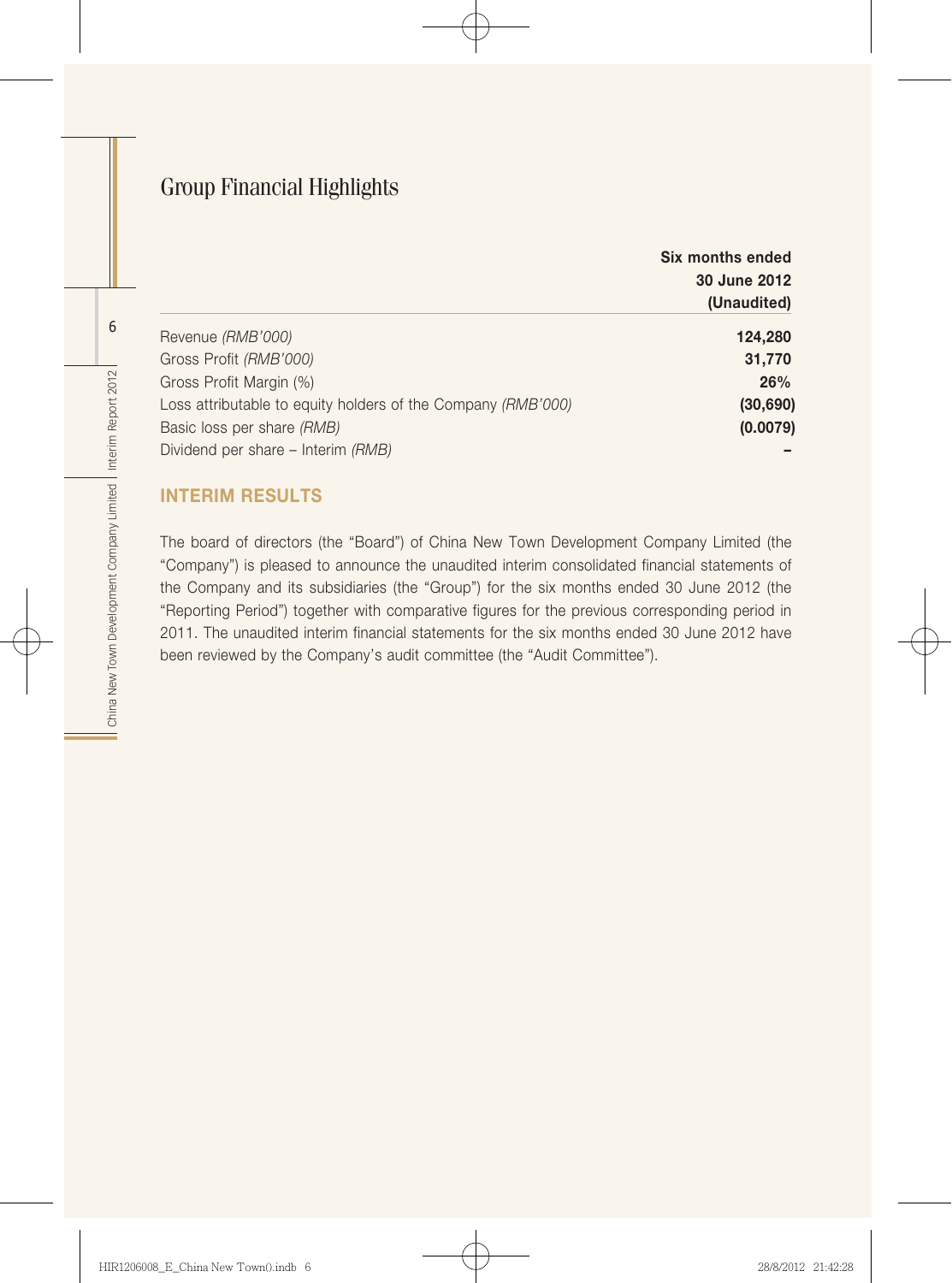# Interim Consolidated Statement of Comprehensive Income

For the six months ended 30 June 2012

(Amount expressed in thousands of Renminbi unless otherwise stated)

|                                                | Six months ended 30 June |           |            |
|------------------------------------------------|--------------------------|-----------|------------|
|                                                | <b>Notes</b>             | 2012      | 2011       |
| <b>Revenue</b>                                 | 5                        | 124,280   | 314,833    |
| Cost of sales                                  |                          | (92, 510) | (135, 801) |
| <b>Gross profit</b>                            |                          | 31,770    | 179,032    |
| Other income                                   | 6                        | 4,453     | 8,938      |
| Selling and distribution costs                 |                          | (38, 796) | (38, 226)  |
| Administrative expenses                        |                          | (60, 855) | (76, 284)  |
| Other expenses                                 | $\overline{7}$           | (2,676)   | (1,066)    |
| Fair value gain/(loss) on completed            |                          |           |            |
| investment properties                          |                          | 62,198    | (12, 518)  |
| Fair value loss on investment properties       |                          |           |            |
| under construction                             |                          |           | (4, 856)   |
| <b>Operating (loss)/profit</b>                 |                          | (3,906)   | 55,020     |
| Finance costs                                  | 8                        | (35, 276) | (28, 717)  |
| Share of gain from jointly-controlled entities |                          | 285       |            |
| Profit/(Loss) before tax                       |                          | (38, 897) | 26,303     |
| Income tax                                     | 9                        | 6,274     | (8,985)    |
| Profit/(Loss) after tax                        |                          | (32, 623) | 17,318     |
| Other comprehensive income                     |                          |           |            |
| <b>Total comprehensive income</b>              |                          | (32, 623) | 17,318     |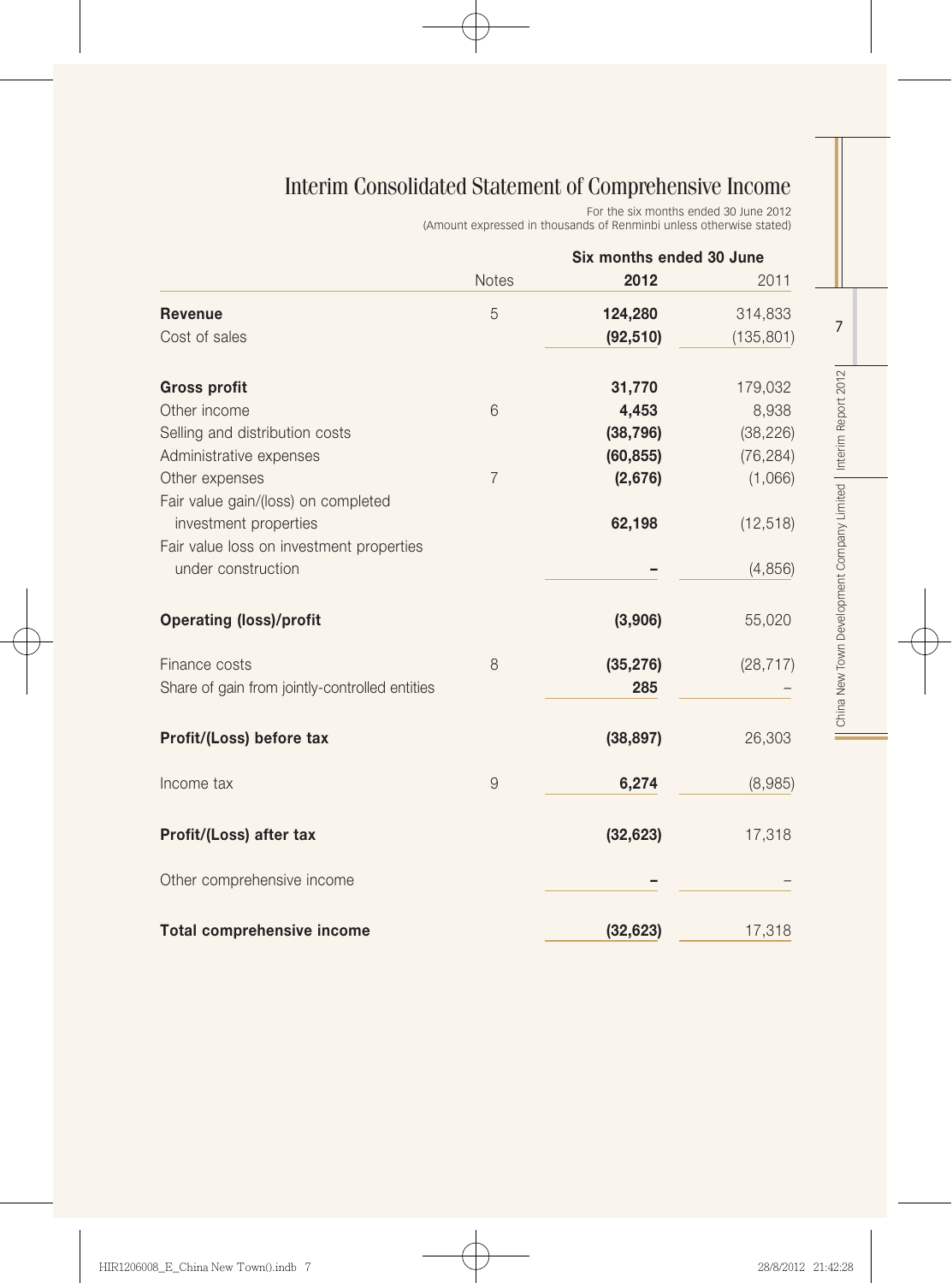# Interim Consolidated Statement of Comprehensive Income

For the six months ended 30 June 2012 (Amount expressed in thousands of Renminbi unless otherwise stated)

|                                             |              | Six months ended 30 June |        |
|---------------------------------------------|--------------|--------------------------|--------|
|                                             | <b>Notes</b> | 2012                     | 2011   |
| Profit attributable to:                     |              |                          |        |
| Owners of the parent                        |              | (30, 690)                | 5,120  |
| Non-controlling interests                   |              | (1,933)                  | 12,198 |
|                                             |              | (32, 623)                | 17,318 |
| Total comprehensive income attributable to: |              |                          |        |
| Owners of the parent                        |              | (30, 690)                | 5,120  |
| Non-controlling interests                   |              | (1,933)                  | 12,198 |
|                                             |              | (32, 623)                | 17,318 |
| (Loss)/earnings per share attributable to   |              |                          |        |
| ordinary equity holders of the parent:      | 11           |                          | 0.0013 |
| Basic (loss)/earnings per share             |              | (0.0079)                 |        |
| Diluted (loss)/earnings per share           | 11           | (0.0079)                 | 0.0013 |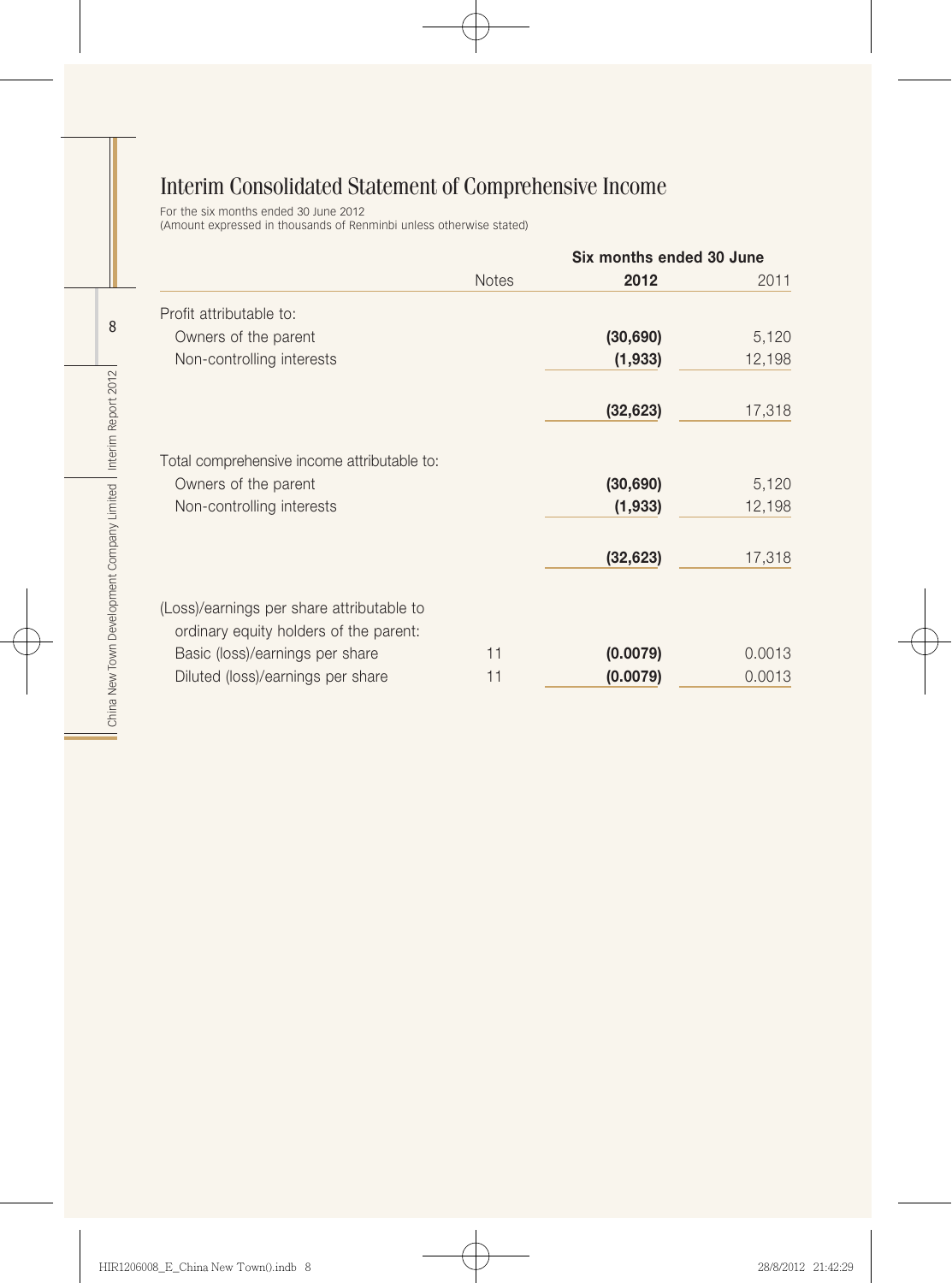# Interim Consolidated Statement of Financial Position

For the six months ended 30 June 2012 (Amounts expressed in thousands of Renminbi unless otherwise stated)

|                                                                 |              |                      | Group                | Company                |                        |  |
|-----------------------------------------------------------------|--------------|----------------------|----------------------|------------------------|------------------------|--|
|                                                                 |              |                      | 30 June 31 December  |                        | 30 June 31 December    |  |
|                                                                 | <b>Notes</b> | 2012                 | 2011                 | 2012                   | 2011                   |  |
| <b>Non-current assets</b>                                       |              |                      |                      |                        |                        |  |
| Investment in subsidiaries                                      |              |                      |                      | 2,591,259              | 2,591,259              |  |
| Investment in an associate                                      |              | 200                  | 200                  |                        |                        |  |
| Investments in jointly-controlled<br>entities                   |              | 58,894               | 39,109               |                        |                        |  |
| Property, plant and equipment                                   |              | 1,368,063            | 1,324,933            | 104                    | 134                    |  |
| Completed investment properties                                 |              | 747,031              | 684,000              |                        |                        |  |
| Investment properties under<br>construction                     |              | 100,030              | 100,000              |                        |                        |  |
| Prepaid land lease payments                                     |              | 258,114              | 239,555              |                        |                        |  |
| Non-current prepayments                                         |              | 500,000              | 510,000              |                        |                        |  |
| Non-current trade receivables                                   | 13           | 54,417               | 69,903               |                        |                        |  |
| Deferred tax assets                                             |              |                      |                      |                        |                        |  |
| Other assets                                                    |              | 138,110<br>46,536    | 131,823              |                        |                        |  |
|                                                                 |              |                      | 47,475               |                        |                        |  |
| <b>Total non-current assets</b>                                 |              | 3,271,395            | 3,146,998            | 2,591,363              | 2,591,393              |  |
| <b>Current assets</b>                                           |              |                      |                      |                        |                        |  |
| Land development for sale                                       | 12           | 5,017,013            | 4,998,936            |                        |                        |  |
| Properties under development for sale                           |              | 1,528,025            | 994,202              |                        |                        |  |
| Prepaid land lease payments                                     |              | 787,567              | 796,890              |                        |                        |  |
| Inventories                                                     |              | 5,338                | 4,922                |                        |                        |  |
| Amounts due from subsidiaries                                   |              |                      |                      | 398,545                | 398,545                |  |
| Prepayments                                                     |              | 53,715               | 38,668               |                        |                        |  |
| Other receivables                                               |              | 50,981               | 32,595               | 3                      | $\overline{2}$         |  |
| Trade receivables                                               | 13           | 78,340               | 65,432               |                        |                        |  |
| Cash and bank balances                                          |              | 441,882              | 537,387              | 10,159                 | 9,349                  |  |
| <b>Total current assets</b>                                     |              | 7,962,861            | 7,469,032            | 408,707                | 407,896                |  |
|                                                                 |              |                      |                      |                        |                        |  |
| <b>Total assets</b>                                             |              | 11,234,256           | 10,616,030           | 3,000,070              | 2,999,289              |  |
| <b>Equity</b><br>Equity attributable to owners of<br>the parent |              |                      |                      |                        |                        |  |
|                                                                 |              |                      |                      |                        |                        |  |
| Share capital<br>Other reserves                                 |              | 2,801,180<br>593,113 | 2,801,180<br>591,731 | 2,801,180<br>1,926,526 | 2,801,180<br>1,925,144 |  |
| <b>Accumulated losses</b>                                       |              | (935,030)            |                      |                        |                        |  |
|                                                                 |              |                      | (904, 340)           | (1,950,872)            | (1,937,702)            |  |
|                                                                 |              | 2,459,263            | 2,488,571            | 2,776,834              | 2,788,622              |  |
| Non-controlling interests                                       |              | 537,142              | 537,075              |                        |                        |  |
|                                                                 |              |                      |                      |                        |                        |  |
| <b>Total equity</b>                                             |              | 2,996,405            | 3,025,646            | 2,776,834              | 2,788,622              |  |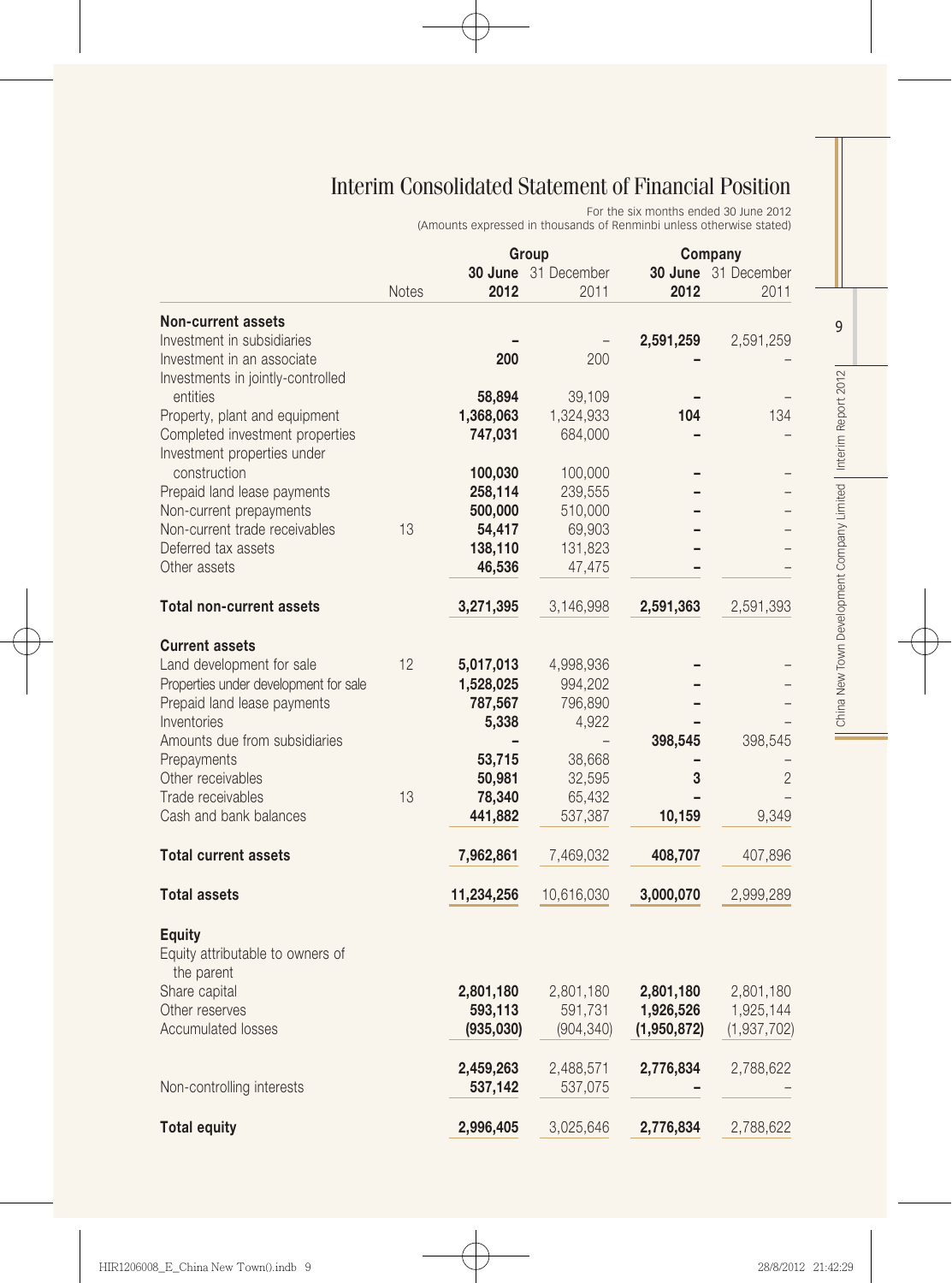# Interim Consolidated Statement of Financial Position

For the six months ended 30 June 2012

(Amounts expressed in thousands of Renminbi unless otherwise stated)

|                                      |              |            | Group               | Company   |                     |
|--------------------------------------|--------------|------------|---------------------|-----------|---------------------|
|                                      |              |            | 30 June 31 December |           | 30 June 31 December |
|                                      | <b>Notes</b> | 2012       | 2011                | 2012      | 2011                |
| <b>Non-current liabilities</b>       |              |            |                     |           |                     |
| Interest-bearing bank and            |              |            |                     |           |                     |
| other borrowings                     | 15           | 2,450,750  | 2,383,100           |           |                     |
| Deferred income from sale of         |              |            |                     |           |                     |
| golf club membership                 |              | 513,842    | 521,885             |           |                     |
| Deferred tax liabilities             |              | 21,151     | 21,151              |           |                     |
|                                      |              |            |                     |           |                     |
| <b>Total non-current liabilities</b> |              | 2,985,743  | 2,926,136           |           |                     |
| <b>Current liabilities</b>           |              |            |                     |           |                     |
| Interest-bearing bank and            |              |            |                     |           |                     |
| other borrowings                     | 15           | 971,353    | 757,243             | 166,963   | 162,253             |
| Trade payables                       | 14           | 2,311,998  | 2,086,912           |           |                     |
| Other payables and accruals          |              | 647,708    | 602,570             | 1,832     | 3,704               |
| Amounts due to related parties       | 16           | 42,680     | 53,548              | 54,441    | 44,710              |
| Advances from customers              |              | 155,590    | 46,906              |           |                     |
| Deferred income arising from land    |              |            |                     |           |                     |
| development                          |              | 603,478    | 594,968             |           |                     |
| Current income tax liabilities       |              | 519,301    | 522,101             |           |                     |
| <b>Total current liabilities</b>     |              | 5,252,108  | 4,664,248           | 223,236   | 210,667             |
| <b>Total liabilities</b>             |              | 8,237,851  | 7,590,384           | 223,236   | 210,667             |
| <b>Total equity and liabilities</b>  |              | 11,234,256 | 10,616,030          | 3,000,070 | 2,999,289           |
| Net current assets                   |              | 2,710,753  | 2,804,784           | 185,471   | 197,229             |
| <b>Total assets less current</b>     |              |            |                     |           |                     |
| <b>liabilities</b>                   |              | 5,982,148  | 5,951,782           | 2,776,834 | 2,788,622           |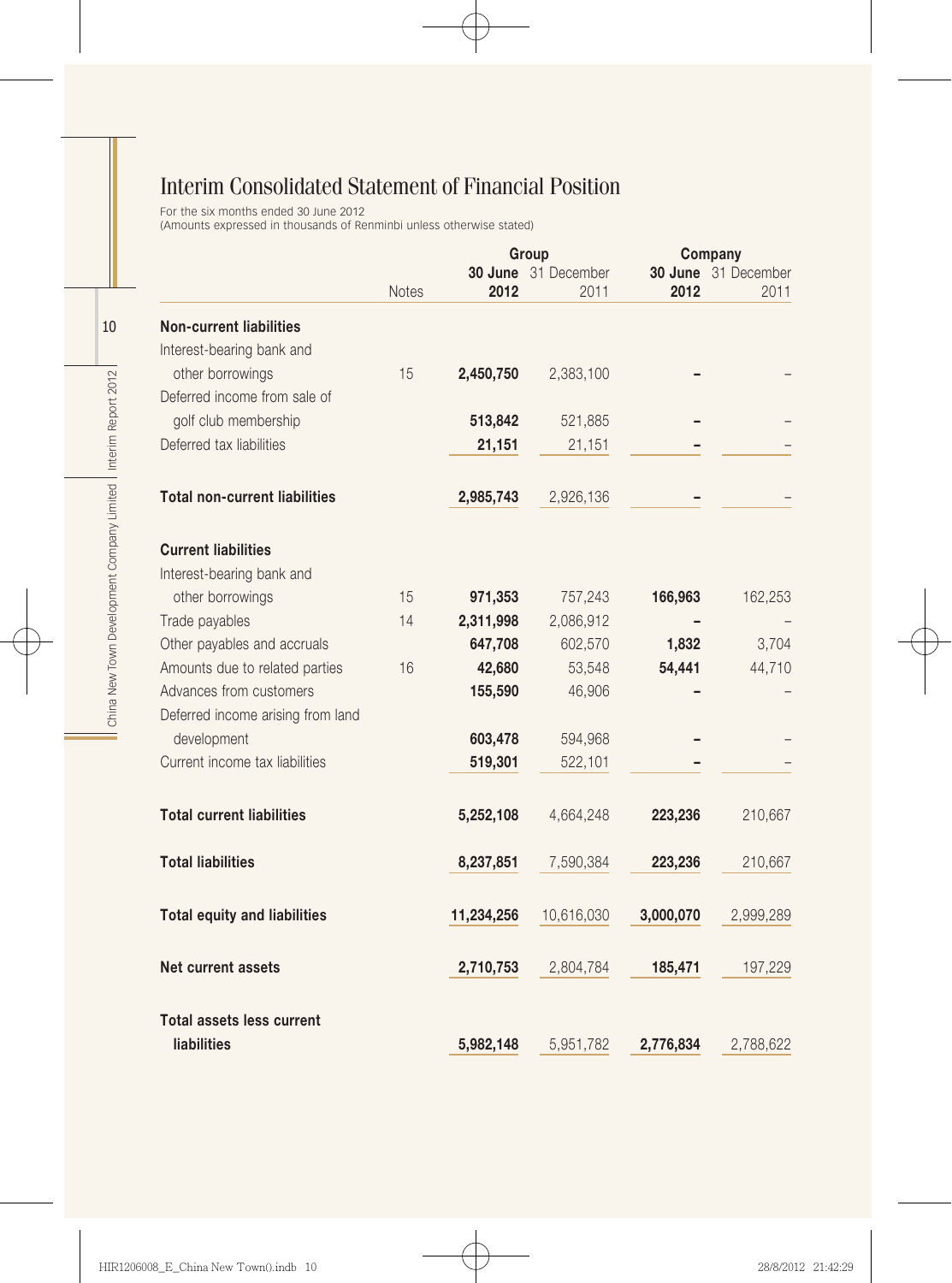# Interim Consolidated Statement of Cash Flows

For the six months ended 30 June 2012 (Amounts expressed in thousands of Renminbi unless otherwise stated)

|                                                   |              | <b>Six months</b> | Six months   |
|---------------------------------------------------|--------------|-------------------|--------------|
|                                                   |              | ended             | ended        |
|                                                   | <b>Notes</b> | 30 June 2012      | 30 June 2011 |
| Cash flows from operating activities              |              |                   |              |
| Profit/(loss) before tax                          |              | (38, 897)         | 26,303       |
| Adjustments for:                                  |              |                   |              |
| Depreciation of property, plant and equipment     |              | 23,681            | 28,799       |
| Amortization of prepaid land lease payments       |              | 2,079             | 4,354        |
| Share of gain from jointly-controlled entities    |              | (285)             |              |
| Fair value (gain)/loss on completed               |              |                   |              |
| investment properties                             |              | (62, 198)         | 12,518       |
| Fair value loss on investment properties          |              |                   |              |
| under construction                                |              |                   | 4,856        |
| Foreign exchange gain, net                        |              |                   | (3,863)      |
| Management share option expense                   |              | 1,382             | 2,784        |
| Interest income                                   |              | (2,942)           | (5,822)      |
| Interest expense                                  |              | 35,276            | 28,717       |
|                                                   |              | (41, 904)         | 98,646       |
| Decrease/(increase) in land development for sale  | 12           | 23,066            | (293, 764)   |
| Increase in properties under development for sale |              | (267, 652)        | (319, 755)   |
| Increase in prepaid land lease payment            |              |                   | (473, 159)   |
| Increase in inventories                           |              | (416)             | (306)        |
| Decrease/(increase) in prepayments,               |              |                   |              |
| other receivables and assets                      |              | (17, 447)         | 124,645      |
| Decrease in trade receivables                     | 13           | 2,576             | 341,989      |
| Increase/(decrease) in deferred income for sale   |              |                   |              |
| of golf club membership and land development      |              | 467               | (17, 956)    |
| Increase/(decrease) in advances from customers    |              | 108,684           | (1, 975)     |
| Increase in trade and other payables              | 14           | 42,328            | 16,142       |
| Decrease in amounts due to related parties        | 16           | (1, 121)          |              |
| Net cash outflow from operating activities        |              | (151, 419)        | (525, 493)   |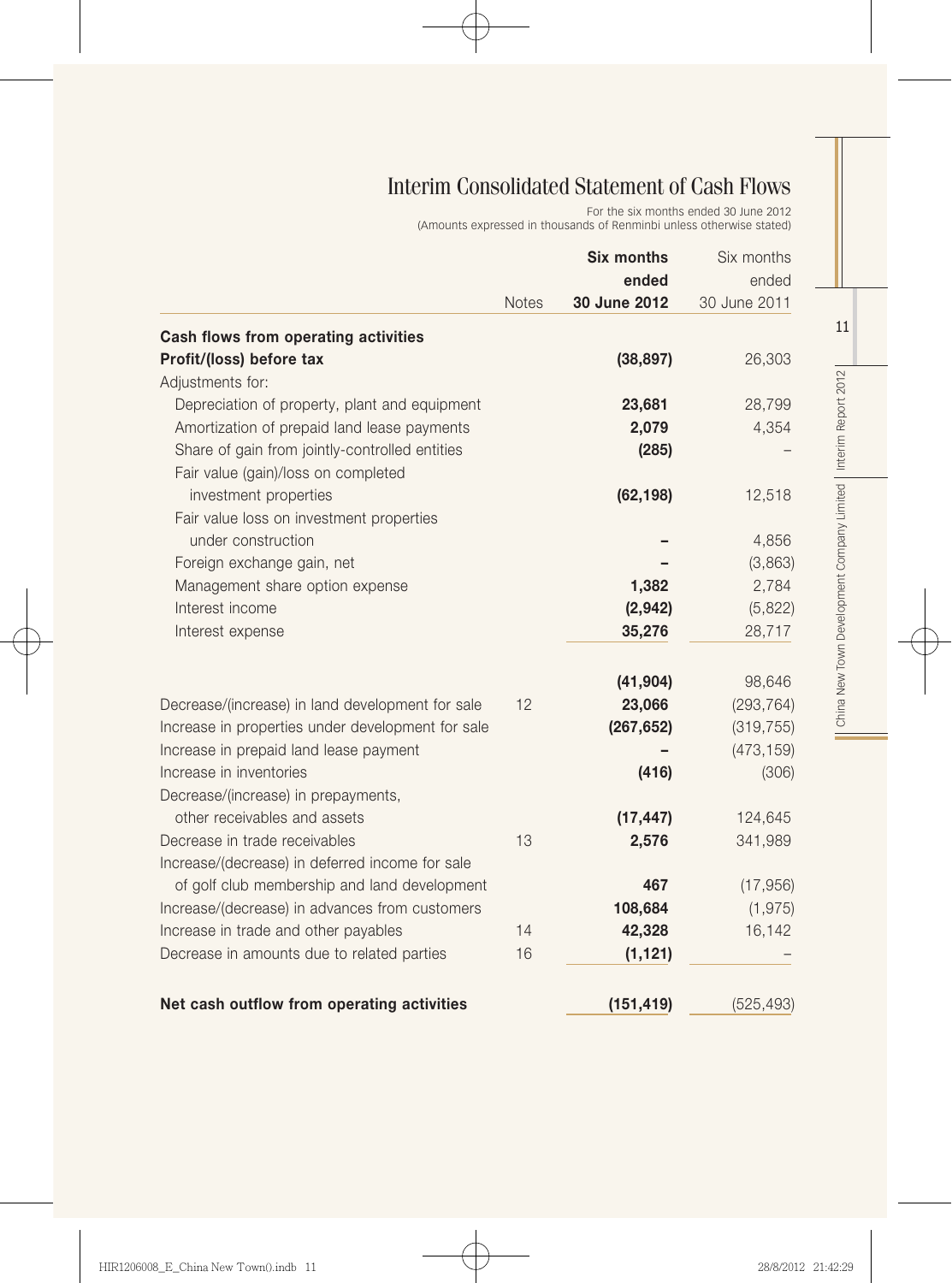# Interim Consolidated Statement of Cash Flows

For the six months ended 30 June 2012 (Amounts expressed in thousands of Renminbi unless otherwise stated)

|                                               |              | <b>Six months</b> | Six months   |
|-----------------------------------------------|--------------|-------------------|--------------|
|                                               |              | ended             | ended        |
|                                               | <b>Notes</b> | 30 June 2012      | 30 June 2011 |
| Cash flows from investing activities          |              |                   |              |
| Purchase/construction of property,            |              |                   |              |
| plant and equipment                           |              | (50, 630)         | (45, 494)    |
| Proceeds from disposal of property,           |              |                   |              |
| plant and equipment                           |              |                   | 164          |
| Investments in jointly-controlled entities    |              | (19,500)          | (40,000)     |
| Payment for investment properties             |              | (863)             | (47, 912)    |
| Payments for amounts paid for land use rights |              | (21, 752)         |              |
| Interest received                             |              | 2,942             | 3,738        |
| Net cash outflow from investing activities    |              | (89, 803)         | (129, 504)   |
| Cash flows from financing activities          |              |                   |              |
| Proceeds/(repayment) borrowings from          |              |                   |              |
| related parties                               |              | (9,747)           | 148,441      |
| Capital contributions from non-controlling    |              |                   |              |
| shareholders of subsidiaries                  |              | 2,000             | 16,259       |
| Proceeds from bank borrowings                 |              | 301,410           | 371,000      |
| Repayment of bank borrowings                  | 15           | (20, 200)         | (20,000)     |
| Interest paid                                 | 15           | (127, 746)        | (64, 323)    |
| Dividend paid                                 | 10           |                   | (61,960)     |
| Payments of expenses incurred for the listing |              |                   |              |
| of existing shares                            |              |                   | (3,843)      |
| Restricted cash amounts relating to           |              |                   |              |
| bank borrowings                               |              | (5, 398)          |              |
| Net cash inflow from financing activities     |              | 140,319           | 385,574      |
| Net decrease in cash and cash equivalents     |              | (100, 903)        | (269, 423)   |
| Cash and cash equivalents at                  |              |                   |              |
| beginning of period                           |              | 347,387           | 1,167,049    |
| Cash and cash equivalents at end of period    |              | 246,484           | 897,626      |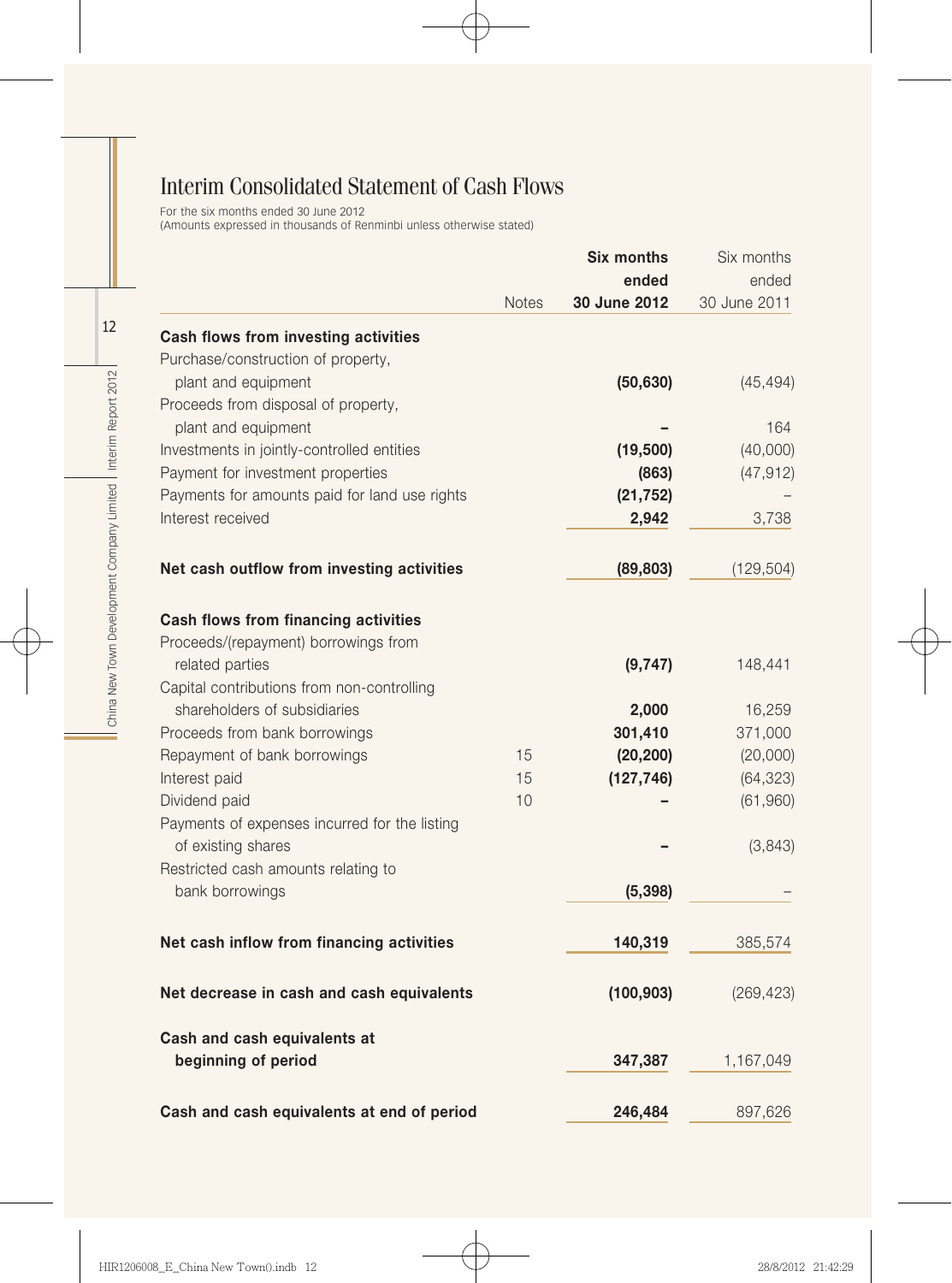# Interim Consolidated Statement of Changes in Equity

For the six months ended 30 June 2012

(Amounts expressed in thousands of Renminbi unless otherwise stated)

#### **Group**

#### Six months ended 30 June 2011

|                                                                                                   | Equity attributable to owners of the parent |                    |                   |                       |           |                                  |                 |
|---------------------------------------------------------------------------------------------------|---------------------------------------------|--------------------|-------------------|-----------------------|-----------|----------------------------------|-----------------|
| <b>RMB'000</b>                                                                                    | Share<br>Capital                            | Treasury<br>shares | Other<br>reserves | Accumulated<br>losses | Total     | Non-<br>controlling<br>interests | Total<br>equity |
| Balance as at 1 January 2011                                                                      | 2,778,853                                   |                    | 608,807           | (641, 653)            | 2,746,007 | 551,519                          | 3,297,526       |
| Total comprehensive income<br>Equity-settled share options                                        |                                             |                    |                   | 5,120                 | 5,120     | 12,198                           | 17,318          |
| to management<br>Shares issued used upon exercise<br>of management share<br>options granted under |                                             |                    | 2,784             |                       | 2,784     |                                  | 2,784           |
| Management Grant<br><b>Dividends</b><br>Capital contribution from<br>non-controlling interests    | 9,923                                       |                    | (9,922)           | (61,960)              | (61,960)  |                                  | (61,960)        |
| of a subsidiary                                                                                   |                                             |                    |                   |                       |           | 16,259                           | 16,259          |
| Balance as at 30 June 2011                                                                        | 2,788,776                                   |                    | 601,669           | (698, 493)            | 2,691,952 | 579,976                          | 3,271,928       |

## Six months ended 30 June 2012

| Equity attributable to owners of the parent                                |                         |                    |                   |                       |           |                                  |                 |
|----------------------------------------------------------------------------|-------------------------|--------------------|-------------------|-----------------------|-----------|----------------------------------|-----------------|
| <b>RMB'000</b>                                                             | <b>Share</b><br>Capital | Treasury<br>shares | Other<br>reserves | Accumulated<br>losses | Total     | Non-<br>controlling<br>interests | Total<br>equity |
| Balance as at 1 January 2012                                               | 2,801,180               |                    | 591,731           | (904, 340)            | 2,488,571 | 537,075                          | 3,025,646       |
| Total comprehensive income<br>for the period                               |                         |                    | -                 | (30, 690)             | (30, 690) | (1,933)                          | (32, 623)       |
| Equity-settled share options<br>to management<br>Capital contribution from |                         |                    | 1,382             |                       | 1,382     |                                  | 1,382           |
| non-controlling interests<br>of a subsidiary                               |                         |                    |                   |                       |           | 2,000                            | 2,000           |
| Balance as at 30 June 2012                                                 | 2,801,180               |                    | 593,113           | (935,030)             | 2.459.263 | 537,142                          | 2.996.405       |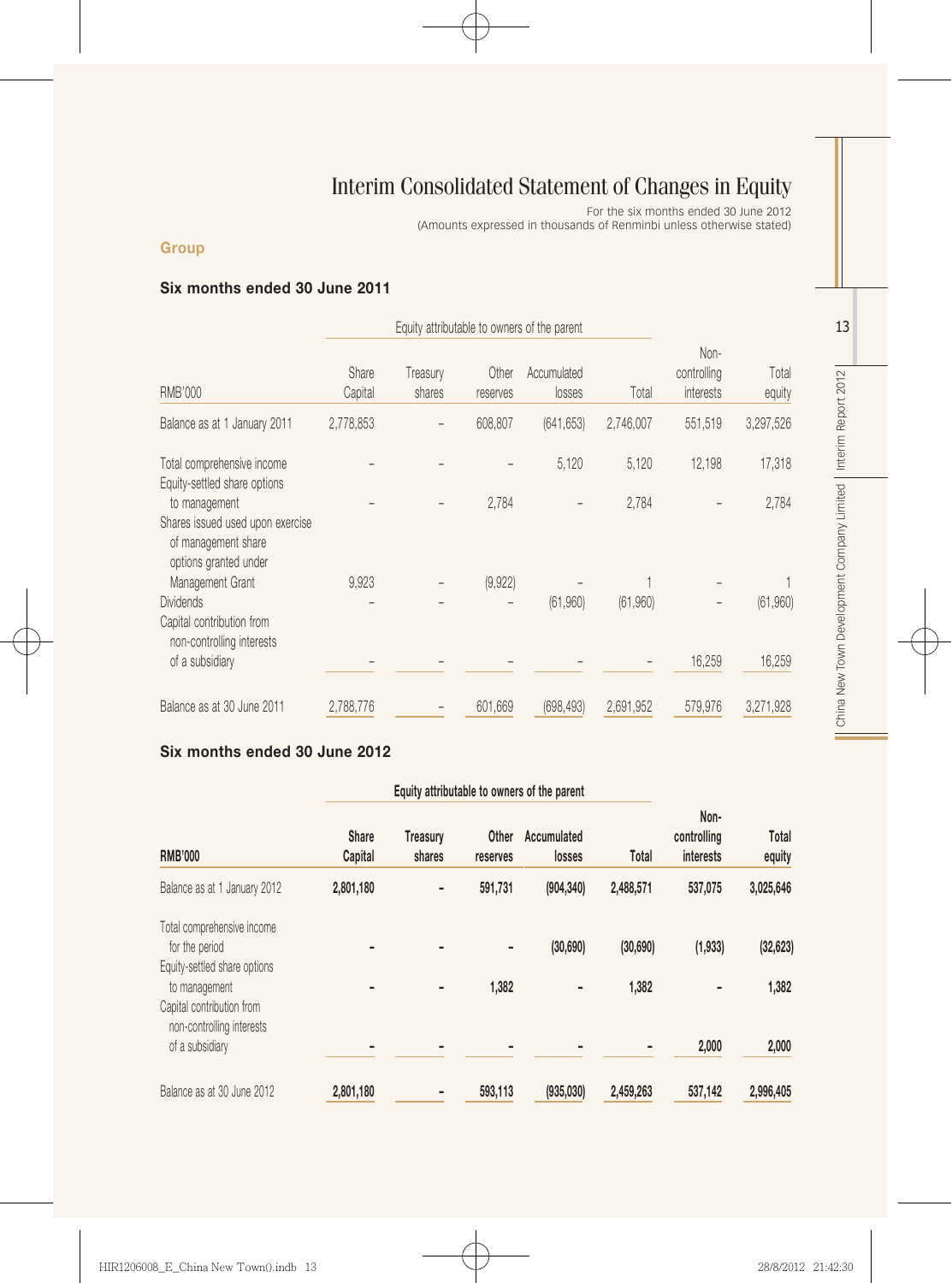# Interim Consolidated Statement of Changes in Equity

For the six months ended 30 June 2012 (Amounts expressed in thousands of Renminbi unless otherwise stated)

#### **Company**

#### Six months ended 30 June 2011

|                                                            | Share     | Treasury | Other     | Accumulated |           |
|------------------------------------------------------------|-----------|----------|-----------|-------------|-----------|
| <b>RMB'000</b>                                             | Capital   | shares   | reserves  | losses      | Total     |
| Balance as at 1 January 2011                               | 2,778,853 |          | 1.942.220 | (1,679,381) | 3,041,692 |
| Total comprehensive income                                 |           |          |           | (11, 420)   | (11, 420) |
| Equity-settled share options                               |           |          |           |             |           |
| to management                                              |           |          | 2,784     |             | 2,784     |
| Shares issued upon exercise of<br>management share options |           |          |           |             |           |
| granted under Management Grant                             | 9,923     |          | (9,922)   |             |           |
| <b>Dividends</b>                                           |           |          |           | (61,960)    | (61,960)  |
| Balance as at 30 June 2011                                 | 2,788,776 |          | 1.935.082 | (1,752,761) | 2,971,097 |

#### Six months ended 30 June 2012

| <b>RMB'000</b>                                | <b>Share</b><br>Capital | <b>Treasury</b><br>shares | Other<br>reserves | Accumulated<br>losses | Total     |
|-----------------------------------------------|-------------------------|---------------------------|-------------------|-----------------------|-----------|
| Balance as at 1 January 2012                  | 2,801,180               |                           | 1,925,144         | (1,937,702)           | 2,788,622 |
| Total comprehensive income for<br>the period  |                         |                           | -                 | (13, 170)             | (13, 170) |
| Equity-settled share options to<br>management |                         |                           | 1,382             |                       | 1,382     |
| Balance as at 30 June 2012                    | 2,801,180               |                           | 1,926,526         | (1,950,872)           | 2,776,834 |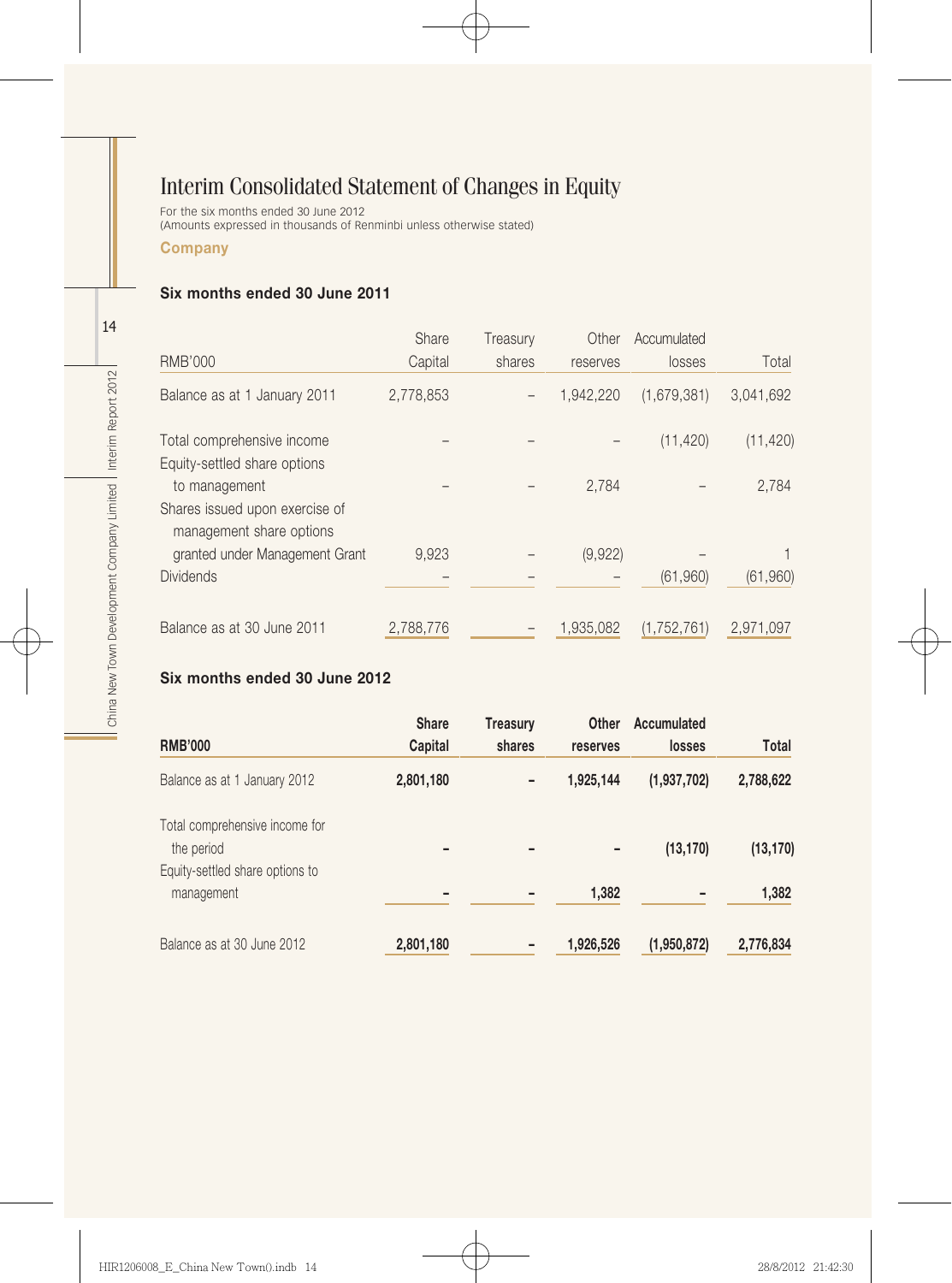(All amounts expressed in thousands of Renminbi unless otherwise stated)

## 1. GENERAL INFORMATION

#### Corporate information

The Company was incorporated on 4 January 2006 in the British Virgin Islands ("BVI") by one shareholder. After a series of reorganisations, on 14 November 2007, the Company was listed on the Main Board of the Singapore Exchange Securities Trading Limited ("SGX-ST"). On 22 October 2010, the Company was listed on the Main Board of The Stock Exchange of Hong Kong Limited ("HKEx") by way of introduction. As a result, the Company is dual listed on the Main Board of both the SGX-ST and the HKEx.

The Group is a new town developer in the Mainland China and is principally engaged in planning and developing large-scale new towns in China's largest cities of which the activities include designing the master plan, relocating and resettling incumbent residents and businesses, clearing and preparing the land and installing infrastructure. Land use rights to the residential parcels in the new towns developed by the Group are then sold by the relevant land authorities to real estate property developers, the proceeds of which are apportioned to the Group on specified bases. The Group also develops or manages some residential and commercial properties in those new towns.

In the opinion of the directors of the Company ("Directors"), the Company's ultimate holding company is SRE Group Limited ("SRE"), a company incorporated in Bermuda. As the Company has become a subsidiary of SRE since September 2009 after a series of share placement and convertible bond issuance, the Company ceased to be an associate of SRE since then.

## 2. BASIS OF PREPARATION

The consolidated financial statements of the Group have been prepared in accordance with International Financial Reporting Standards (IFRSs) as issued by the International Accounting Standards Board (IASB).

The financial statements have been prepared on a historical cost basis, except for investment properties under construction, certain financial instruments and completed investment properties that have been measured at fair value. The financial statements are presented in Renminbi ("RMB") and all values are rounded to the nearest thousand ('000) unless otherwise indicated.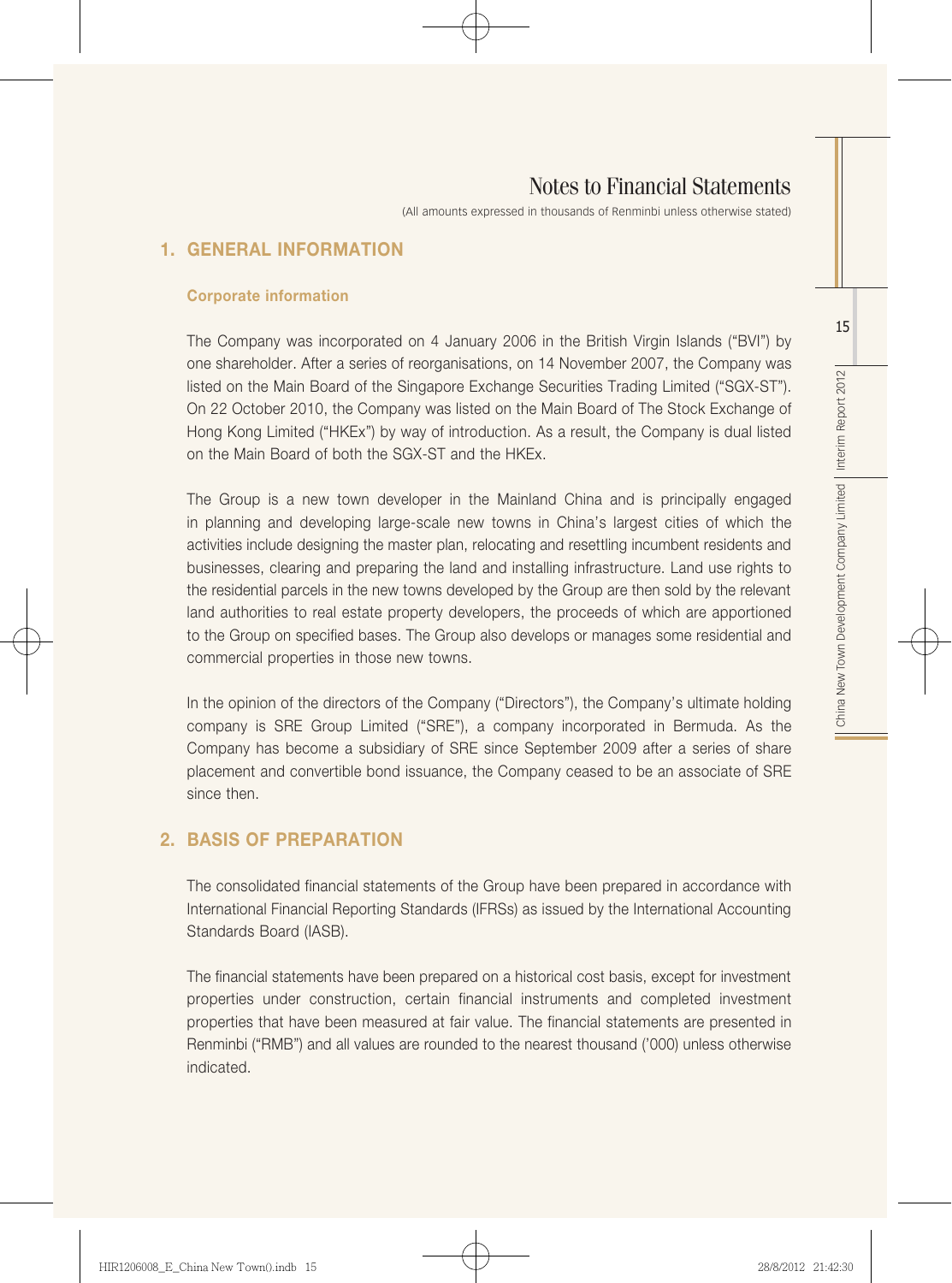(All amounts expressed in thousands of Renminbi unless otherwise stated)

#### Basis of consolidation

The consolidated financial statements comprise the financial statements of the Company and its subsidiaries as at 30 June 2012. Subsidiaries are fully consolidated from the date of acquisition, being the date on which the Group obtains control, and continue to be consolidated until the date that such control ceases.

The financial statements of the subsidiaries are prepared for the same reporting period as the parent company, using consistent accounting policies. All intra-group balances, transactions, unrealised gains and losses resulting from intra-group transactions and dividends are eliminated in full.

Total comprehensive income within a subsidiary is attributed to the non-controlling interest even if that results in a deficit balance.

#### Operating cycle

The operating cycle of the Group is the time between the acquisition of assets for processing and their realisation in cash or cash equivalents. Due to the nature of the Group's business, the Group's normal operating cycle is longer than twelve months. The Group's current assets include assets (such as land development for sale and properties under development for sale) that are sold, consumed or realised as part of the normal operating cycle even when they are not expected to be realised within twelve months after the end of the reporting period, in accordance with IFRSs.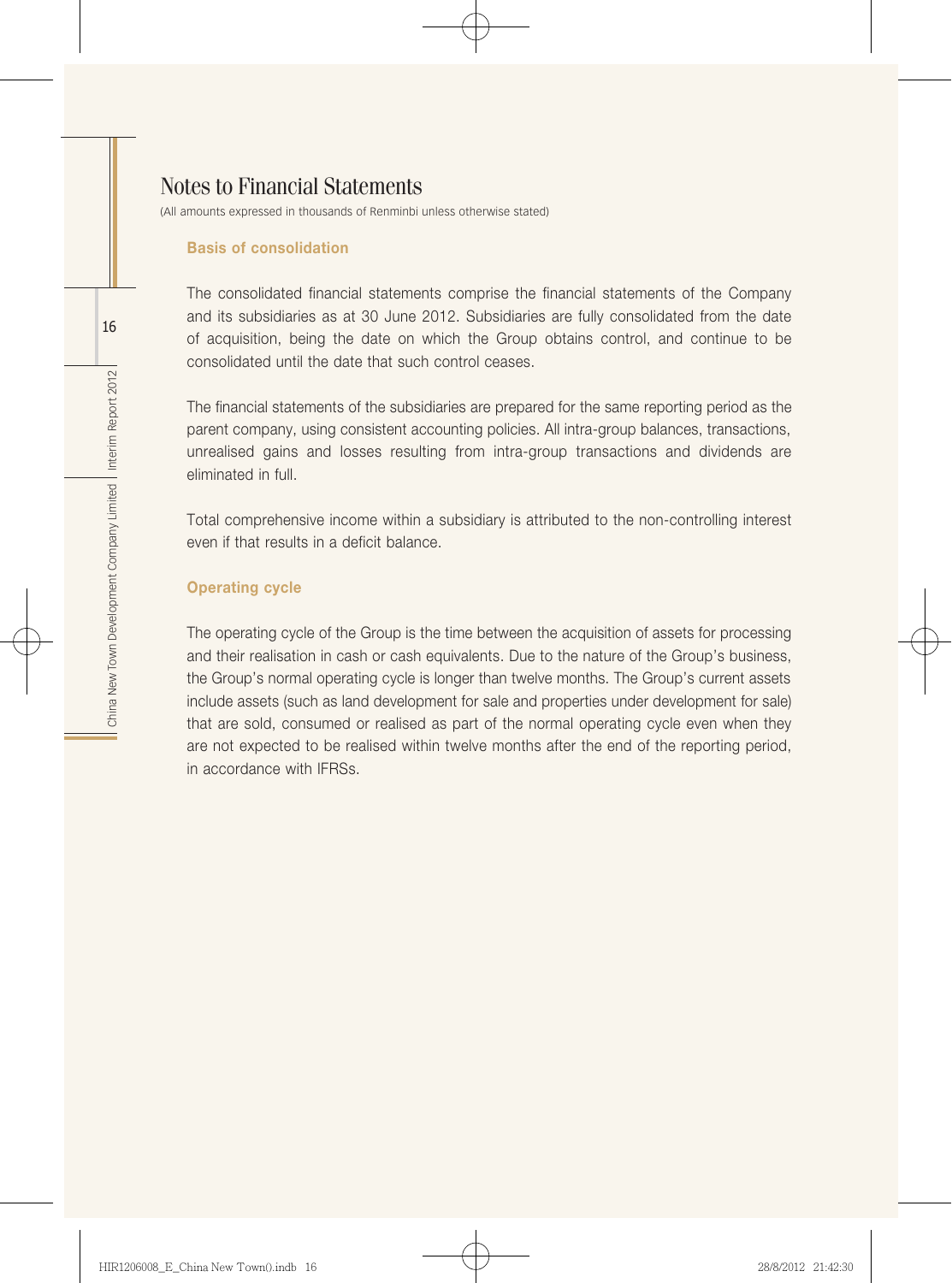(All amounts expressed in thousands of Renminbi unless otherwise stated)

#### 3. CHANGES IN ACCOUNTING POLICIES AND DISCLOSURES

The accounting policies adopted in the preparation of the interim consolidated financial statements are consistent with those followed in the preparation of the Group's annual financial statements for the year ended 31 December 2011, except for the adoption of new and revised standards and interpretations as of 1 January 2012, as described below:

#### IAS 12 Income Taxes – Recovery of Underlying Assets

The amendment becomes effective for annual periods beginning on or after 1 January 2012. The amendment clarified the determination of deferred tax on investment property measured at fair value. The amendment introduces a rebuttable presumption that deferred tax on investment property measured using the fair value model in IAS 40 should be determined on the basis that its carrying amount will be recovered through sale. Currently, it is expected that the amendment would have no significant impact on the Group's financial statements.

#### IFRS 1 Amendment: Severe Hyperinflation and Removal of Fixed Dates for First-Time Adopters

The amendment to IFRS 1 is effective for annual periods beginning on or after 1 July 2011. The amendment introduces a new deemed cost exemption for entities that have been subject to severe hyperinflation. They also remove the fixed dates in IFRS 1 relating to de-recognition and day one gain or loss transactions. The amendment is expected to have no significant impact on the financial statements of the Group.

#### IFRS 7 Financial Instruments: Disclosures – Enhanced De-recognition Disclosure **Requirements**

The amendment becomes effective for annual periods beginning on or after 1 July 2011. The amendment requires additional disclosure about financial assets that have been transferred but not derecognised to enable the user of the Group's financial statements to understand the relationship with those assets that have not been derecognised and their associated liabilities. In addition, the amendment requires disclosures about continuing involvement in derecognised assets to enable the user to evaluate the nature of, and risks associated with, the entity's continuing involvement in those derecognised assets. The amendment affects disclosure only and has no impact on the Group's financial position or performance.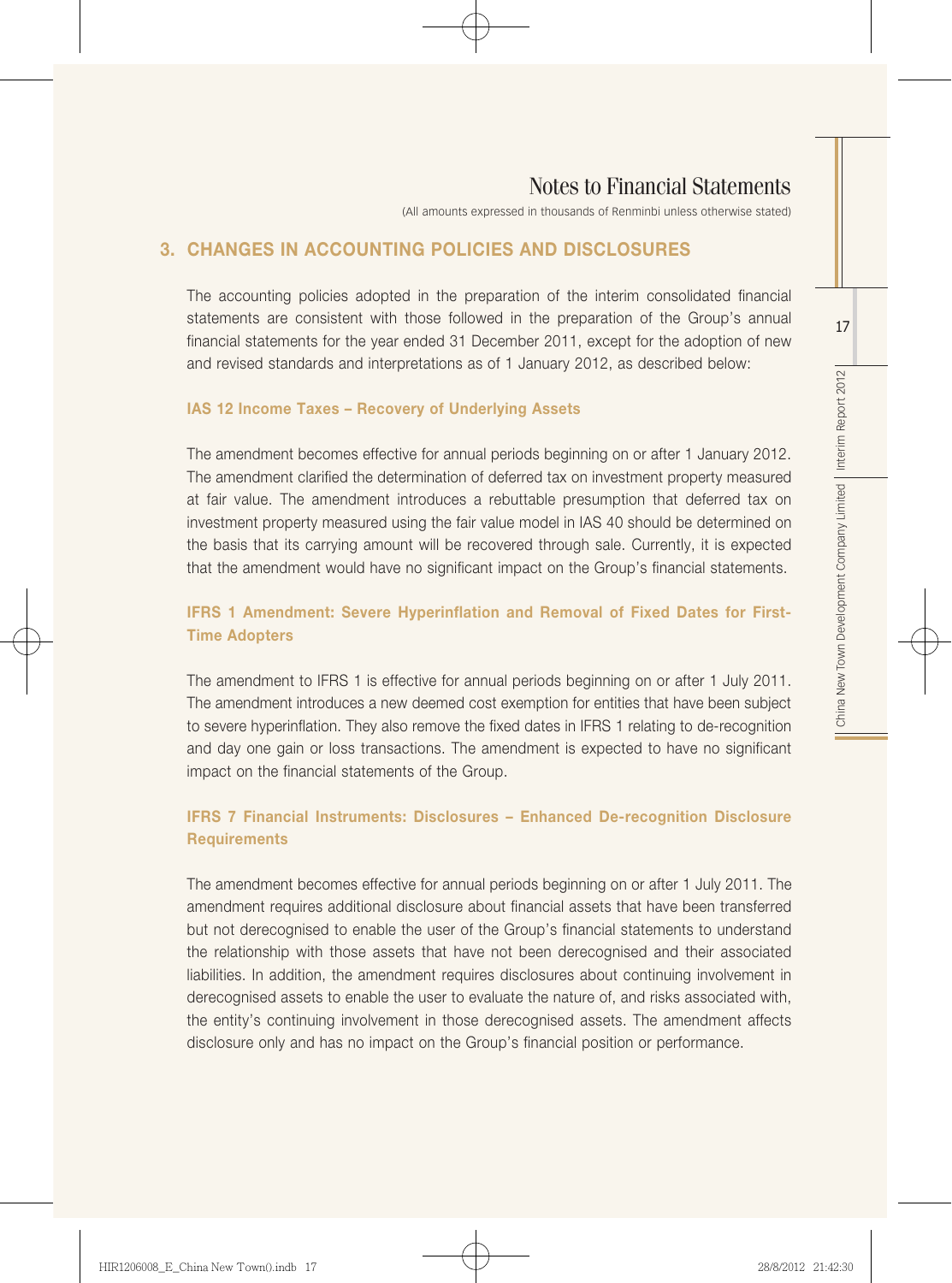(All amounts expressed in thousands of Renminbi unless otherwise stated)

## 4. OPERATING SEGMENT INFORMATION

For management purpose, the Group is organised into business units based on their products and services and has the following operating segments. The Group's operational assets and operations are located in Mainland China.

- Land and property development segment, which provides land infrastructure development and construction of ancillary public facilities, as well as develops and sells residential and commercial properties;
- Property leasing segment provides property leasing services of investment properties;
- Hotel operations segment provides room, restaurants and conference hall services;
- Golf operations segment provides golf course management services; and
- Others segment provides investment and property management services.

Management monitors the operating results of the Group's business units separately for the purpose of making decisions about resources allocation and performance assessment. Segment performance is evaluated based on operating profit and loss and is measured consistently with operating profit or loss in the consolidated financial statements. However, Group financing (including finance costs) and income taxes are managed on a group basis and are not allocated to operating segments.

Intersegment sales and transfers are transacted with reference to the selling prices used for sales made to third parties at the prevailing market prices.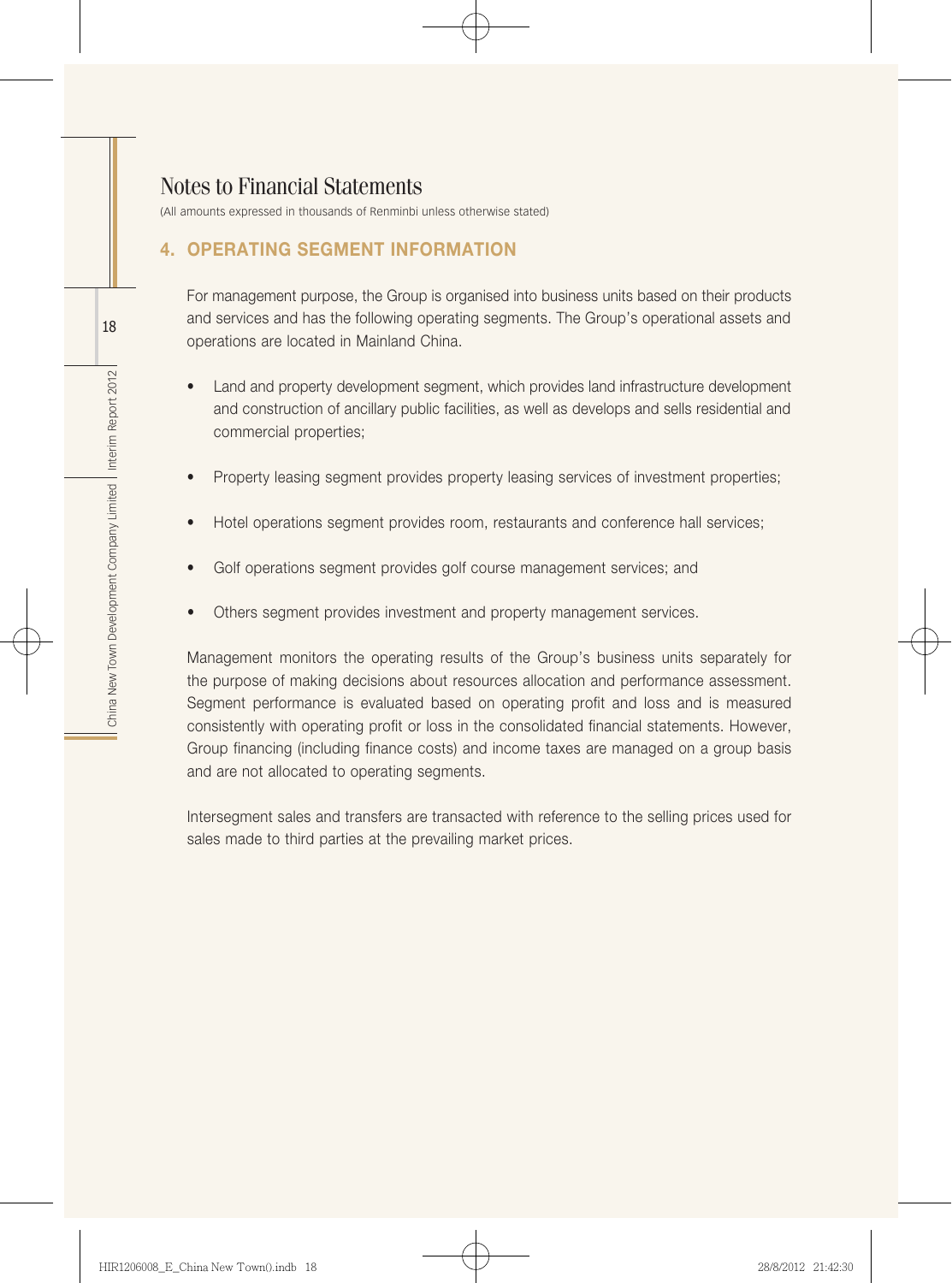(All amounts expressed in thousands of Renminbi unless otherwise stated)

An analysis by operating segment is as follow:

|                                                                | For the six months ended 30 June 2012 |                     |                     |                    |                 |                                    |           |
|----------------------------------------------------------------|---------------------------------------|---------------------|---------------------|--------------------|-----------------|------------------------------------|-----------|
|                                                                | Land<br>development                   | Property<br>leasing | Hotel<br>operations | Golf<br>operations | <b>Others</b>   | Adjustments<br>and<br>eliminations | Total     |
| <b>Segment results</b><br>External sales<br>Intersegment sales | 55,798                                | 5,264               | 29,241<br>763       | 32,789             | 1,188<br>20,086 | $(20, 849)$ <sup>1</sup>           | 124,280   |
| Total segment sales                                            | 55,798                                | 5,264               | 30,004              | 32,789             | 21,274          | (20, 849)                          | 124,280   |
| Segment profit/(loss)                                          | (58, 509)                             | 67,462              | (11, 512)           | 10,837             | (12, 184)       |                                    | (3,906)   |
| Finance cost                                                   |                                       |                     |                     |                    |                 | $(35, 276)^2$                      | (35, 276) |
| Share of profit from<br>jointly-controlled entities            |                                       |                     |                     |                    |                 | 285                                | 285       |
| Profit before income tax                                       |                                       |                     |                     |                    |                 |                                    | (38, 897) |

1 Intersegment sales are eliminated on consolidation.

2 Profit/(Loss) for each operating segment does not include finance costs (RMB35,276 thousand) and share of profit from jointly-controlled entities (RMB285 thousand).

|                                                                | For the six months ended 30 June 2011 |                     |                     |                    |            |                                    |           |
|----------------------------------------------------------------|---------------------------------------|---------------------|---------------------|--------------------|------------|------------------------------------|-----------|
|                                                                | Land<br>development                   | Property<br>leasing | Hotel<br>operations | Golf<br>operations | Others     | Adjustments<br>and<br>eliminations | Total     |
| <b>Segment results</b><br>External sales<br>Intersegment sales | 269.489                               | 3,204               | 20,092              | 21,491             | 557<br>750 | $(750)^1$                          | 314,833   |
| Total segment sales                                            | 269,489                               | 3,204               | 20,092              | 21,491             | 1,307      | (750)                              | 314,833   |
| Segment profit/(loss)                                          | 113,576                               | (14, 184)           | (16, 540)           | (16, 449)          | (11, 383)  |                                    | 55,020    |
| Finance cost                                                   |                                       |                     |                     |                    |            | $(28,717)^2$                       | (28, 717) |
| Profit before income tax                                       |                                       |                     |                     |                    |            |                                    | 26,303    |

1 Intersegment sales are eliminated on consolidation.

2 Loss for each operating segment does not include finance costs (RMB28,717 thousand).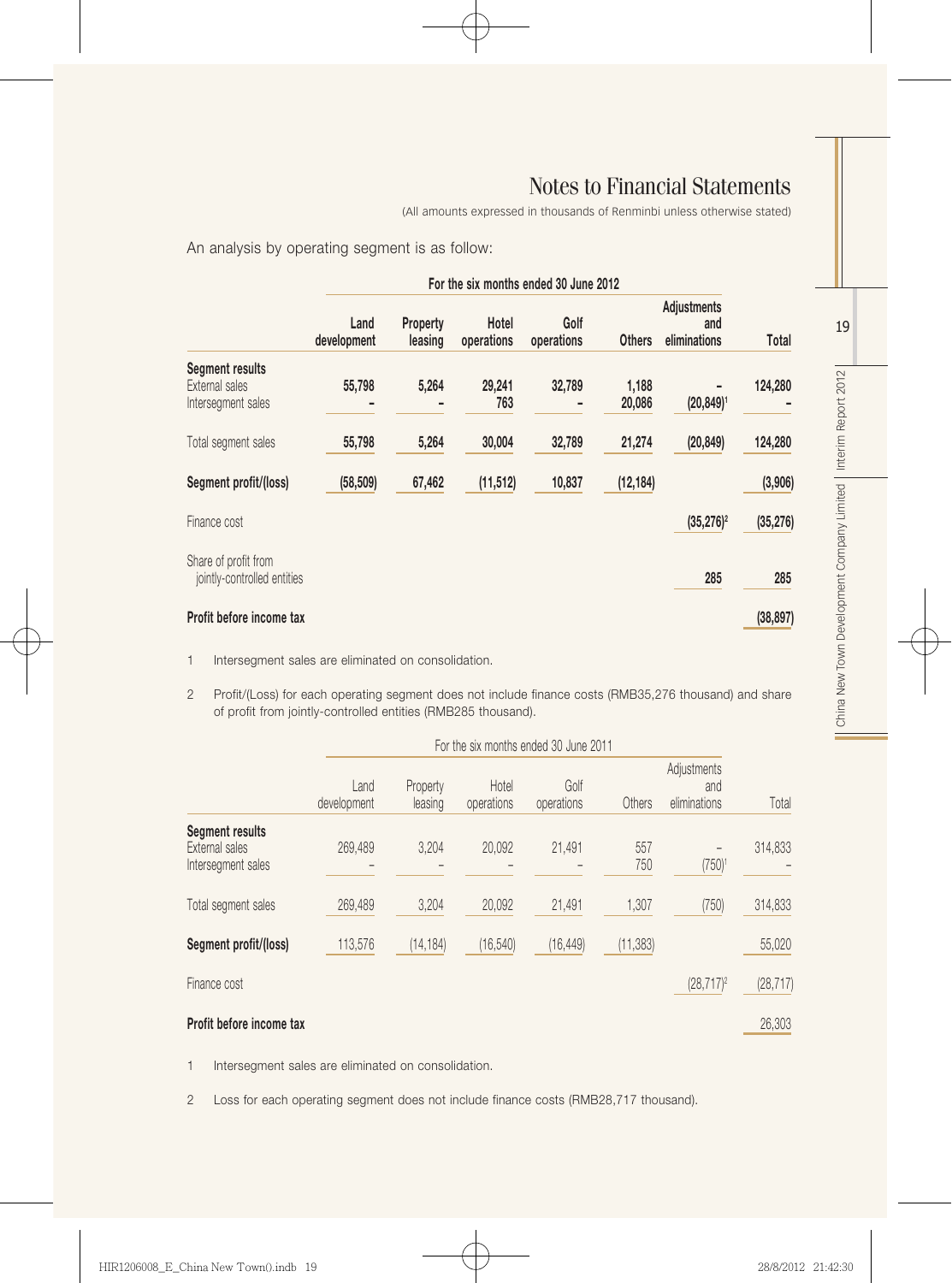(All amounts expressed in thousands of Renminbi unless otherwise stated)

## 5. REVENUE

|                                   | Six months<br>ended<br>30 June | Six months<br>ended<br>30 June |
|-----------------------------------|--------------------------------|--------------------------------|
|                                   | 2012                           | 2011                           |
| Land development                  | 58,926                         | 284,757                        |
| Hotel operations                  | 30,936                         | 21,296                         |
| Golf operations                   | 39,237                         | 26,912                         |
| Investment property leasing       | 5,264                          | 3,397                          |
| Others                            | 1,225                          | 628                            |
| Less: Business tax and surcharges | (11, 308)                      | (22, 157)                      |
|                                   | 124,280                        | 314,833                        |

## 6. OTHER INCOME

|                            | <b>Six months</b> | Six months |
|----------------------------|-------------------|------------|
|                            | ended             | ended      |
|                            | 30 June           | 30 June    |
|                            | 2012              | 2011       |
| Foreign exchange gain, net | 151               | 3,014      |
| Interest income            | 2,942             | 5,822      |
| Government subsidies       | 810               |            |
| Others                     | 550               | 102        |
|                            | 4,453             | 8,938      |

## 7. OTHER EXPENSES

|              | <b>Six months</b> | Six months |
|--------------|-------------------|------------|
|              | ended             | ended      |
|              | 30 June           | 30 June    |
|              | 2012              | 2011       |
| Bank charges | 1,648             | 838        |
| Others       | 1,028             | 228        |
|              |                   |            |
|              | 2,676             | 1,066      |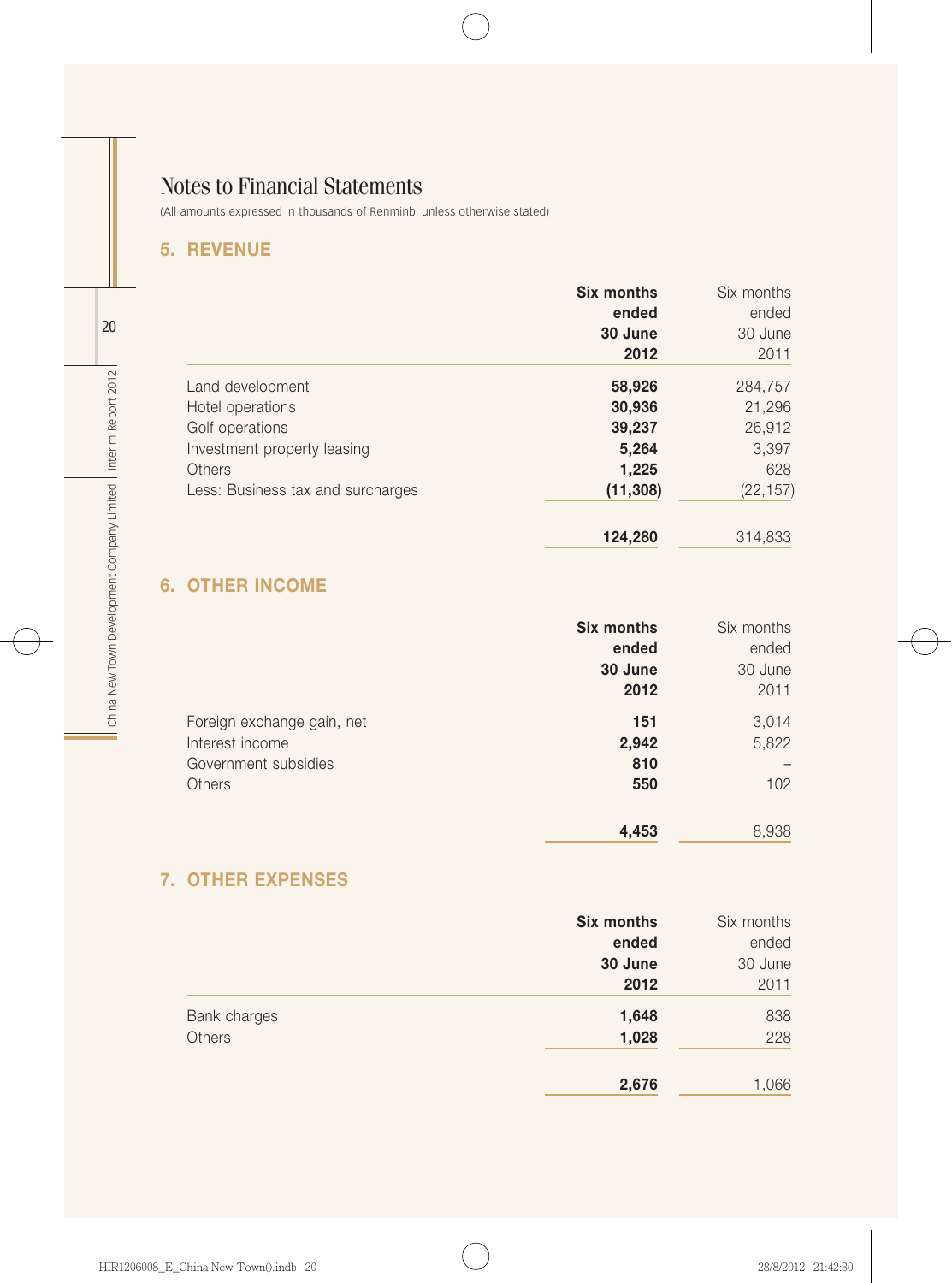(All amounts expressed in thousands of Renminbi unless otherwise stated)

## 8. FINANCE COSTS

|                                                               | Six months<br>ended<br>30 June<br>2012 | Six months<br>ended<br>30 June<br>2011 |
|---------------------------------------------------------------|----------------------------------------|----------------------------------------|
| Interest on bank and borrowings<br>Less: Interest capitalised | 128,296<br>(93,020)                    | 64,923<br>(36, 206)                    |
|                                                               | 35,276                                 | 28,717                                 |

The borrowing costs have been capitalised at weighted average rates of 8.32% and 5.84% per annum for the first half of 2012 and first half of 2011, respectively.

#### 9. INCOME TAX

The Group is subject to income tax on an entity basis on profit arising in or derived from the tax jurisdictions in which members of the Group are domiciled and operate.

The Company is a tax-exempted company incorporated in the British Virgin Islands.

No provision for Hong Kong profits tax has been made as the Group had no assessable profits arising in Hong Kong during the reporting period.

The principal operating subsidiaries of the Company were subject to income tax at the rate of 25% on their taxable income according to the Income Tax Law of the People's Republic of China ("the PRC').

The major components of income tax are:

|                                                                             | Six months<br>ended<br>30 June<br>2012 | Six months<br>ended<br>30 June<br>2011 |
|-----------------------------------------------------------------------------|----------------------------------------|----------------------------------------|
| Income tax charge:<br>Current income tax<br>Deferred tax<br>Withholding tax | 13<br>(6, 287)                         | 5,714<br>468<br>2,803                  |
| Income tax charge as reported in profit or loss                             | (6, 274)                               | 8,985                                  |

#### 10.DIVIDEND

The Board has resolved not to declare any interim dividend for the six months ended 30 June 2012 (2011: Nil).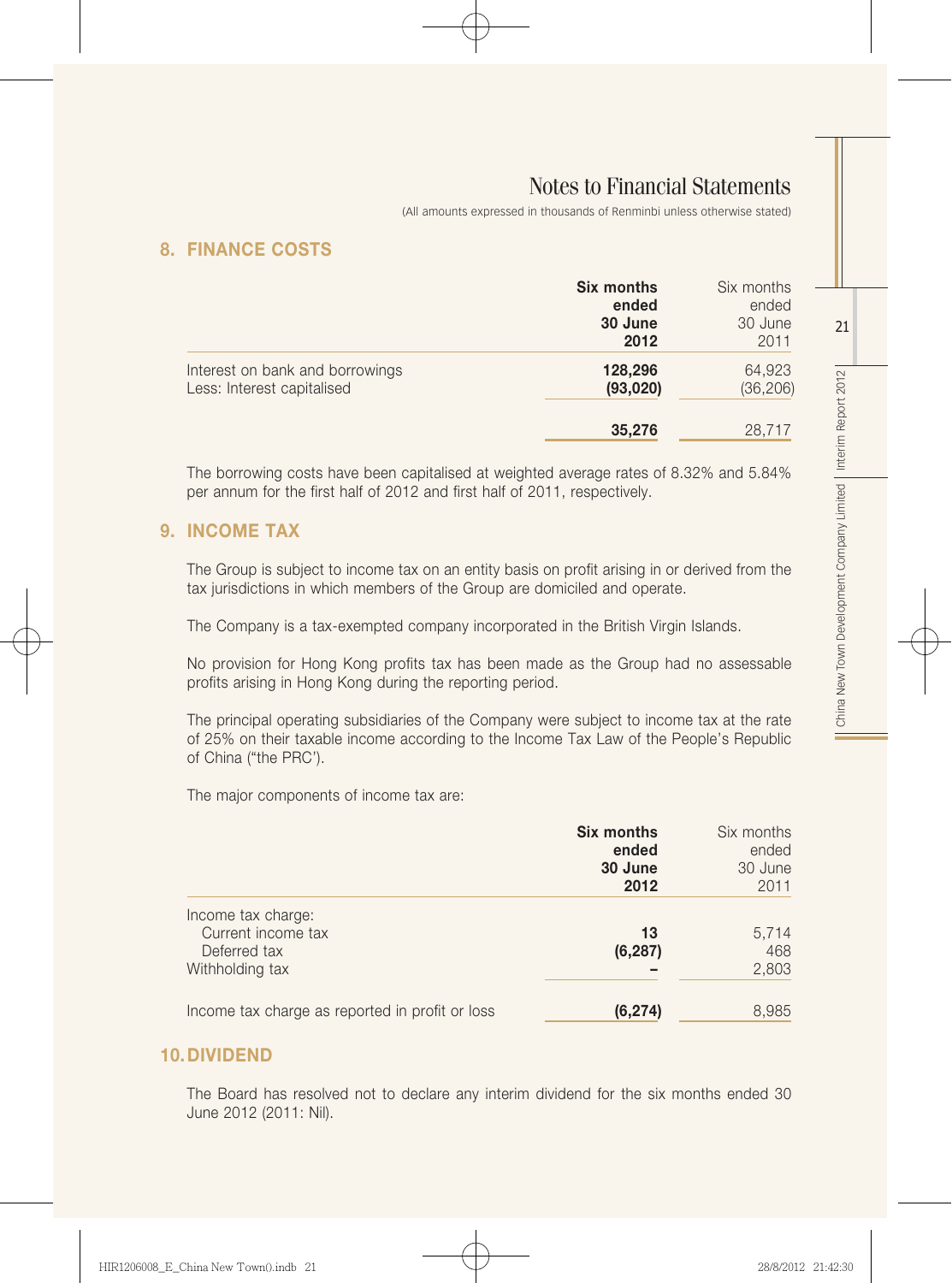(All amounts expressed in thousands of Renminbi unless otherwise stated)

#### 11.EARNINGS PER SHARE

The calculation of the basic earnings/(loss) per share amount is based on the profit or loss attributable to ordinary equity holders of the parent for the six months ended 30 June 2011 and the six months ended 30 June 2012.

The diluted earnings/(loss) per share amounts are calculated by dividing the profit or loss attributable to ordinary equity holders of the parent (after adjusting profit or loss effects of dilutive employee share options, if any) by the weighted average number of ordinary shares outstanding during the year plus the weighted average number of ordinary shares that would be issued on the conversion of all the dilutive potential ordinary shares into ordinary shares. Employee share options are treated as options and outstanding from the date of grant, since they are dilutive, they have been included in the dilutive earnings per share calculation for the six months ended 30 June 2011.

Since the company is reporting a net loss, therefore the Stock Options are not dilutive for the first half of 2012.

The following reflects the profit and share data used in the basic and diluted earnings/(loss) per share calculations:

|                                                                                                                                                 | <b>Six months</b><br>ended<br>30 June<br>2012 | Six months<br>ended<br>30 June<br>2011 |
|-------------------------------------------------------------------------------------------------------------------------------------------------|-----------------------------------------------|----------------------------------------|
| Profit attributable to ordinary equity holders of<br>the parent                                                                                 | (30, 690)                                     | 5,120                                  |
| Weighted average number of ordinary<br>shares outstanding<br>Add: Net effect of dilutive potential ordinary<br>shares of employee share options | 3,905,841,176                                 | 3,897,135,552<br>4,118,903             |
| Number of ordinary shares used to calculate<br>the diluted earnings per share                                                                   | 3,905,841,176                                 | 3.901.254.455                          |
| Basic (loss)/earnings per share (RMB)                                                                                                           | (0.0079)                                      | 0.0013                                 |
| Diluted (loss)/earnings per share (RMB)                                                                                                         | (0.0079)                                      | 0.0013                                 |

For the transaction involving ordinary shares or potential ordinary shares between the reporting date and the date of completion of these financial statement, please refer note 18 "subsequent event".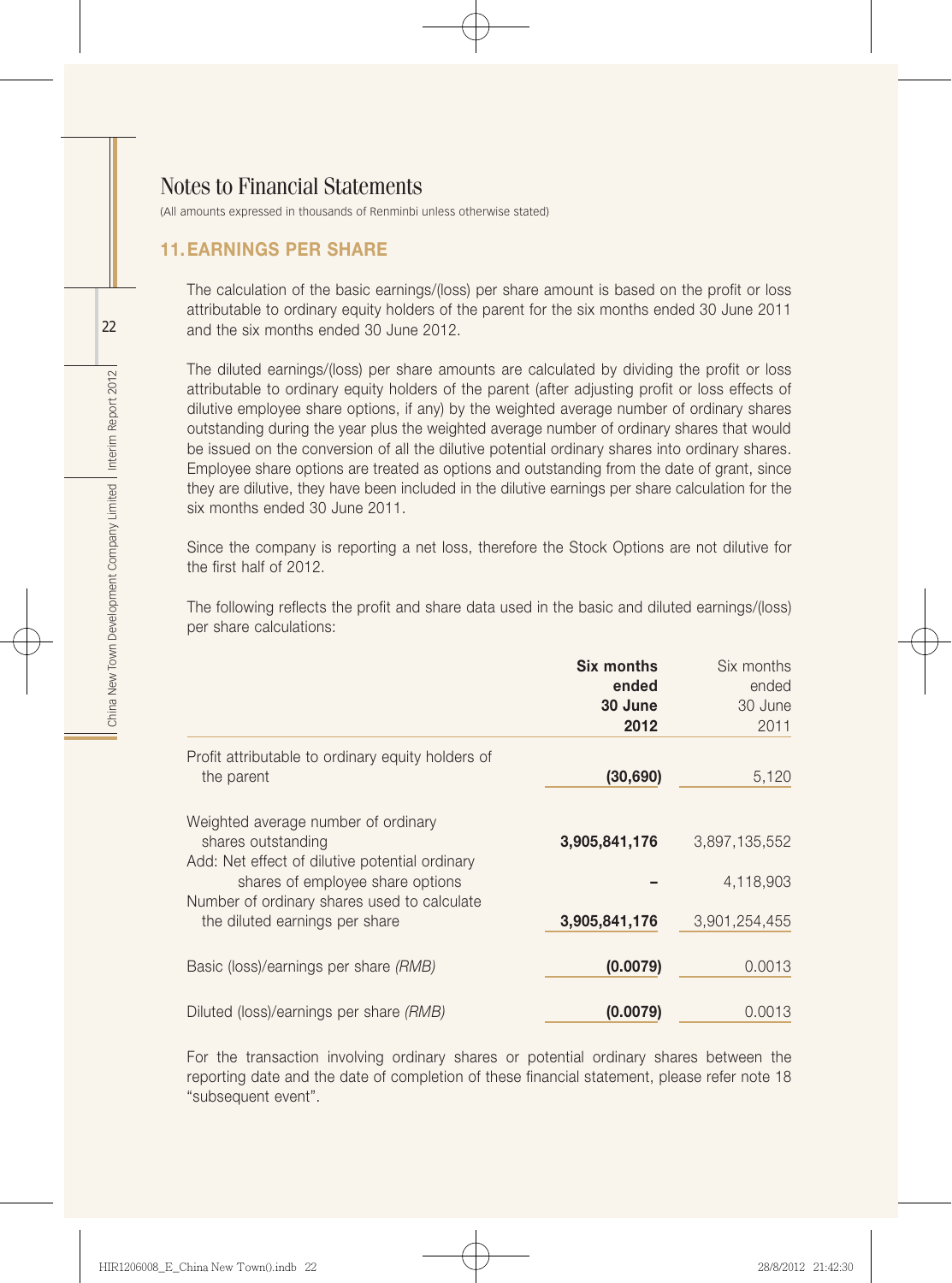(All amounts expressed in thousands of Renminbi unless otherwise stated)

## 12.LAND DEVELOPMENT FOR SALE

|                | 30 June   | 31 December |
|----------------|-----------|-------------|
| Group          | 2012      | 2011        |
| At cost:       |           |             |
| Mainland China | 5,017,013 | 4,998,936   |

## 13.TRADE RECEIVABLE

| Group                                             | 30 June<br>2012 | 31 December<br>2011 |
|---------------------------------------------------|-----------------|---------------------|
| Receivables from land development for sale        | 125,106         | 128,503             |
| Receivables from the sale of golf club membership | 3,616           | 3,616               |
| Others                                            | 4,035           | 3,216               |
|                                                   | 132,757         | 135,335             |

An aged analysis of the trade receivables is as follows:

|                    | 30 June | 31 December |
|--------------------|---------|-------------|
|                    | 2012    | 2011        |
| Within 6 months    | 3,486   | 2,666       |
| 6 months to 1 year | 331     | 6,552       |
| 1 year to 2 years  | 50,744  | 43,531      |
| 2 years to 3 years | 37,477  | 36,353      |
| Over 3 years       | 40,719  | 46,233      |
|                    | 132,757 | 135,335     |

The above balances are unsecured and interest-free. The fair values of the trade receivables as at the end of each reporting period approximate to their carrying amounts. No trade receivables were written off as of 30 June 2012 (31 December 2011: nil).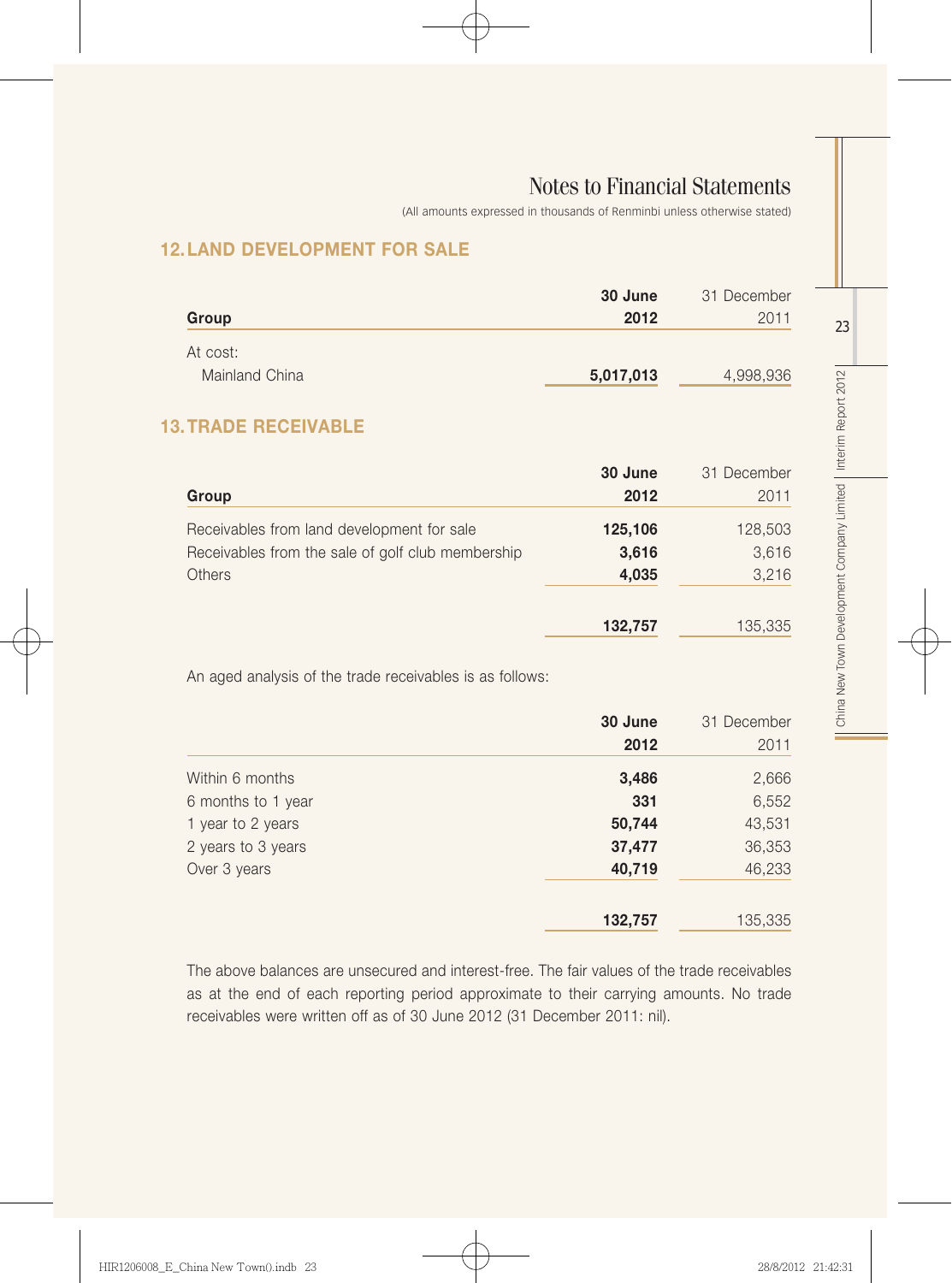(All amounts expressed in thousands of Renminbi unless otherwise stated)

## 14.ACCOUNT PAYABLE

|                | 30 June   | 31 December |
|----------------|-----------|-------------|
| Group          | 2012      | 2011        |
| Trade payables | 2,311,998 | 2,086,912   |
|                | 2,311,998 | 2,086,912   |

Trade payables are non-interest-bearing and are normally settled within one year.

An aged analysis of the Group's trade payables as at the reporting dates is as follows:

|                 | 30 June<br>2012 | 31 December<br>2011 |
|-----------------|-----------------|---------------------|
| Within one year | 1,930,673       | 1,705,800           |
| 1 to 2 years    | 134,930         | 134,717             |
| Over 2 years    | 246,395         | 246,395             |
|                 | 2,311,998       | 2,086,912           |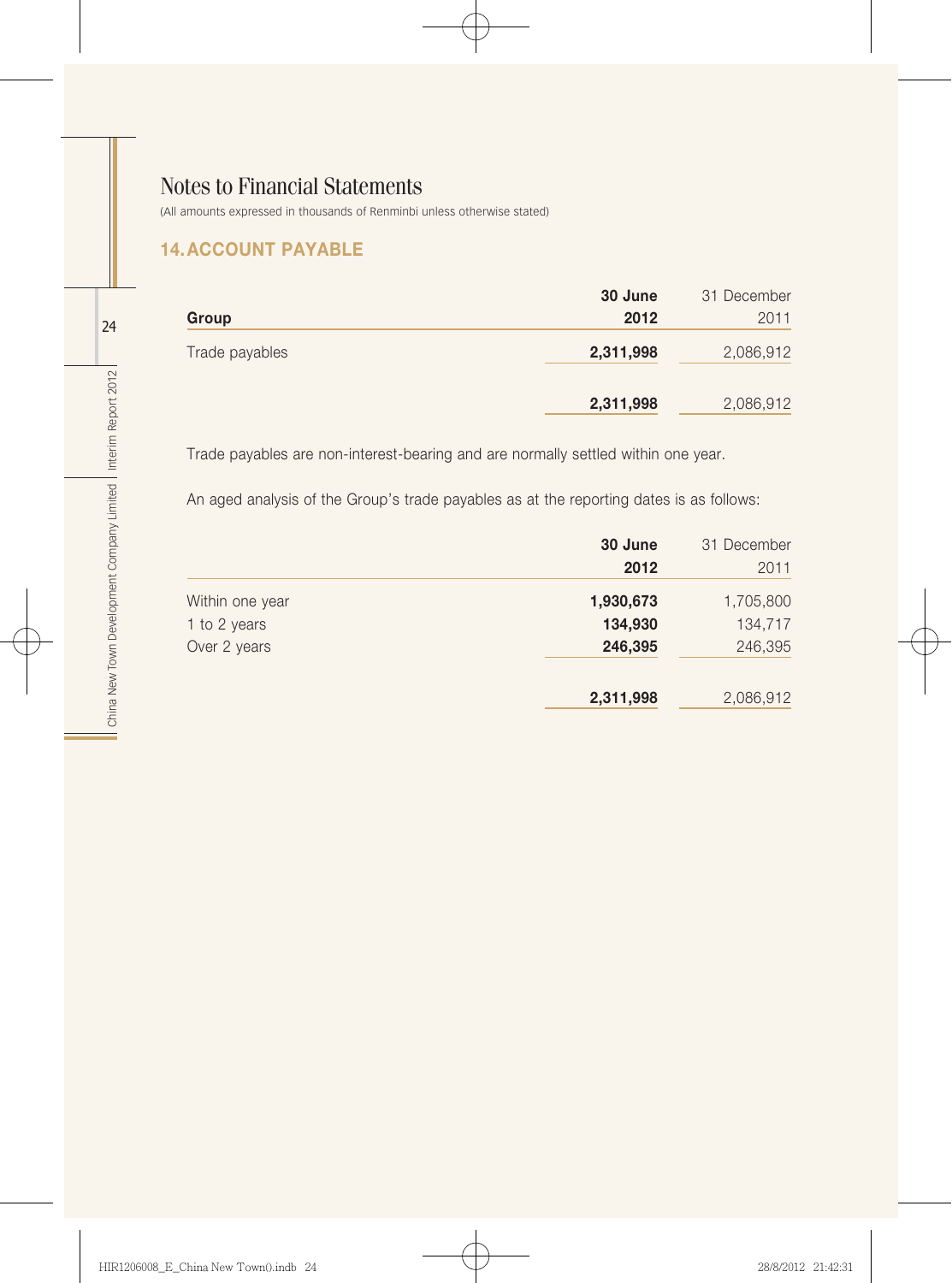(All amounts expressed in thousands of Renminbi unless otherwise stated)

## 15.INTEREST-BEARING BANK LOANS AND OTHER BORROWINGS

The interest-bearing bank loans and other borrowings which were all denominated in RMB (except a HK\$200,140 thousand loan) are as follows:

|                        | Group     |             | Company |             |
|------------------------|-----------|-------------|---------|-------------|
|                        | 30 June   | 31 December | 30 June | 31 December |
|                        | 2012      | 2011        | 2012    | 2011        |
| Bank loans and other   |           |             |         |             |
| borrowings - unsecured | 20,000    |             |         |             |
| Bank loans and other   |           |             |         |             |
| borrowings - secured   | 3,402,103 | 3,140,343   | 166,963 | 162,253     |
|                        |           |             |         |             |
|                        | 3,422,103 | 3,140,343   | 166,963 | 162,253     |

The bank loans and other borrowings are repayable as follows:

|                       | Group     |             |         | Company     |
|-----------------------|-----------|-------------|---------|-------------|
|                       | 30 June   | 31 December | 30 June | 31 December |
|                       | 2012      | 2011        | 2012    | 2011        |
| Within 6 months       | 741,853   | 182,253     | 166,963 | 162,253     |
| 6 months to 9 months  | 35,000    | 54,990      |         |             |
| 9 months to 12 months | 194,500   | 520,000     |         |             |
| 1 year to 2 years     | 876,400   | 891,400     |         |             |
| 2 years to 5 years    | 1,111,300 | 1,009,200   |         |             |
| Over 5 years          | 463,050   | 482,500     |         |             |
|                       | 3,422,103 | 3,140,343   | 166,963 | 162,253     |

The Group's bank loans and other borrowings bore interest at floating rates ranging from 5.90% to 12.65% and 6.35% to 9.31% per annum for 30 June 2012 and the years ended 31 December 2011, respectively.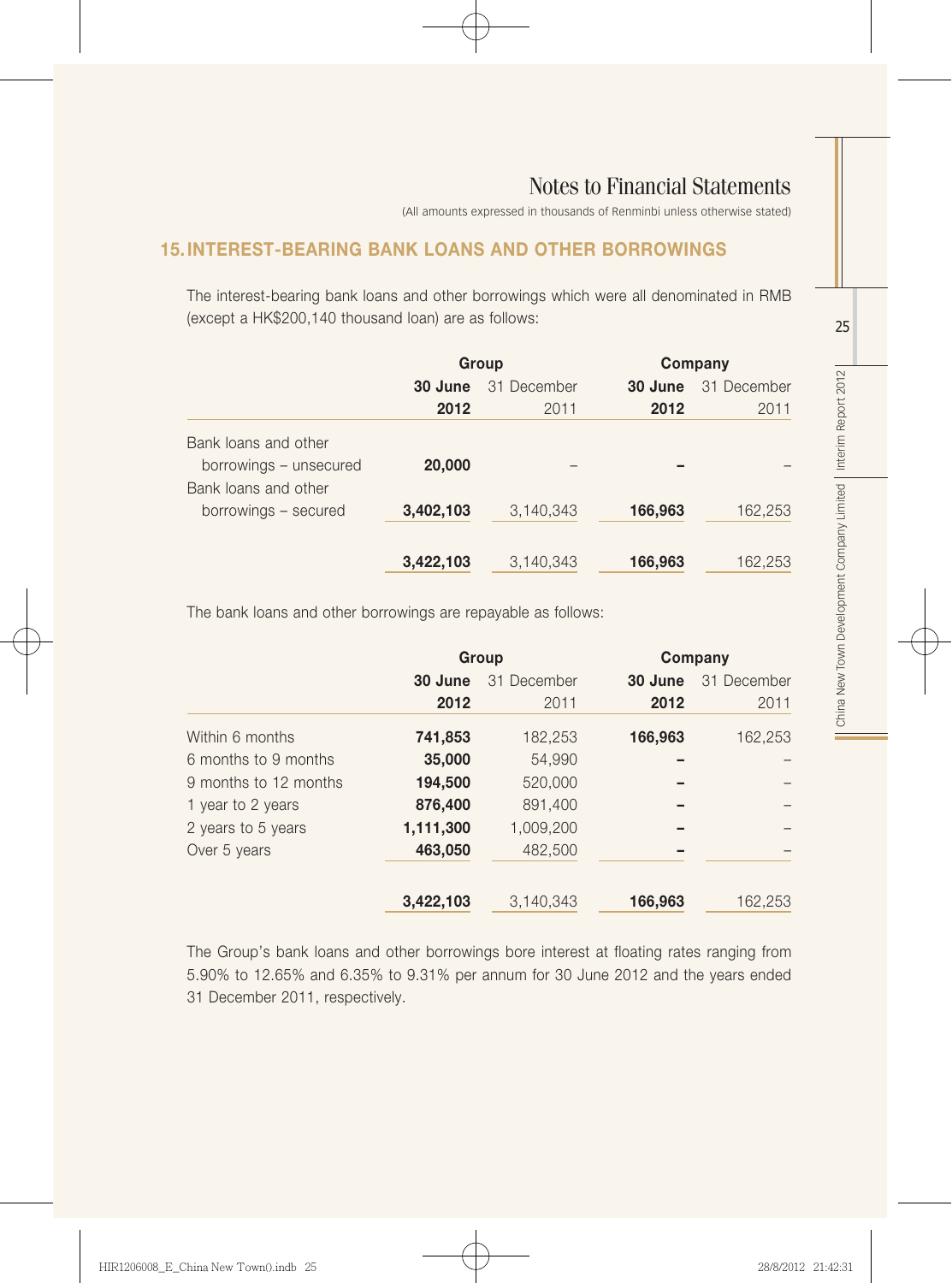(All amounts expressed in thousands of Renminbi unless otherwise stated)

#### Long-term and short-term bank loans and other borrowings

As at 30 June 2012, bank borrowings of RMB2,771 million (2011: RMB2,509 million) were pledged by the Group's certain properties, property, plant and equipment, completed investment properties, properties under development for sale, prepaid land lease payments as well as bank deposits, whose net carrying amounts at 30 June 2012 were RMB470 million (2011: RMB486 million), RMB673 million (2011: RMB610 million), RMB1,495 million (2011: 766 million), RMB604 million (2011: RMB383 million), and RMB175 million (2011: RMB170 million), respectively. Also, as at 30 June 2012, a long-term bank loan with principal of RMB100 million (2011: RMB100 million) was guaranteed by Mr. Shi Jian, the Executive Chairman of the Company. The unsecured short-term borrowing of RMB20 million was an entrusted loan from a subsidiary of the Group (2011: nil).

As at 30 June 2012, bank borrowings of RMB844 million were also secured by part of future property pre-sale proceeds. For each unit sold of Silicon Valley project, an amount of RMB8 million of the pre-sale proceeds, and for each square meter sold of UHO project, an amount of RMB14.2 thousand of the pre-sale proceeds, will also be transferred to restricted bank accounts, until the balance of such restricted bank accounts reached the outstanding balance of such loans.

As at 30 June 2012, other borrowing of RMB631 million is a loan from a third party trust fund which is secured by pledge of the Group's 72.63% equity interest in SGLD, and entitlement to certain economic benefits (right to dividends, if any, etc.) in the equity interest of SGLD, use rights of two pieces of land and the title to the properties thereon (whose net carrying amounts at 30 June 2012 were RMB277 million (2011: RMB276 million)). The loan is also guaranteed by Mr. Shi Jian, the Executive Chairman of the Company. The Group has the right to repay the loan (the outstanding balance of principal and interest thereon) in full, at any time prior to expiry of the term of the loan.

The Group had undrawn credit facilities of RMB586 million as at 30 June 2012.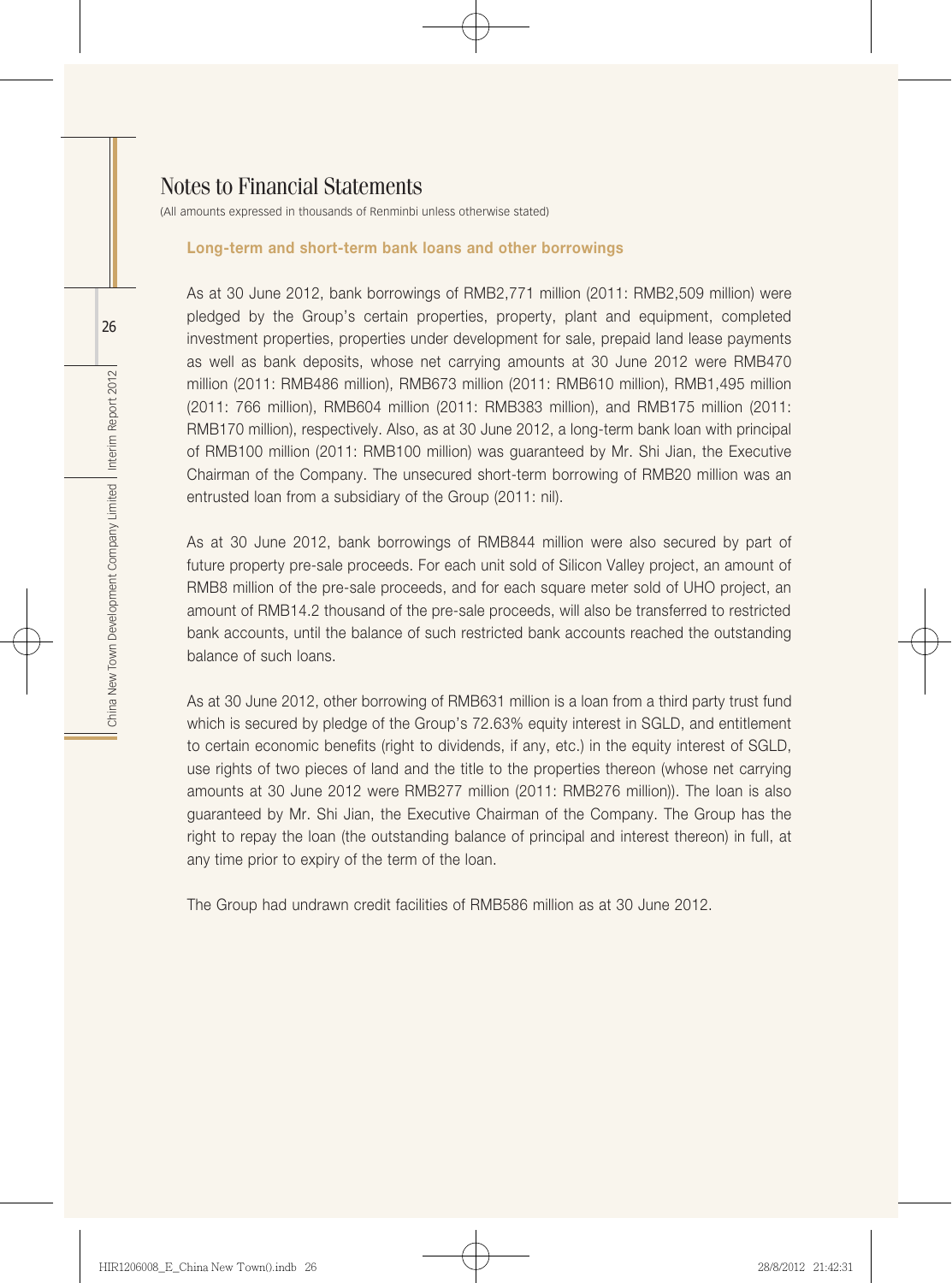(All amounts expressed in thousands of Renminbi unless otherwise stated)

## 16.AMOUNTS DUE TO RELATED PARTIES

| Group                           | 30 June<br>2012 | 31 December<br>2011 |
|---------------------------------|-----------------|---------------------|
| Amounts due to related parties: |                 |                     |
| <b>SRE Group Limited</b>        | 42,680          | 51,310              |
| Shanghai Lake Malaren Property  |                 |                     |
| Management Co., Ltd.            |                 | 2,238               |
|                                 |                 |                     |
|                                 | 42,680          | 53,548              |

On 7 July 2010, SGLD and Shanghai Lake Malaren Property Management Co., Ltd. ("SLMPM") entered into the Property Management Agreement pursuant to which SLMPM agreed to continue to provide property management services to SGLD in respect of the Shanghai Luodian New Town for a term from 1 July 2010 to 31 December 2012 at a fixed management fee of RMB869 thousand per month. Under the Property Management Agreement, SGLD provides premises with a gross floor area ("GFA") of 132.1 sq.m. to SLMPM for use as property management office free of charge. The management fee of first half of 2012 was RMB5,214 thousand.

Balances as at 30 June 2012 represented a loan from SRE, which was interest-free, unsecured and repayable on demand.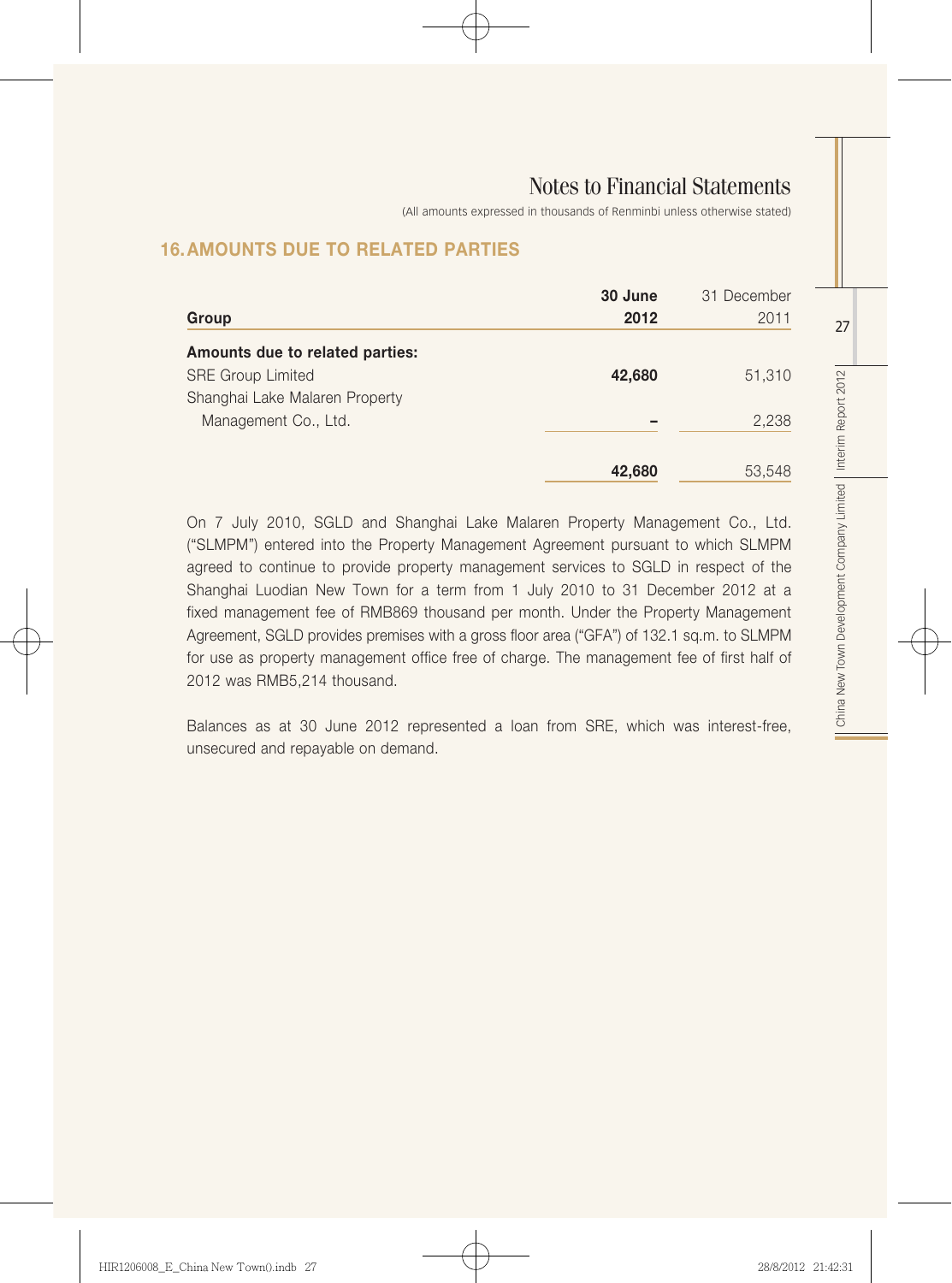(All amounts expressed in thousands of Renminbi unless otherwise stated)

#### 17.CAPITAL COMMITMENTS AND COMMITMENTS IN RESPECT OF LAND OR PROPERTY DEVELOPMENT FOR SALE AND INVESTMENT

As at the end of each reporting period, the Group had capital commitments and commitments in respect of land development or properties under development for sale as follows:

| Group                                                                          | 30 June<br>2012        | 31 December<br>2011    |
|--------------------------------------------------------------------------------|------------------------|------------------------|
| Commitments in respect of land development<br>for sale:                        |                        |                        |
| Contracted but not provided for<br>Authorised but not contracted for           | 1,187,094<br>4,677,419 | 1,226,264<br>4,685,811 |
| Commitments in respect of properties<br>under development for sale:            |                        |                        |
| Contracted but not provided for<br>Authorised but not contracted for           | 155,195                | 461,979                |
| Commitments in respect of investment properties<br>under construction:         |                        |                        |
| Contracted but not provided for<br>Authorised but not contracted for           | 8,062<br>155,916       | 8,076<br>155,916       |
| Commitments in respect of property, plant and<br>equipment and leasehold land: |                        |                        |
| Contracted but not provided for                                                | 1,538,395              | 1,542,836              |
| Authorised but not contracted for                                              | 2,646,648              | 2,701,317              |
| Total                                                                          | 10,368,729             | 10,782,199             |

The Group had significant commitments as it had entered into three township development projects in Shanghai, Wuxi and Shenyang and such commitments are quantified based on contracts, feasibility studies and detailed plans for the respective projects. As a result, the Group prepares cash flow budgets for major project companies annually and updates the cash flow budgets regularly.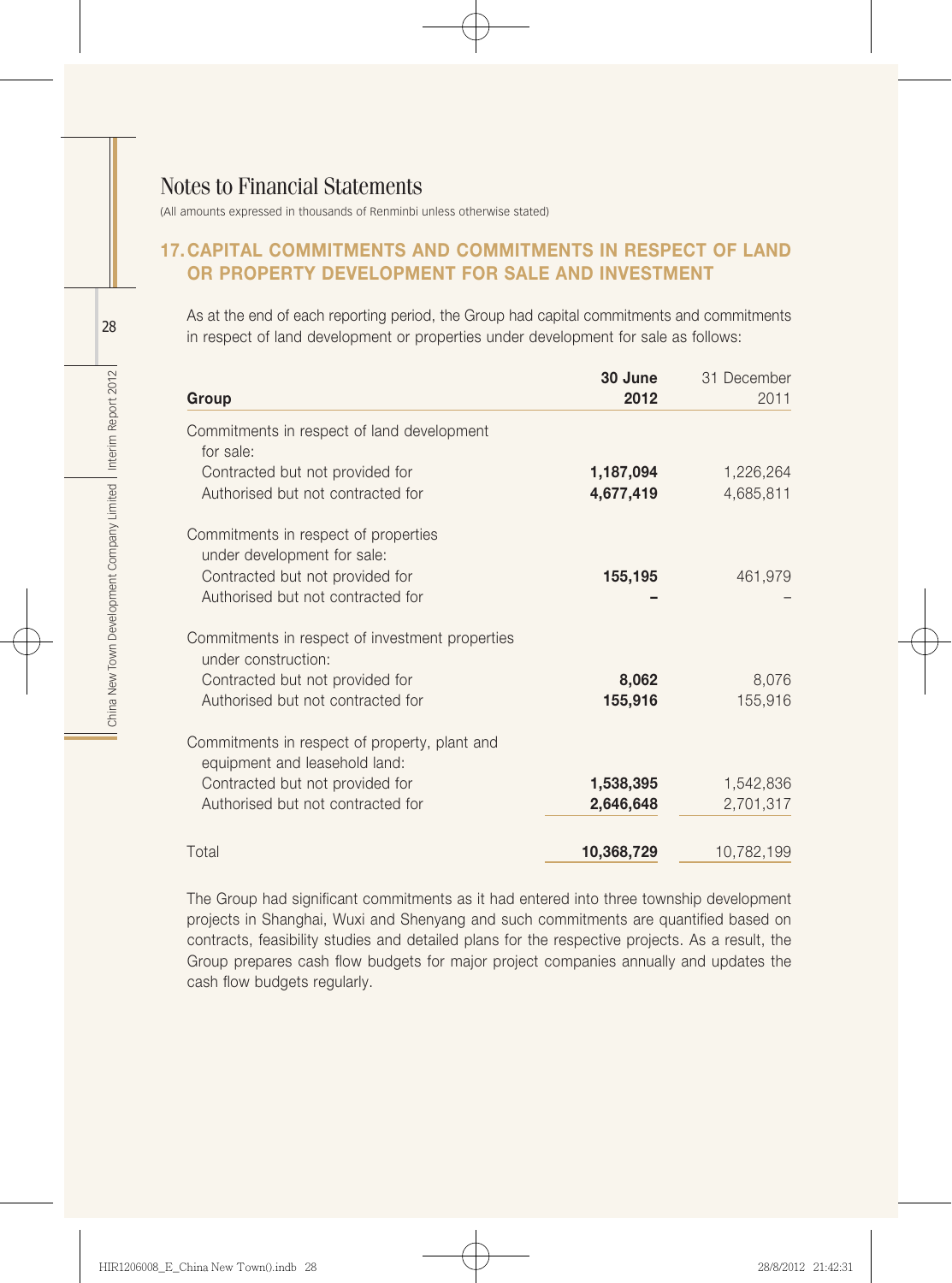(All amounts expressed in thousands of Renminbi unless otherwise stated)

## 18.SUBSEQUENT EVENT

As previously announced, on 20 June 2012, the Company proposed to place up to 585,000,000 new shares at a price of HK\$0.35 per share. The Placing was completed on 13 July 2012.

Please refer to detail information published in the Announcements dated 20 June 2012 and 13 July 2012, respectively.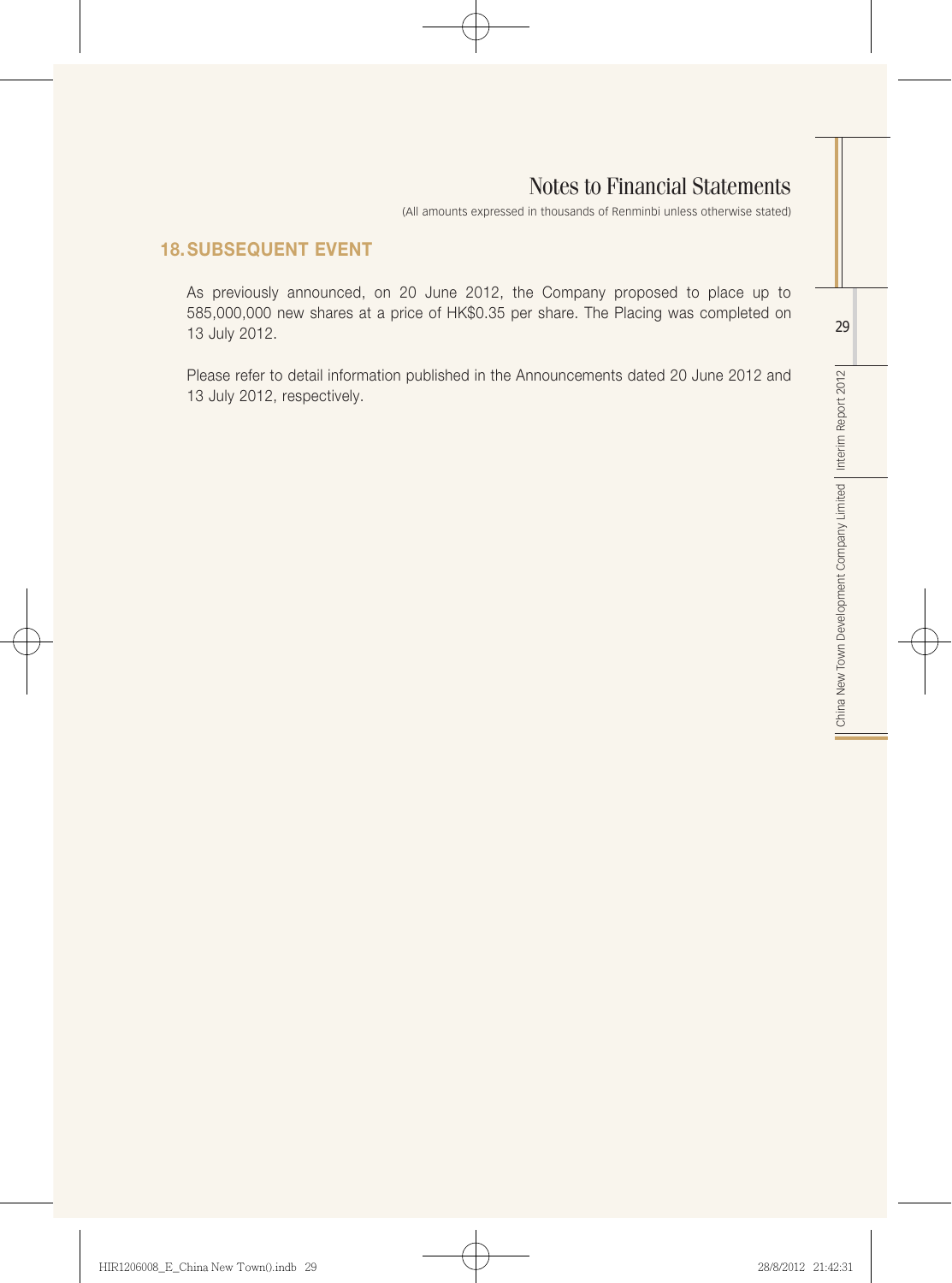## FINANCIAL REVIEW/HIGHLIGHTS

Fair review of development of business of the Company and its subsidiaries during the Reporting Period and of their financial position as at the end of the Reporting Period.

#### Operating results

Our results of operations are primarily driven by the frequency and achieved selling prices of public auction for land use rights. The frequency and selling prices of public auction are not totally within the control of the Group. In the first half of 2012, revenue and operating profit of the Group have decreased 61% and 107% respectively compared with the same period of 2011. The decrease was a net effect due to a lower unit price per mu in terms of site area sold the first quarter of 2012, though the progress in the construction slightly increased in our Shanghai project.

On 5 March 2012, we handed over the land parcel XDG(XQ) from our Wuxi Project for public auction. The land parcel was sold at RMB75 million to a jointly-controlled entity Wuxi New District Xinrui Hospital Management Company Limited. The details of the contracted prices of land sales are summarized as follows:

|                |           |            |       |            |           | Average<br>price by |
|----------------|-----------|------------|-------|------------|-----------|---------------------|
|                |           |            |       | Gross      | Contract  | gross floor         |
| Project        | Site area | Plot ratio | Month | floor area | price     | area                |
|                | (sam.)    |            |       |            | (RMB'mil) | (RMB per sqm.)      |
| Hongshan, Wuxi | 62,145    | 1.8        | March | 111.862    | 75.07     | 1,208               |

Please also refer to Announcement dated 23 March 2012 for detail information.

On the cost side, the unit cost for land development (allocated based on budgeted cost of services over relevant area) of the first half of 2012 was kept unchanged compared to 2011 for Wuxi project.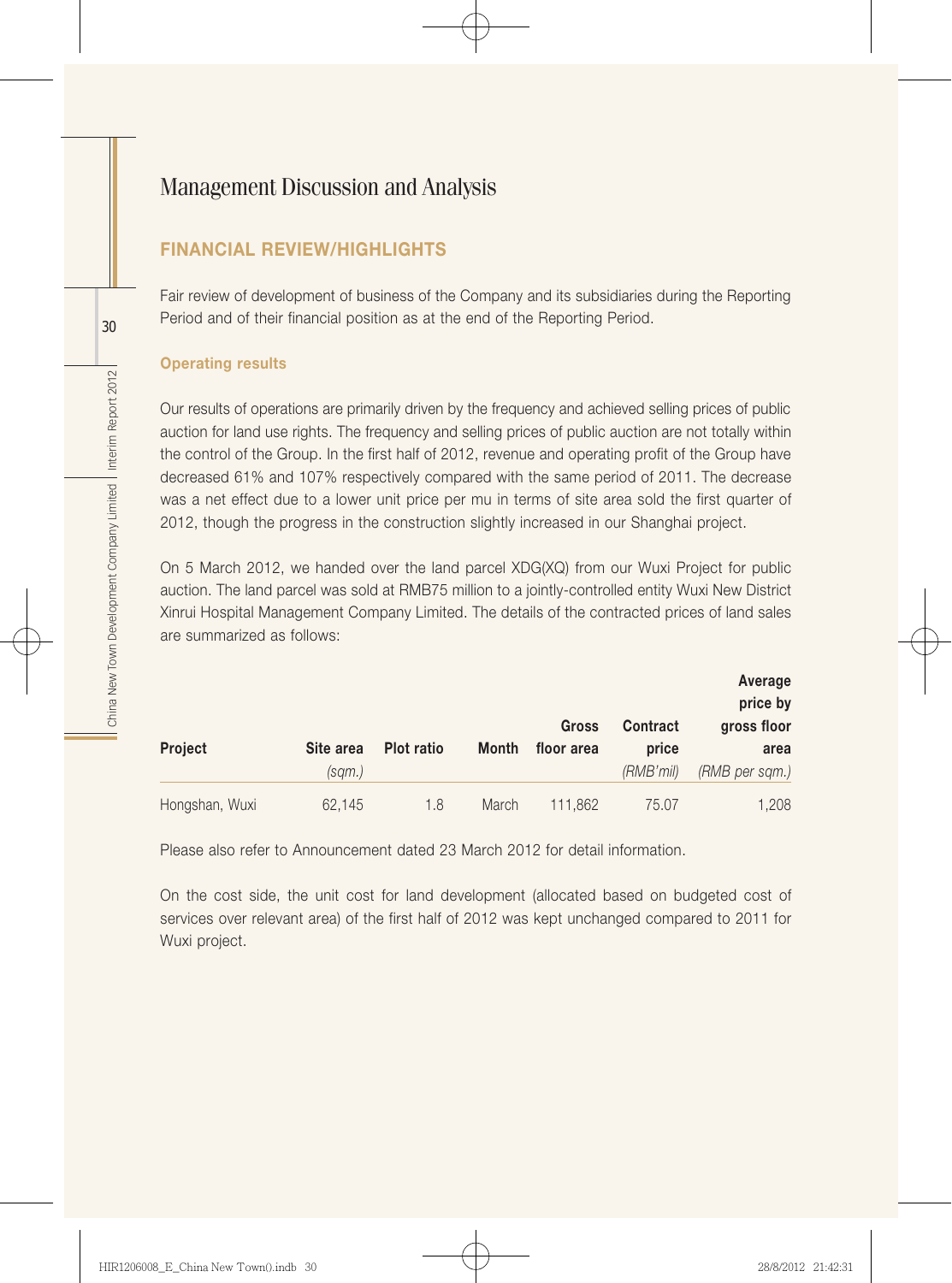Pursuant to an agreement reached with local government in December 2011, the Group needed to increase its estimated relocation compensation costs (to incumbent residents) by RMB600 million in Shanghai Luodian New Town. As a result, the unit cost for land development (estimated based on budgeted cost of services over relevant area) in Shanghai New Town was increased from RMB2,057 to RMB2,845 per square metre prospectively since December 2011. Please also refer to 2011 annual report for detail information.

The hotel operations and golf courses in the first half of 2012 recorded revenues of RMB31 million and RMB39 million, respectively, which were up by 45% and 46% compared with the corresponding period of 2011, with recorded revenues of RMB21 million and RMB27 million. The encouraging performance benefited from the successful hosting of the 2011 Lake Malaren Masters Golf tournament ("Tournament") as well as improved service facility and environment after completion of the hotel and the golf course renovation in the third quarter of 2011.

Pursuant to Circular 131 Hucaishui 2011 announced by the Shanghai Local Taxation Bureau, the business tax rate imposed on golf operations was reduced to 10% from 20% effective from 1 January 2012. As a result, the business tax expenses for golf operations decreased substantially compared to the corresponding period of 2011.

#### Operating expense

In the first half of 2012, selling and distributing costs kept consistent with the same period of 2011 of RMB38 million. Compared with the same period of 2011, the selling expense incurred during the period comprised of an increased selling expenses of RMB9 million in relation to the property development projects and a reduced cost of RMB9 million in relation to the Tournament. It should be noted that with BMW's sponsorship on the Tournament, the selling expense would be substantially reduced this year. Please refer to Announcement dated 23 April 2012 for detailed information.

In the first half of 2012, administrative expenses decreased by RMB15 million compared to the corresponding period of 2011. The decrease was mainly due to RMB6 million of consulting fees incurred in relation to the borrowings via bank credit in the second quarter of 2011, while no such expense was incurred in the second quarter of 2012. On the other hand, given the current property market situation, the Group carried out a cost saving policy in order to effectively control cost and improve operation of activities.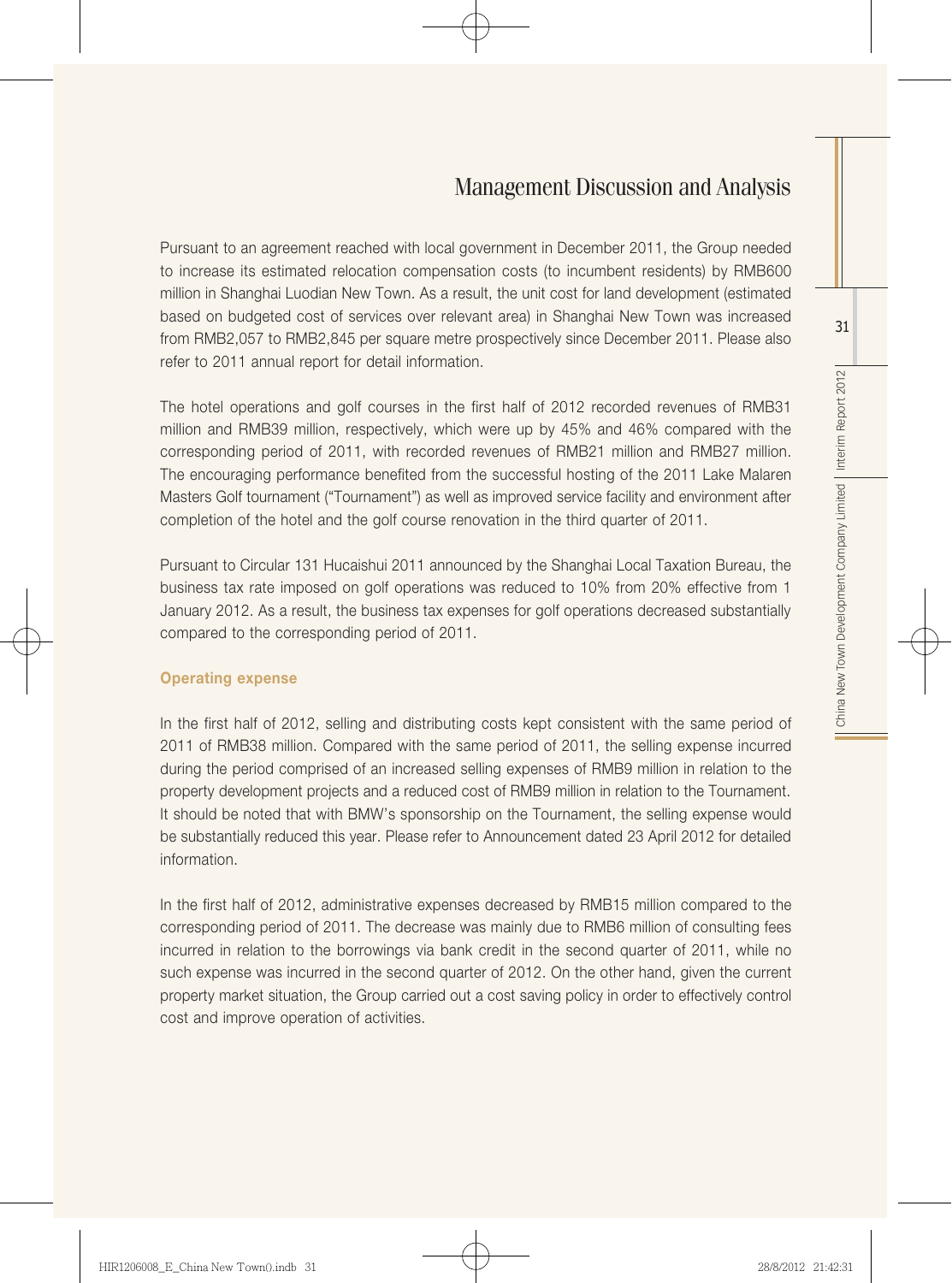Fair value gain/loss on completed investment property and investment properties under *construction*

Pursuant to the valuation result prepared as at 30 June 2012 provided by DTZ, the value of relevant investment properties had increased by RMB62 million compared with the book value of such properties at the end of 2011 (appreciation in value of 7%). The appreciation in value arose from valuation of the retail street and the transportation hub within our Shanghai Luodian project. The increase was attributable to commercial properties lease market rebound since the second quarter of 2012. Meanwhile, the rental rate of commercial properties has risen along with increasingly improved auxiliary facilities and environment of our new town, which led to an appreciation of those properties within the area. No revaluation was made in the corresponding period.

#### Financing cost

In the first half of 2012, we recorded total net finance costs of RMB35 million due to an increase in interest expense amounted to RMB128 million, partially offset by interests capitalized of RMB93 million. This compares with net financing costs of RMB29 million for the same period of 2011.

#### Statements of Financial Position

#### *Property, plant and equipment*

The balance as at 30 June 2012 increased by RMB43 million as compared with the balance at the end of 2011. The increase was attributable to progress in the construction of the hospital project within our Shanghai Luodian project.

#### *Completed investment property and investment properties under construction*

The balance as at 30 June 2012 mainly represented an appreciation in value of the properties. Please refer to note discussed above.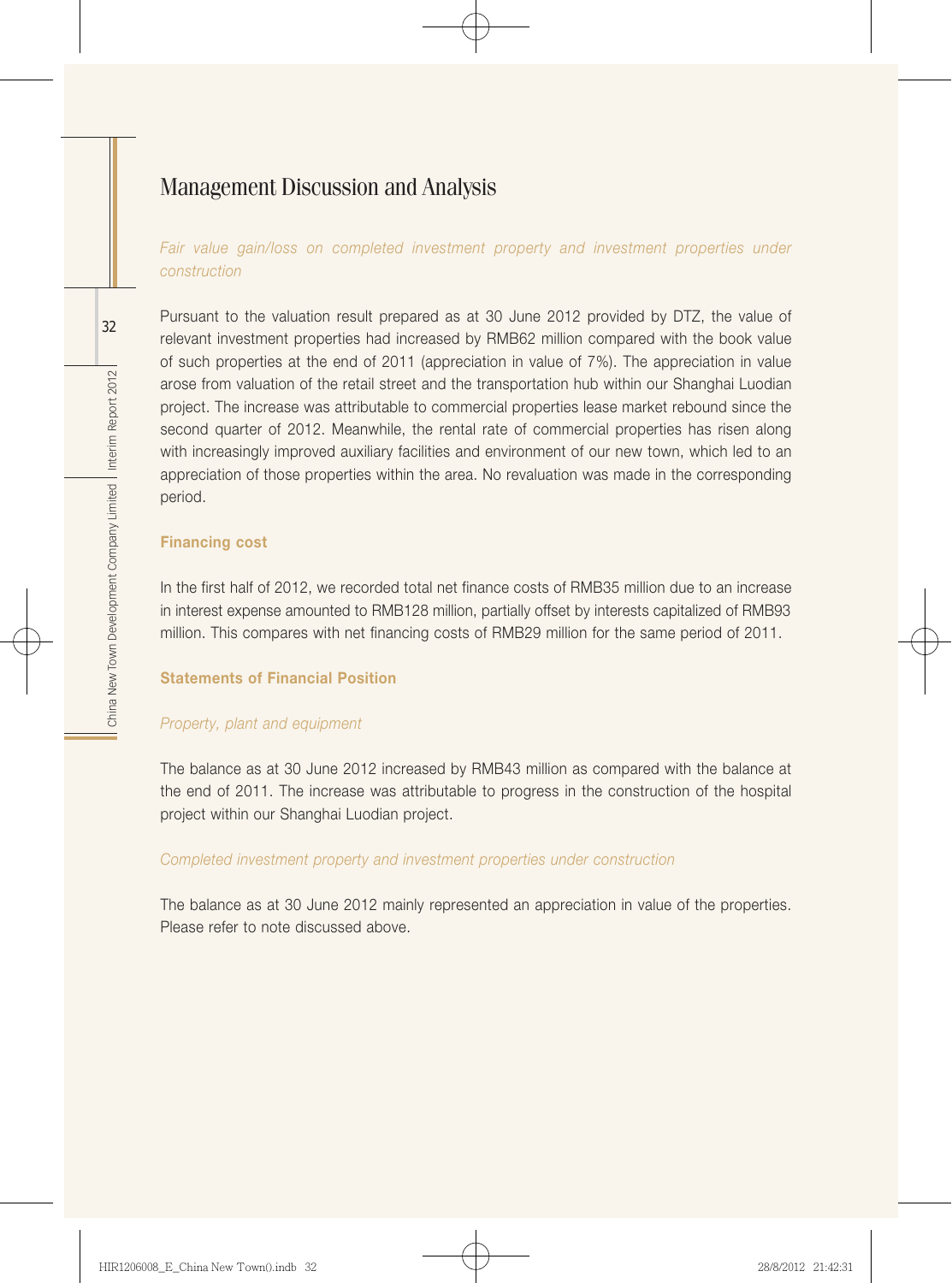#### *Property under development for sale*

The balance as at 31 March 2012 mainly represented the construction of Lake Malaren Silicon Valley project, Lake Malaren UHO project, Chengdu project and Wuxi Hongqing project of RMB900 million, RMB344 million, RMB251 million and RMB33 million, respectively. The increase was mainly due to progress in the construction.

#### *Prepaid land lease payments (non-current assets)*

The balance as at 30 June 2012 increased by RMB19 million as compared with the balance as at the end of 2011, which was mainly due to the land use rights of the hospital project in Shanghai New Town obtained by the Group with a total amount of RMB22 million.

#### *Advance from customer*

The balance as at 30 June 2012 mainly represented the collection of property development pre-sale revenue, which mainly included RMB107 million from the sale of UHO and RMB25 million from the sale of the Lake Malaren Silicon Valley and RMB19 million from the sale of Chengdu Albany Oasis Garden.

#### *Trade payable*

The balance as at 30 June 2012 increased by RMB225 million. The increase was mainly due to progress in the construction.

#### **Liquidity**

The Group has been granted the following facilities which had been announced.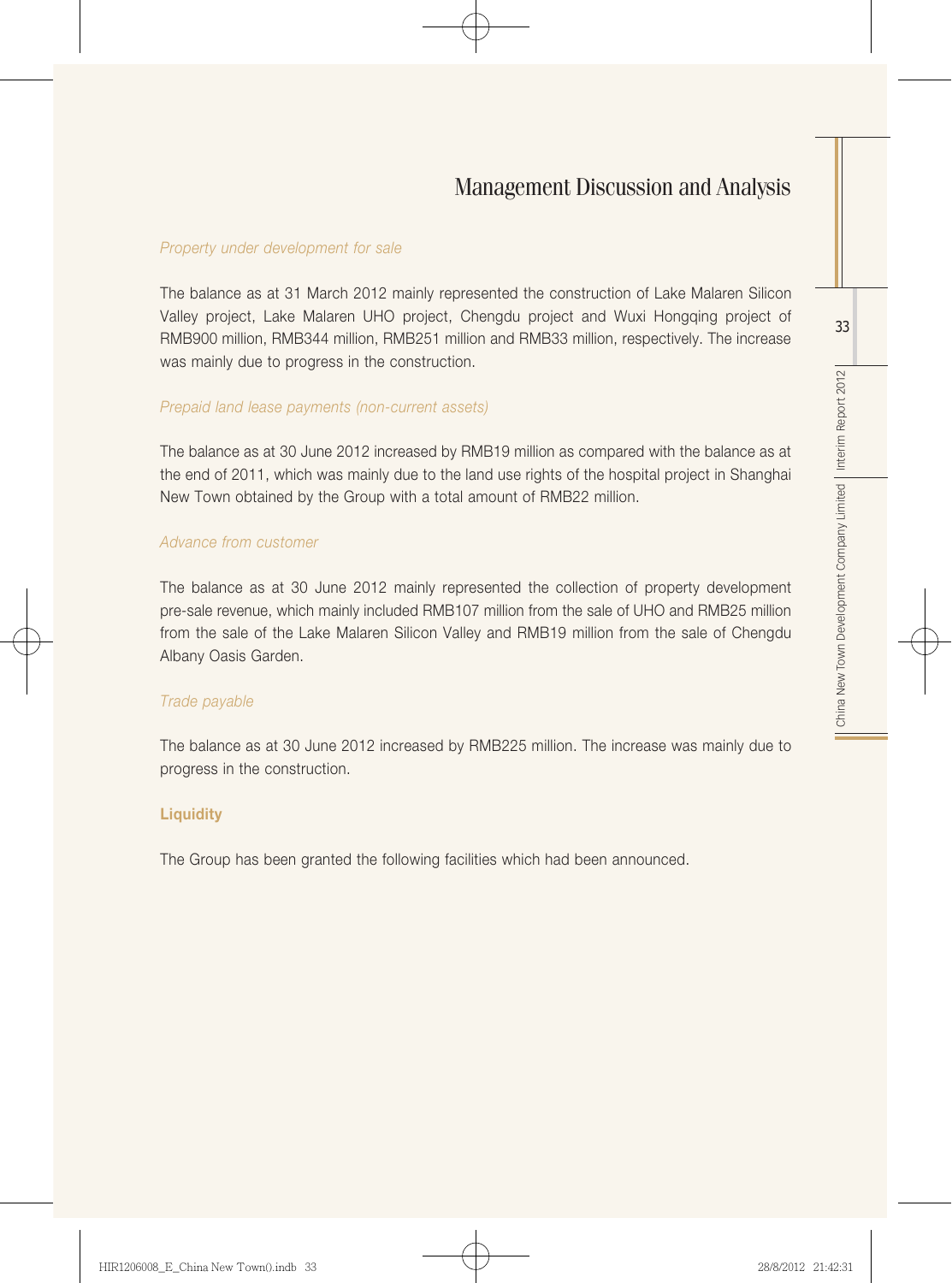- a) For development of Lake Malaren Silicon Valley Project in our Shanghai New Town Project:
	- Principal: RMB600 million
	- Facility withdrawn in this quarter: RMB15 million
	- Total facility withdrawn as at 30 June 2012: RMB519.7 million
- b) For development of UHO Project in our Shanghai New Town Project:
	- Principal: RMB250 million
	- Facility withdrawn in this quarter: RMB64.5 million
	- Total facility withdrawn as at 30 June 2012: RMB164.5 million
- c) For development of Hospital Project in our Shanghai New Town Project:
	- Principal: RMB450 million
	- Facility withdrawn in this quarter: RMB80 million
	- Total facility withdrawn as at 30 June 2012: RMB80 million

For detail information, please refer to the Announcement dated 15 June 2012.

Overall, cash and cash equivalents excluding the restricted cash decreased RMB101 million over the period with a balance of RMB347 million as at 30 June 2012, which was mainly attributable to a decrease of RMB151 million from operating activities and a decrease of RMB90 million from investing activities offset by an increase of RMB140 million from finance activities.

Gearing ratio (as measured by net debt/total equity holders' capital and net debt) increased from 46% for the year ended 31 December 2011 to 50% as at 30 June 2012.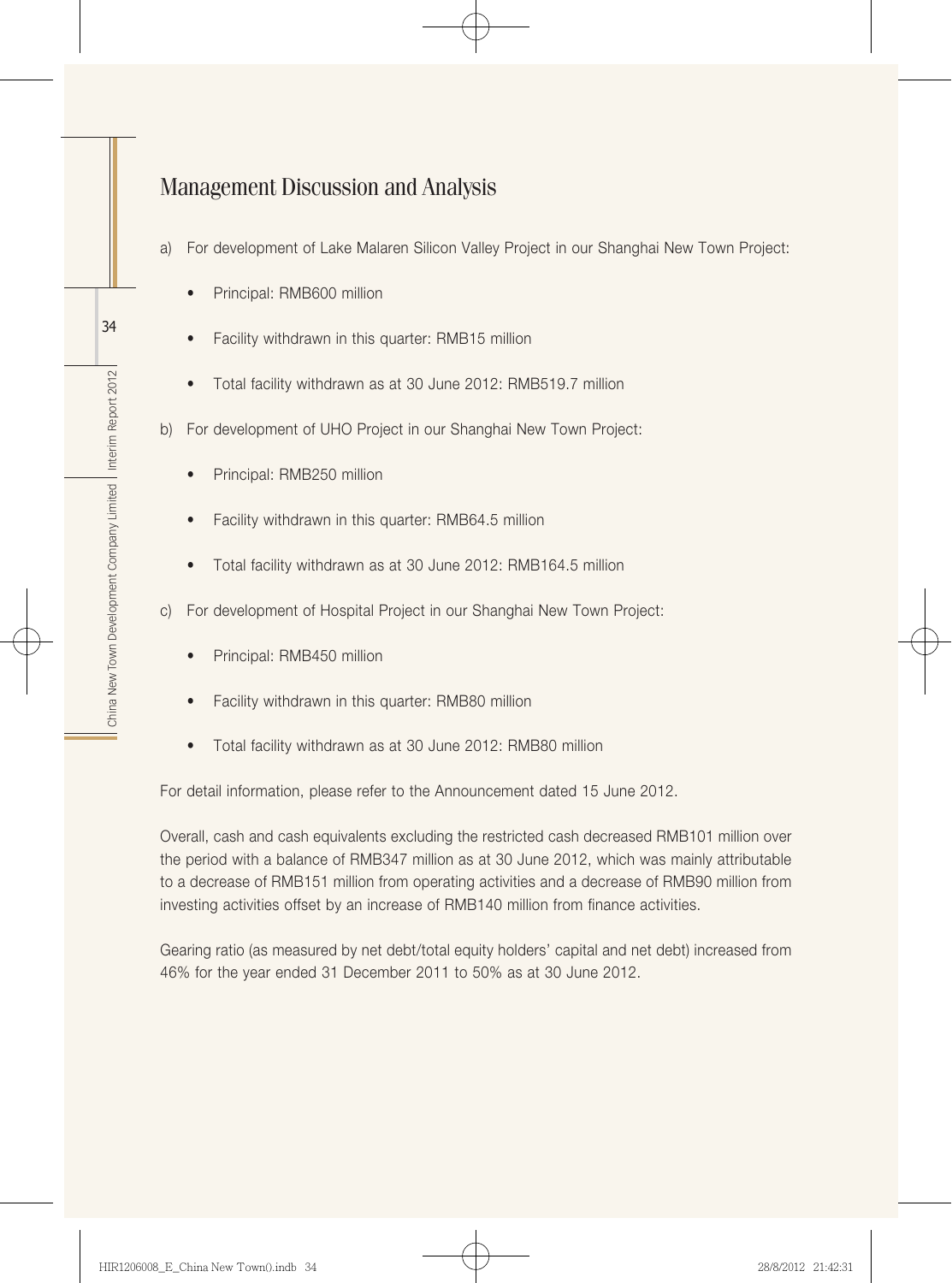#### Business Analysis and Outlook

In the first half of 2012, the PRC real estate industry continued to suffer from macroeconomic curbing policies. In July 2012, Chinese Premier Wen Jiabao commented for the fifth time on curbing the real estate market, saying the government would "firmly continue to promote curbing the real estate market with a view to facilitating reasonable price returns." This has displayed the determination of the state to curb the real estate sector. However, with the double reduction in interest rates and the bank reserve ratio being lowered twice by the central bank since 2012, money supply has been gradually relaxed.

According to the National Bureau of Statistics of China, between January and June 2012, a total of 350 million square meters of commodity housing were sold in China, representing a year-on-year decline of 10%, while the decline narrowed for four consecutive months. In June 2012, nationwide commodity housing sales increased by 6.9% year-on-year, making the month the very first with positive year-on-year sales growth. House buyers' expectations shifted due to growing anticipations of price rebounds. Meanwhile, national high-profile land auctions once again appeared one after another. For instance, Sinobo Group obtained the Wanliu land plot in Beijing for RMB2.63 billion and Sunac Greentown obtained the Tangzhen land plot in Pudong New District for RMB1.64 billion. The Company anticipates that the real estate industry may be in gradual transition to the stage of bottoming out before achieving stability under the pressure of dual policies of "curbing the real estate sector" and "stabilizing growth."

Chinese Vice Premier Li Keqiang stressed once again the theme of "Urbanization" when visiting Hubei province in July 2012. Urbanization, the greatest potential for driving domestic demand, is an important foundation for economic structural adjustment and has been the focus of research by the central government. Currently, the urban-rural dual structure developing from the PRC's traditional urbanization process brought about structural imbalances in society, the environment, various industry sectors and the population as a whole. As such, the concept of "New Urbanization" has emerged to lead the PRC down the road of urbanization in the future. After a decade of ups and downs in small town developments under our unique business model, we will continue to advance steadily in the process of new urbanization by capitalizing on our own strengths and advantages.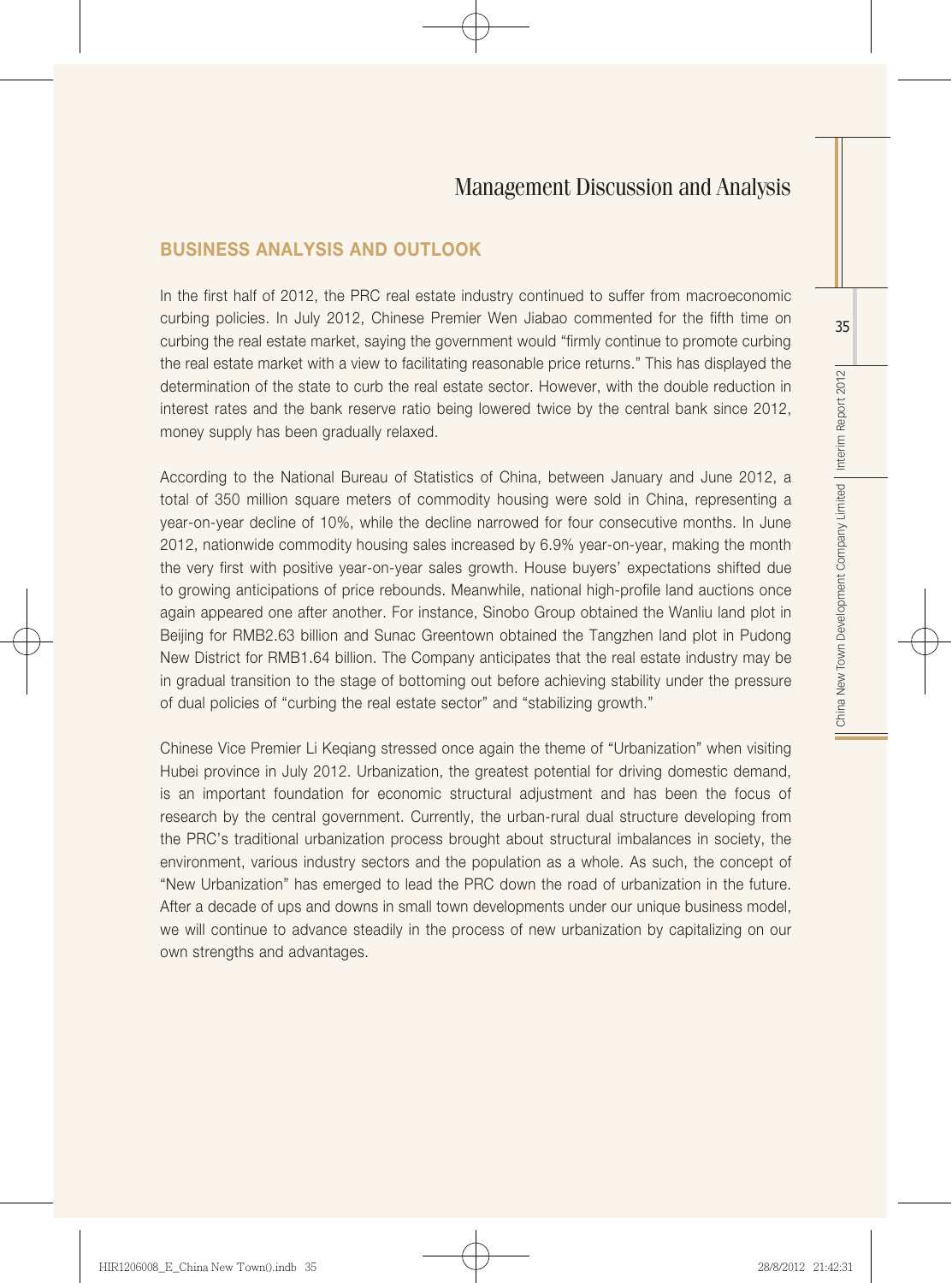b) Details of important events affecting the Group which have occurred since the end of the financial period

The Company's unique business model of planning and developing new town projects helped contribute to make a decisive breakthrough during the period under review. As previously announced, in April, the Company signed a Strategic Cooperation Agreement on Comprehensive Town Development (the "Agreement") with Beijing Small Town Development Fund ("Beijing Fund"), a fund jointly initiated and founded by the Beijing Municipal Development and Reform Commission and China Development Bank Capital Corporation Ltd. (國開金融 有限責任公司). Pursuant to the Agreement, the three parties will form a long-term strategic partnership to participate in the planning, construction and operation of small town developments around Beijing that would be funded by the Beijing Fund, as well as to seek new opportunities for our sustainable development while we are actively responding to the country's development strategy. In August, the International Peace Maternity and Child Health Hospital in our Shanghai project will enter into completion phase and it is expected to commence operations by next year.

As previously announced, the Company entered into a formal agreement with BMW, a global premium automotive manufacturer, with respect to the Lake Malaren Masters Golf Tournament under the title BMW Masters to be held at Lake Malaren Golf Club located in the our Shanghai Luodian New Town. In 2011, along with the Company successful hosting of the "Lake Malaren Shanghai Masters", the value of all commercial auxiliary facilities located in our Shanghai Luodian New Town such as a golf course, hotel and commercial streets had risen significantly. In the first half of 2012, revenue from golf course operations, hotel operations and retail street rental performance increased by 46%, 45% and 55%, respectively, compared to the last corresponding period. With the increasingly improved auxiliary facilities located in our Shanghai Luodian New Town together with the international golf tournament, the source of the Company's revenue will become more diversified.

c) An indication of likely future development in the business of the Group for the financial period

Looking ahead, the Company will continue to apply for land auctions in line with the government's land grant quota and schedule. In addition, a certain portion of the Company's secondary real estate development projects will be completed in the second half of 2012 and are expected to generate considerable cash inflow. All in all, we believe that our unique business model, prudent cash flow management and involvement in secondary development will lay a solid foundation for the Company's sustainable development.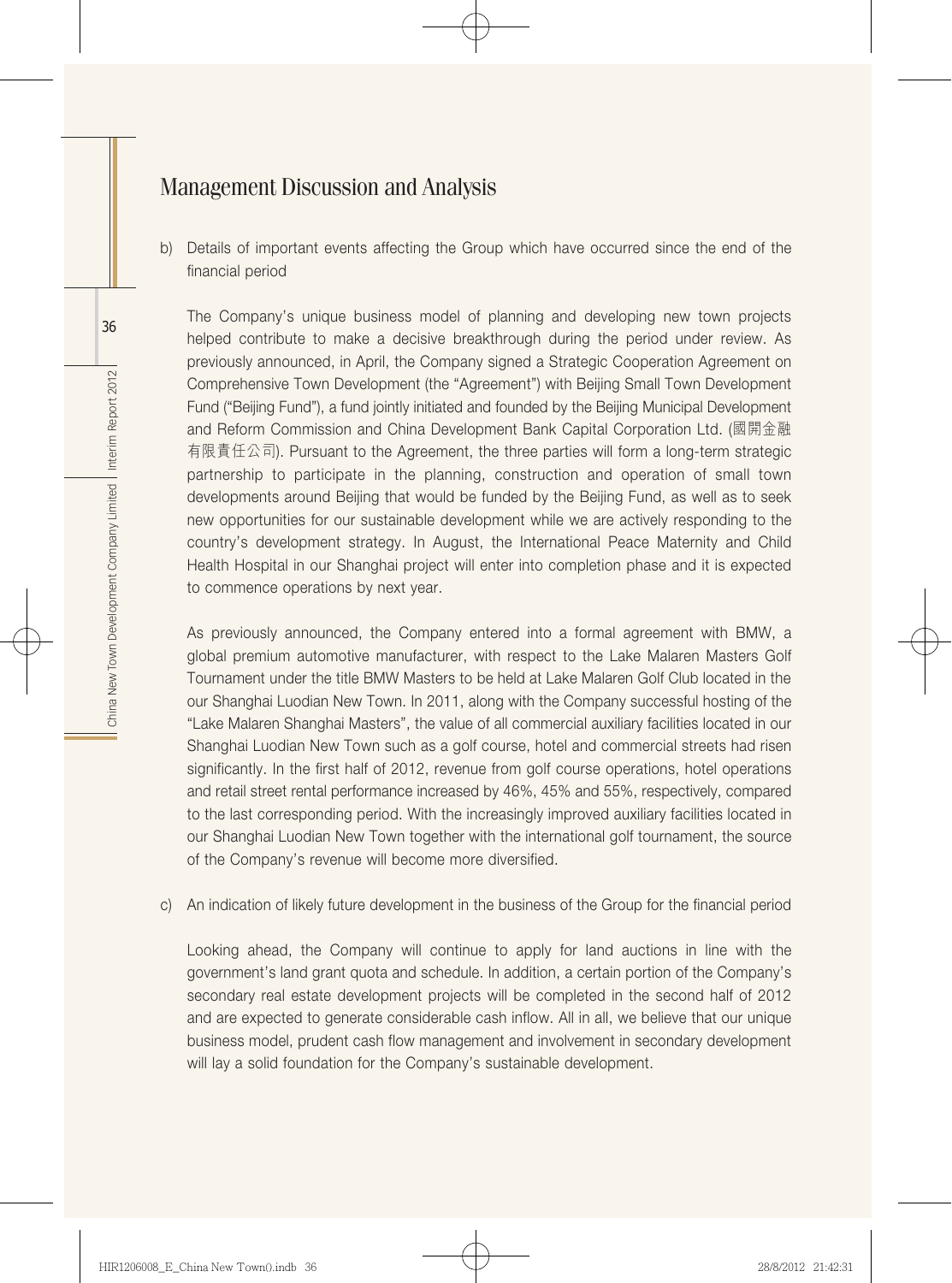## PURCHASE, SALE OR REDEMPTION OF THE COMPANY'S LISTED **SECURITIES**

Neither the Company nor any of its subsidiaries has purchased, sold or redeemed any of the Company's listed securities during the six months ended 30 June 2012.

## SECURITIES INTERESTS OF DIRECTORS AND CHIEF EXECUTIVE

As at 30 June 2012, the interests and short position of the Directors and the chief executive of the Company in shares, underlying shares and debentures of the Company or its associated corporations (within the meaning of Part XV of the Securities and Futures Ordinance (the "SFO")), as recorded in the register required to be kept under Section 352 of the SFO, or as otherwise notified to the Company and the HKEx pursuant to the Model Code for Securities Transactions by Directors of Listed Issuers as set out in Appendix 10 to the Rules Governing the Listing of Securities on the HKEx (the "HKEx Listing Rules") (the "Model Code") were as follows:

#### Number of ordinary shares Name of Director Personal interests Family interests **Corporate** interests Total Approximate percentage of the issued share capital Shi Jian – – 2,658,781,817(1) 2,658,781,817 68.07% Li Yao Min 4,147,500 – – 4,147,500 0.11% Yue Wai Leung Stan 3,555,000 – – 3,555,000 0.09% Gu Biya 2,100,000 – – 2,100,000 0.05% Mao Yiping 1,732,500 – – 1,732,500 0.04% Yang Yonggang 3,570,000 – – 3,570,000 0.09% Henry Tan Song Kok 100,000 – – 100,000 0.003%

#### (a) Long position in shares of the Company

(1) Mr. Shi Jian was deemed to be interested in Sinopower Investment Limited's ("Sinopower") entire shareholding in the Company by virtue of the fact that he was a controlling shareholder of SRE Group Limited ("SRE Group") through SRE Investment Holding Limited. Mr. Shi Jian's spouse also had a negligible direct shareholding in SRE Group.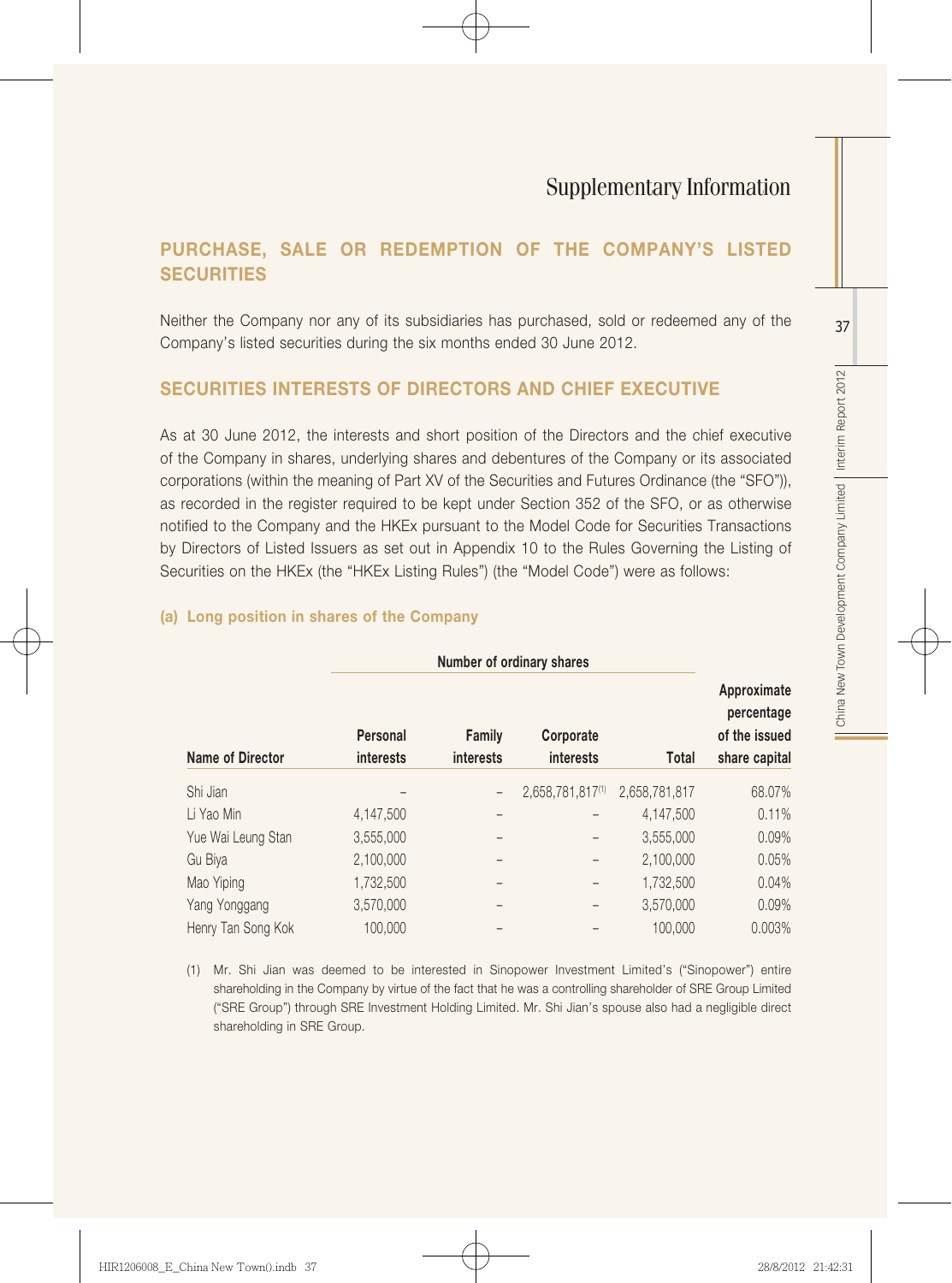#### (b) Long position in underlying shares of the Company

Pursuant to the Management Grant (as defined in the section headed "The Management Grant") of the Company, certain Directors were granted share options to subscribe for the shares of the Company as follows and details are set out under the section headed "The Management Grant" in this Interim Report.

| <b>Name of Director</b> | Number of shares<br>awarded under<br>the Management<br><b>Grant but not</b><br>yet vested | Approximate<br>percentage of<br>the issued<br>share capital |
|-------------------------|-------------------------------------------------------------------------------------------|-------------------------------------------------------------|
| Li Yao Min              | 1,777,500                                                                                 | 0.05%                                                       |
| Yue Wai Leung Stan      | 1,777,500                                                                                 | 0.05%                                                       |
| Gu Biya                 | 900,000                                                                                   | 0.02%                                                       |
| Mao Yiping              | 742,500                                                                                   | 0.02%                                                       |
| Yang Yonggang           | 1,530,000                                                                                 | 0.04%                                                       |

#### (c) Long position in shares and underlying shares in associated corporations of the **Company**

Approximate percentage of the issued share capital of associated corporation

(1) These shares were held by Ms. Si Xiao Dong, the spouse of Mr. Shi Jian.

(2) These 3,128,434,628 shares were held by SRE Investment Holding Limited ("SREI"). As Mr. Shi Jian and his spouse, Ms. Si Xiao Dong together beneficially own 63% of the issued share capital of SREI, Mr. Shi was deemed to be interested in these 3,128,434,628 shares.

Li Yao Min 5,172,324 – – 5,172,324 0.09%

Name of Director Personal Interests Family Interests **Corporate** Interests Total Shi Jian 13,006,991 2,324<sup>(1)</sup> 3,128,434,628<sup>(2)</sup> 3,141,443,943 55.46%

*Shares in SRE Group Limited*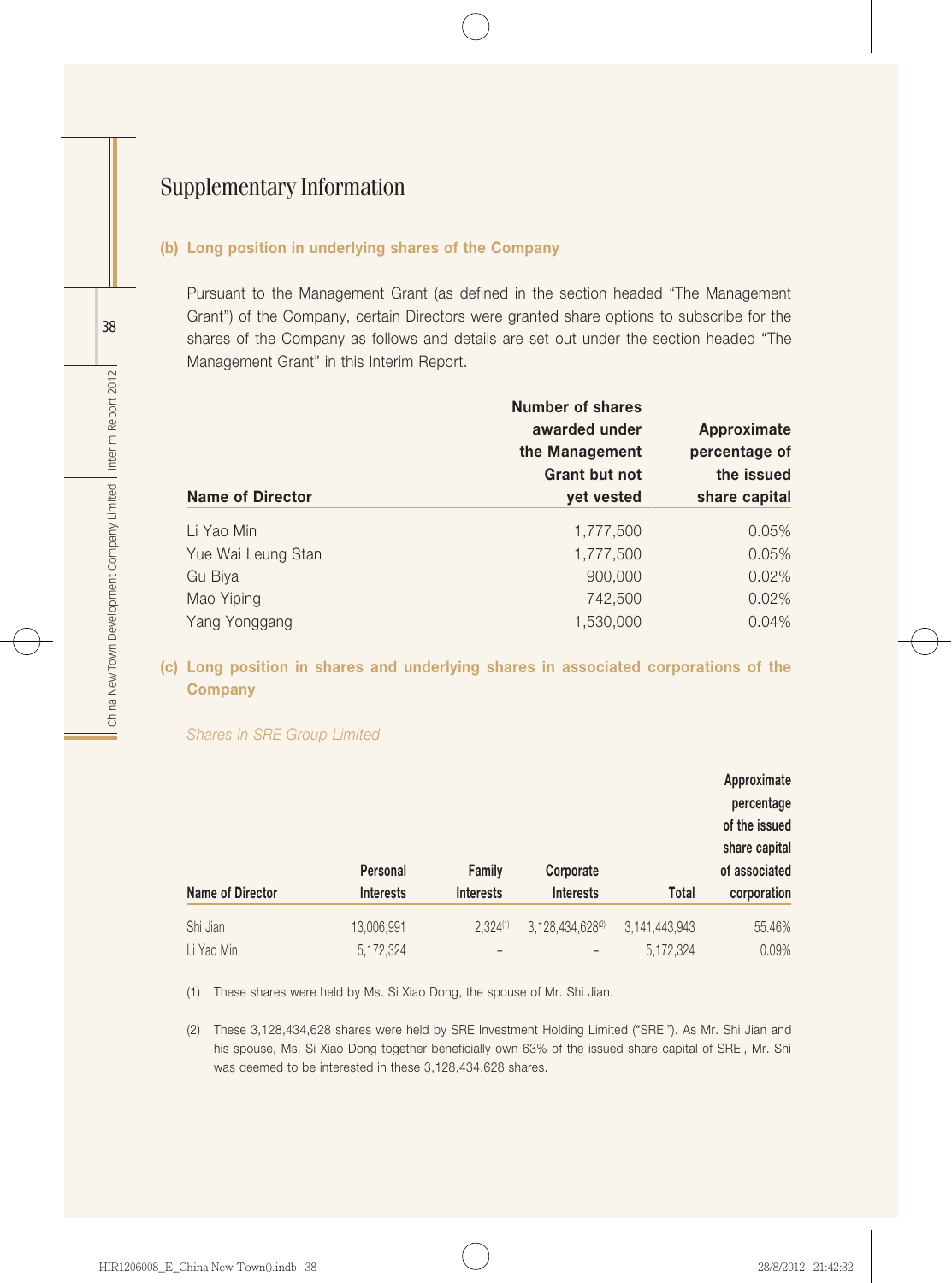Save as disclosed above, as at 30 June 2012, none of the Directors or chief executive of the Company had any interests or short positions in the shares, underlying shares and debentures of the Company or any of its associated corporations (within the meaning of Part XV of the SFO) which were required to be notified to the Company and the HKEx pursuant to Divisions 7 and 8 of Part XV of the SFO (including interests and short positions which were taken or deemed to have been taken under such provisions of the SFO) or the Model Code or which were required to be entered in the register required to be kept under Section 352 of the SFO.

## SUBSTANTIAL SHAREHOLDERS' AND OTHER PERSONS' INTERESTS IN **SECURITIES**

Save as disclosed below, the Directors are not aware of any other person (other than a Director or chief executive of the Company or his/her respective associate(s)) who, as at 30 June 2012, had an interest or short position in the shares or underlying shares of the Company which would fall to be disclosed to the Company pursuant to Section 336 of the SFO:

|                                         | Capacity in which                  | Number of ordinary<br>shares/underlying | Approximate<br>percentage<br>of the issued |
|-----------------------------------------|------------------------------------|-----------------------------------------|--------------------------------------------|
| Name of substantial shareholder         | interests were held                | shares                                  | share capital                              |
| Sinopower Investment Limited (Note 1)   | Beneficial owner                   | 2,658,781,817                           | 68.07%                                     |
| SRE Group Limited (Note 1)              | Interest of controlled corporation | 2,658,781,817                           | 68.07%                                     |
| SRE Investment Holding Limited (Note 1) | Interest of controlled corporation | 2,658,781,817                           | 68.07%                                     |
| Shi Jian (Note 1)                       | Interest of controlled corporation | 2,658,781,817                           | 68.07%                                     |

#### Long position in the shares of the Company

Note:

1. A controlled corporation of Mr. Shi Jian, duplicate to those disclosed in the section "Securities Interests of Directors and Chief Executive" above.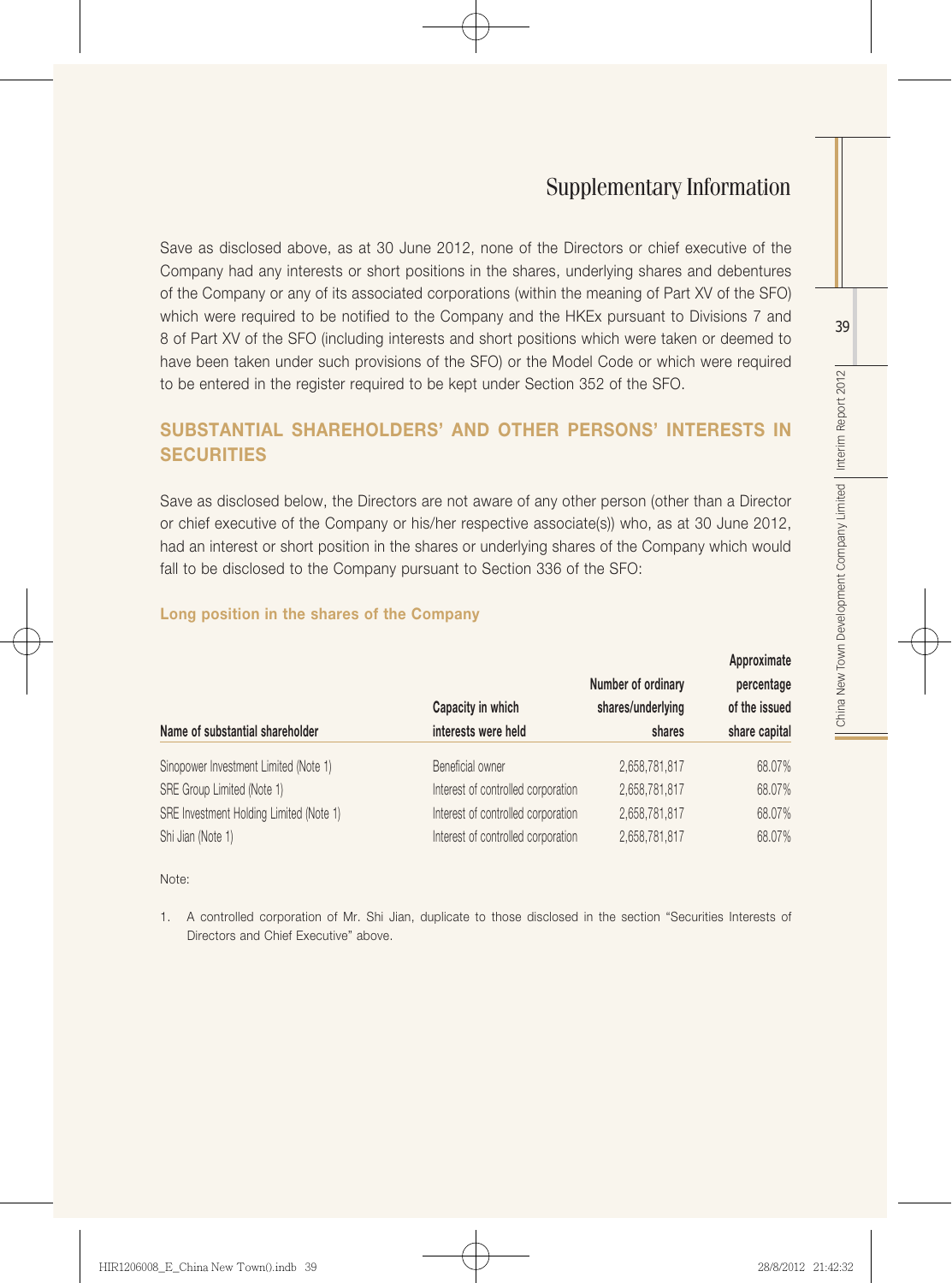## SHARE OPTIONS

#### 1. The Management Grant

On 5 July 2007, the Board approved the award of a total of 28,500,000 ordinary shares of no par value of the Company ("Shares") (following adjustments made pursuant to the subdivision of one Share into 75,000 Shares (the "Share Split") to certain Directors and employees as stated below (collectively, referred as the "Entitled Persons"), as an incentive for their continued service to the Company (the "Management Grant"). The Management Grant was implemented on 5 July 2007.

On 9 July 2007, options on 28,500,000 unissued Shares with an exercise price of RMB8.00 per Share (before adjusting for the Share Split) were granted to the Entitled Persons.

In accordance with the terms of the Management Grant, the Shares which are to be allotted will vest as follows:–

- a. 10% at the end of the 12th month after the date of listing of the Company on the Main Board of the SGX-ST;
- b. 15% at the end of the 24th month after the date of listing of the Company on the Main Board of the SGX-ST;
- c. 20% at the end of the 36th month after the date of listing of the Company on the Main Board of the SGX-ST;
- d. 25% at the end of the 48th month after the date of listing of the Company on the Main Board of the SGX-ST; and
- e. the remaining 30% at the end of the 60th month after the date of listing of the Company on the Main Board of the SGX-ST,

provided that the relevant Entitled Persons remain in service within the Group on the vesting day and he/she has not submitted a notice of resignation. The exercise price is RMB8.00 per Share (before adjusting for the Share Split).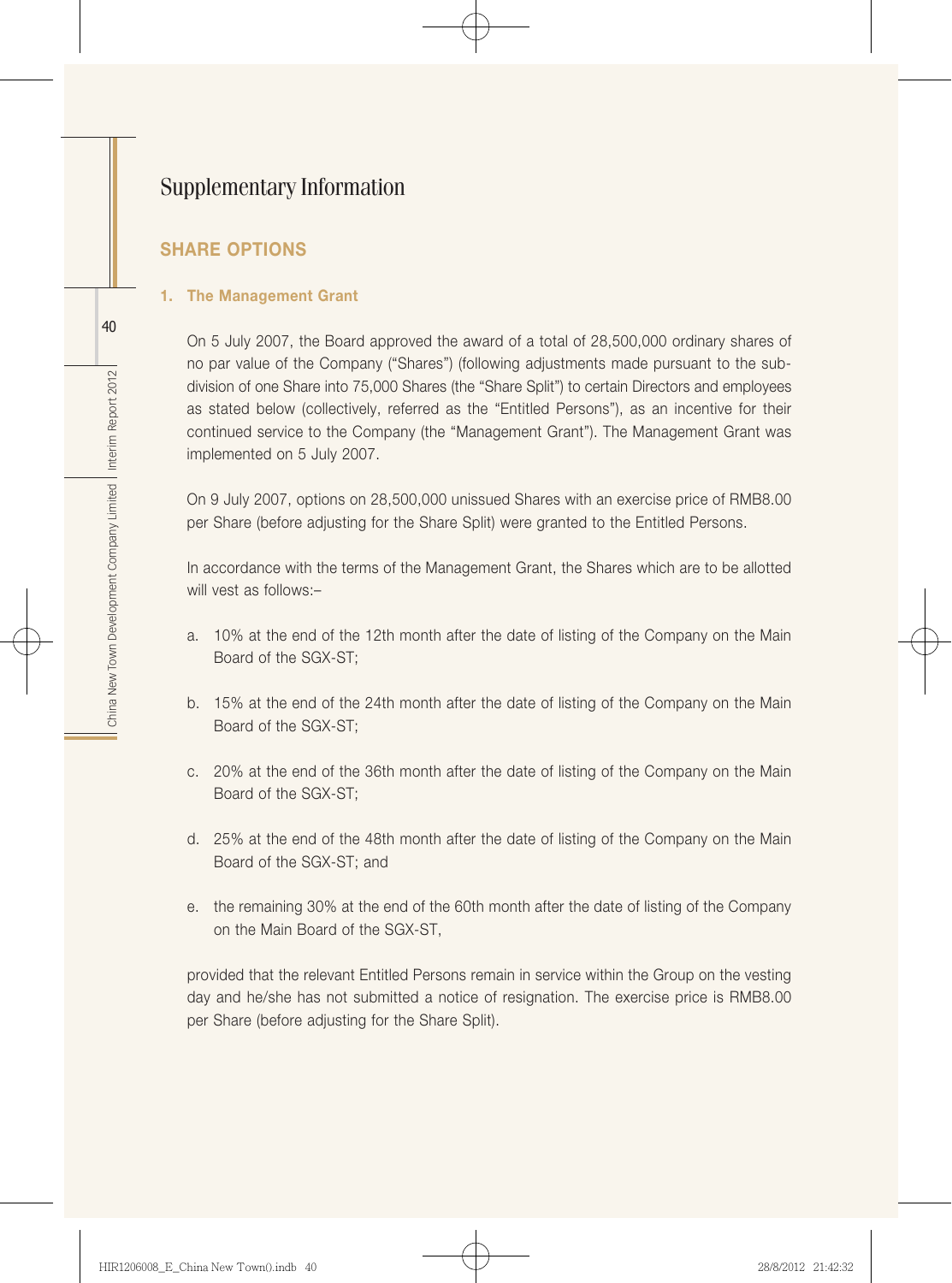During the six months ended 30 June 2012, no share option under the Management Grant were granted, exercised, cancelled or lapsed.

|                    | Number of shares subject to options under the Management Grant |                                      |                |                          |                          |                          |           |                          |                                             |  |  |
|--------------------|----------------------------------------------------------------|--------------------------------------|----------------|--------------------------|--------------------------|--------------------------|-----------|--------------------------|---------------------------------------------|--|--|
|                    | Share<br>options<br>granted                                    | Movement during the financial period |                |                          |                          |                          |           |                          | Aggregate<br>unreleased<br>Share<br>options |  |  |
| Name of Entitled   |                                                                | As at                                |                |                          |                          |                          | As at     |                          | Deemed                                      |  |  |
| Persons            |                                                                | 1.1.2012                             | Granted        | <b>Exercised</b>         | Cancelled                | Lapsed                   | 30.6.2012 |                          | Interest                                    |  |  |
| <b>Director</b>    |                                                                |                                      |                |                          |                          |                          |           |                          |                                             |  |  |
| Li Yao Min         | 5,925,000                                                      | 4,147,500                            |                |                          |                          | $\overline{\phantom{0}}$ | 4,147,500 | $\overline{\phantom{0}}$ | 1,777,500                                   |  |  |
| Yue Wai Leung Stan | 5,332,500                                                      | 3,555,000                            | $\overline{a}$ | $\overline{\phantom{0}}$ | $\bar{\phantom{a}}$      | $\overline{\phantom{a}}$ | 3,555,000 | $\overline{\phantom{0}}$ | 1,777,500                                   |  |  |
| Gu Biya            | 3,000,000                                                      | 2,100,000                            | $\overline{a}$ |                          | $\qquad \qquad =$        | $\overline{\phantom{0}}$ | 2,100,000 | $\qquad \qquad -$        | 900,000                                     |  |  |
| Mao Yiping         | 2,475,000                                                      | 1,732,500                            | $\overline{a}$ |                          | $\overline{\phantom{0}}$ | $\overline{\phantom{0}}$ | 1,732,500 | $\overline{\phantom{0}}$ | 742,500                                     |  |  |
| Yang Yonggang      | 5,100,000                                                      | 3,570,000                            | Ĭ.             |                          |                          | $\overline{\phantom{0}}$ | 3,570,000 | $\qquad \qquad -$        | 1,530,000                                   |  |  |
| <b>Employee</b>    |                                                                |                                      |                |                          |                          |                          |           |                          |                                             |  |  |
| Tai Kuo-Lin        | 1,875,000                                                      | 1,312,500                            |                |                          |                          | -                        | 1,312,500 | $\qquad \qquad -$        | 562,500                                     |  |  |
| Sun Xiaomeng       | 225,000                                                        | 157,500                              |                |                          |                          | $\overline{\phantom{0}}$ | 157,500   | $\qquad \qquad -$        | 67,500                                      |  |  |

#### 2. CNTD Share Option Scheme

No option was granted since the adoption of the share option scheme approved by a resolution of the shareholders of the Company passed on 3 September 2010.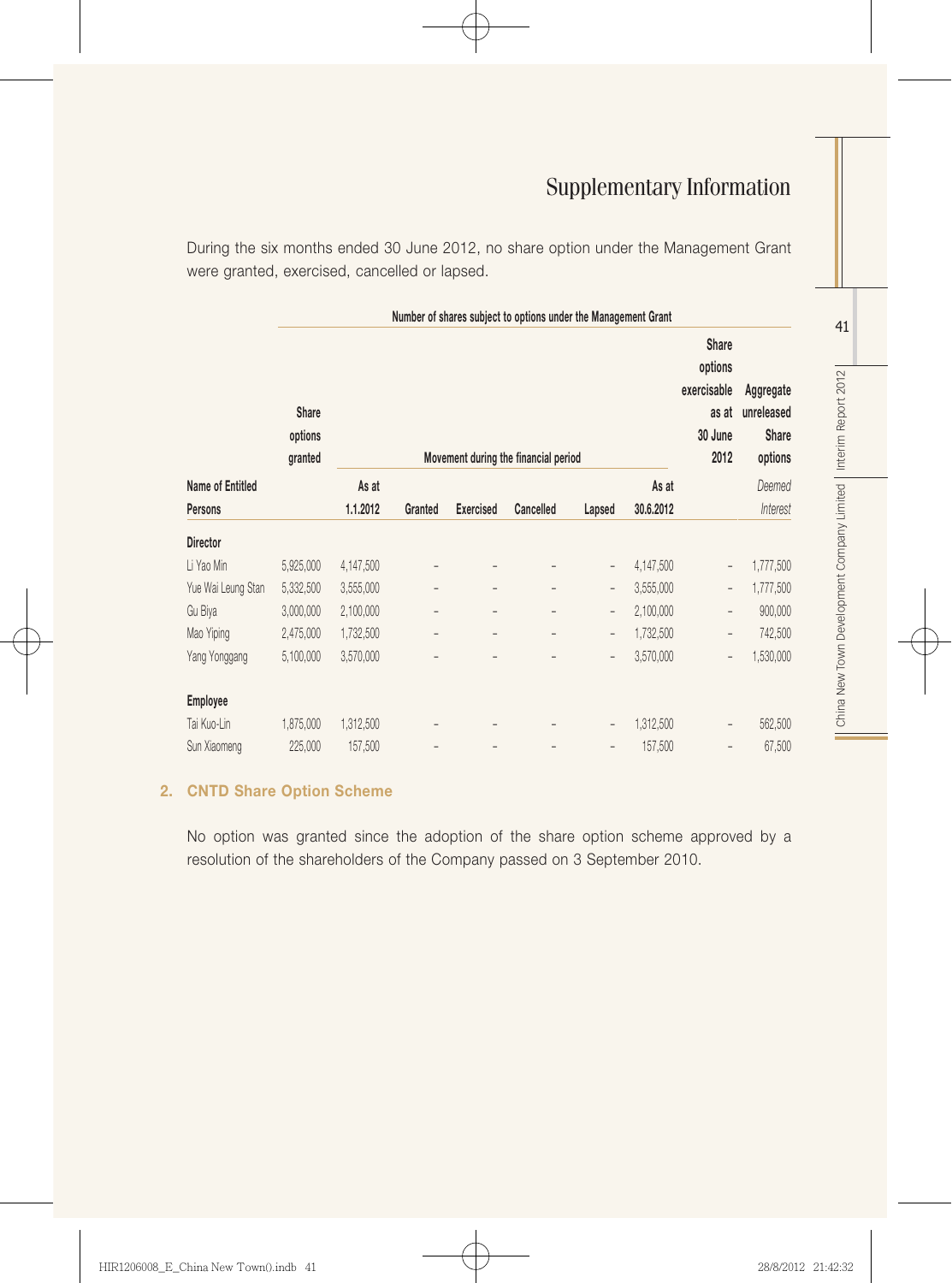## CHANGE OF INFORMATION OF DIRECTORS

On 13 February 2012, Mr. Zhang Hao was appointed as an Independent Non-executive Director of the Company.

On 30 April 2012, Mr. Loh Weng Whye retired as an Independent Non-executive Director of the Company and ceased to be the chairman of the Nominating Committee and a member of the Audit Committee, the Remuneration Committee and the Investment Committee. On the same date, Mr. Zhang Hao was appointed as a member of the Audit Committee and the Investment Committee.

Following Mr. Loh Weng Whye's retirement, the Company subsequently appointed Mr. E Hock Yap as an Independent Non-executive Director and a member of the Remuneration Committee and the chairman of the Nominating Committee with effect from 29 May 2012.

In addition, Ms. Song Yiqing ceased to be the Chief Financial Officer of the Company with effect from 1 August 2012. Ms. Song will remain as an Executive Director of the Company focusing on the Group's projects development.

|                         | Date of<br>appointment |                             | <b>Fixed annual</b> | <b>Termination</b><br>notice<br>period/<br>payment in |
|-------------------------|------------------------|-----------------------------|---------------------|-------------------------------------------------------|
| <b>Name of Director</b> | letter                 | Term                        | director's fee      | lieu of notice                                        |
| Zhang Hao               | 13 February 2012       | 13/02/2012<br>to 21/10/2013 | HK\$260,000         | No less than<br>1 month                               |
| E Hock Yap              | 29 May 2012            | 29/05/2012<br>to 21/10/2013 | HK\$330,000         | No less than<br>1 month                               |

Save as disclosed herein, the Board is not aware of any other matters relating to the appointments and re-designation that should be disclosed pursuant to Rules  $13.51(2)(a)$  to (x) of the HKEx Listing Rules or any other matters that need to be brought to the attention of the shareholders of the Company, the HKEx and the SGX-ST.

The remuneration of Mr. Yue Wai Leung Stan, Mr. Shi Janson Bing, Ms. Song Yiqing, Ms. Gu Biya, Mr. Mao Yiping, Mr. Yang Yonggang and Mr. Qian Yifeng has been deducted by 10% with effect from January 2012 for 12 months and the 13-month base pay remains unchanged. This decision was determined with reference to the Company's performance and profitability, as well as the remuneration benchmark in the industry and the prevailing market conditions.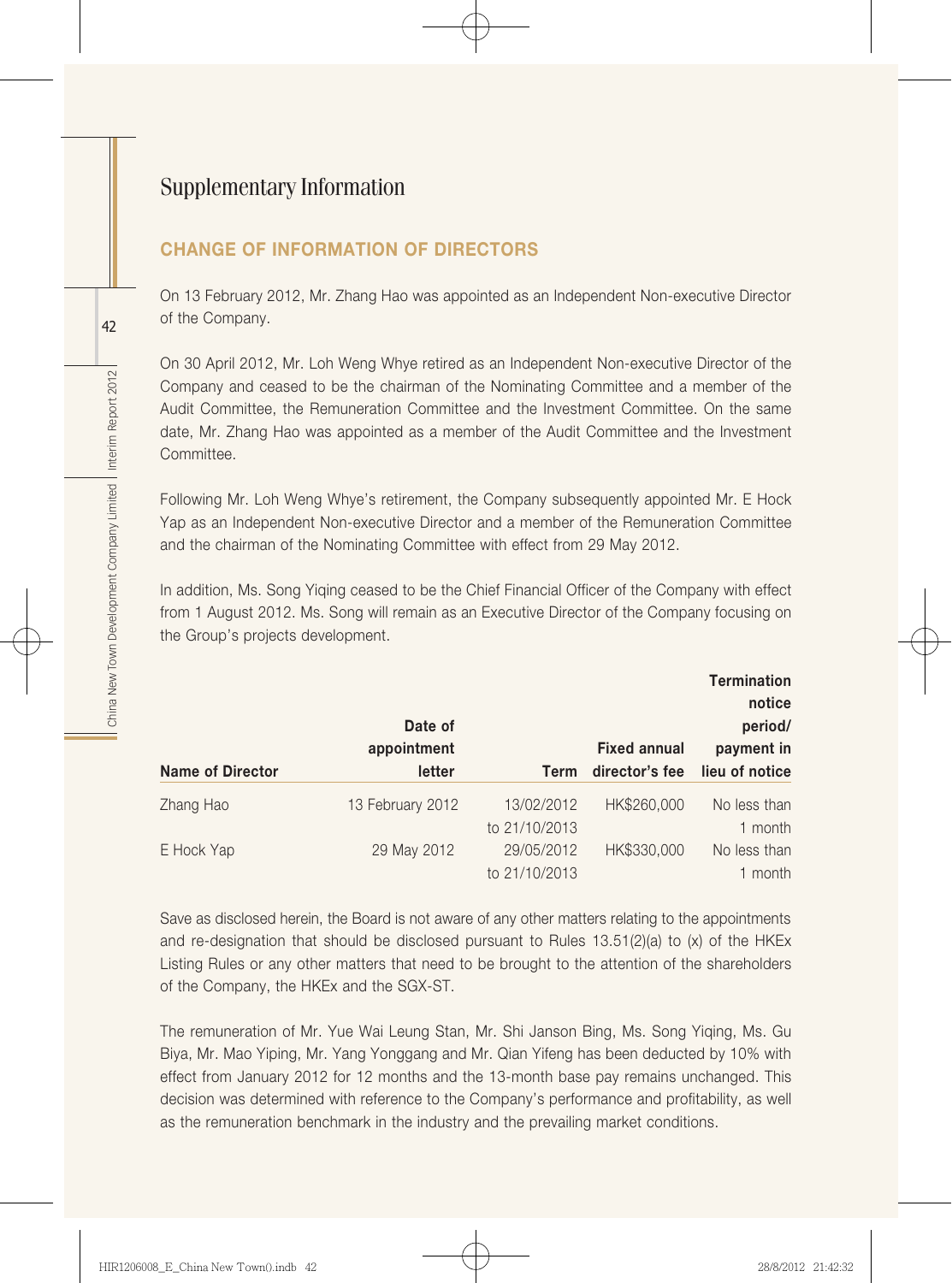#### CONTINGENT LIABILITIES

As at 30 June 2012, the Group had no contingent liabilities (2011: Nil) in respect of guarantees to assist home buyers to obtain mortgage loans from banks and complete mortgage procedures.

#### APPRECIATION STATEMENT

It is the Board's privilege to express our gratitude to our strategic investors and shareholders for their trust and support and to offer our heartfelt thanks to all directors, executives and staff members in the Group for their team spirit and loyalty.

## CORPORATE GOVERNANCE

The Board and the Management are committed to maintaining a high standard of corporate governance principles and practices so as to promote corporate transparency and accountability. Good corporate governance is an integral element of a sound corporation to protect and enhance shareholders' value.

The Company subscribes to best practice on corporate governance, and has complied with the principles and guidelines of the Code of Corporate Governance 2005 issued by the Corporate Governance Committee in Singapore (the "Singapore Code") and the code provisions of the Corporate Governance Code and Corporate Governance Report (the "HK Code") as set out in Appendix 14 of the HKEx Listing Rules throughout the period except for the code provision C.1.2 regarding monthly performance updates to directors which implemented on 1 April 2012 for the reasons that, after careful consideration, the Management considered that quarterly updates by way of a detailed financial results announcement under the Listing Manual of the Singapore Exchange Trading Limited ("SGX Listing Manual") is sufficient for directors to understand and well note the business performance, position and prospects of the Company. Furthermore, the Company has a unique business model with major revenues arise from land sales. Such sales are expected to be executed in relatively long spans of time given the application of land auctions is required to be in line with the government's land grant quota and schedule. Details of each land sales together with its implication on the Company's performance would be timely communicated to the directors at early stage and announcements in relation to land auctions will be published immediately after listing and completion of sale of land use rights.